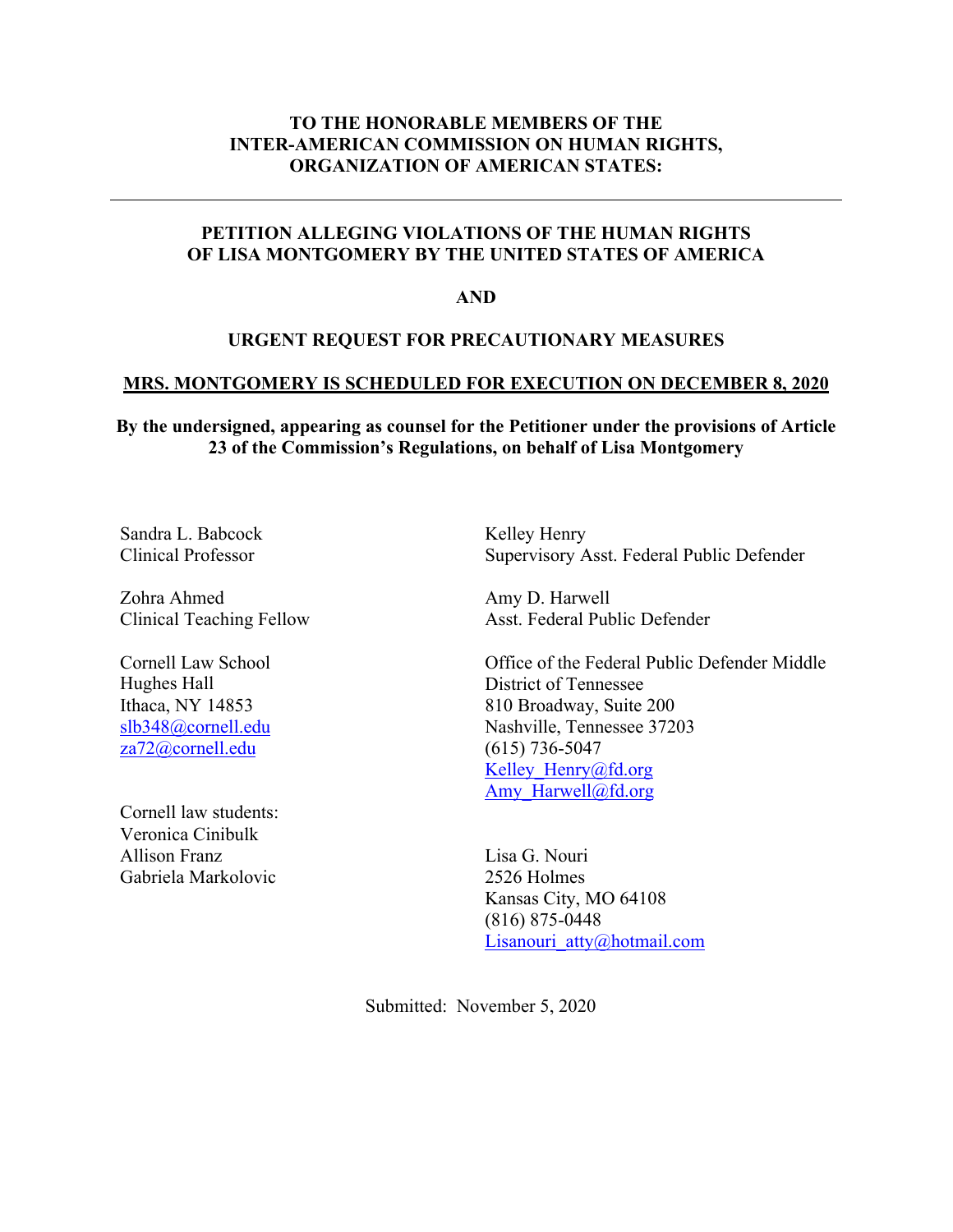#### **INTRODUCTION**

Lisa Marie Montgomery—a survivor of multiple rapes, child abuse, torture, and domestic violence—currently faces execution by the federal government of the United States on December 8, 2020. Mrs. Montgomery petitions this Honorable Commission for relief from ongoing violations of her human rights and the imposition of a death sentence in contravention of binding treaty obligations and customary international law. She further seeks precautionary measures from this Commission to prevent her execution.

Years of torture at the hands of caregivers, documented brain damage, and untreated severe mental illness have made it impossible for Mrs. Montgomery to function in the world. Even today, she requires a complex cocktail of psychotropic medications to maintain contact with reality. Despite her mental illness and a trial that fell far short of minimum standards of fairness in violation of international law, the U.S. Government decided, on October 16, 2020, to schedule her execution without notice to her attorneys.

This petition raises five claims. First, Mrs. Montgomery's debilitating mental illness precludes her execution under international law, and the United States' plan to execute her therefore violates her rights under Articles I, XVIII and XXVI of the American Declaration on the Rights and Duties of Man (ADRDM).

Second, the United States provided Mrs. Montgomery with incompetent lawyers who failed to present powerful mitigating evidence at her trial in violation of Articles XVIII and XXVI.

Third, the United States violated Articles I, II, V, and VII when it failed to act with due diligence to protect Mrs. Montgomery from severe child abuse and sexual violence, despite the awareness of state actors that she was at imminent risk of violence.

Fourth, the degrading conditions of confinement in which Mrs. Montgomery is currently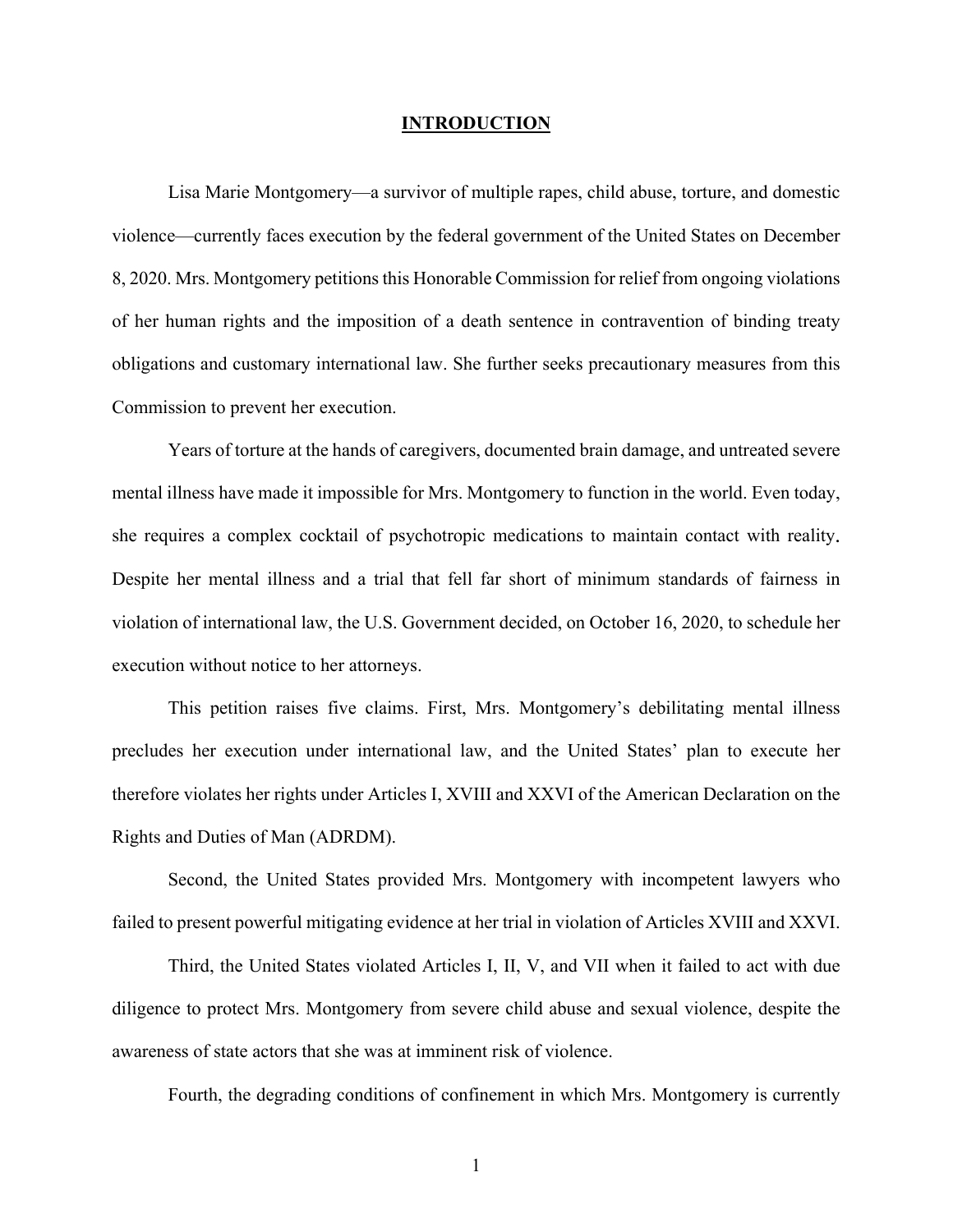held violate her right to humane treatment.

Finally, by scheduling Mrs. Montgomery's execution in the midst of a global pandemic, the United States has violated her right of access to the courts and to a fair clemency process. The public health crisis—and the risks it poses to Mrs. Montgomery, her lawyers, and the experts necessary to evaluate her mental health—prevent her from obtaining and presenting evidence of her incompetency to be executed. The pandemic likewise prevents her from fully participating in the clemency process. In its haste to execute her notwithstanding the pandemic, the Government has violated her rights to petition the authorities and to due process under Articles XXIV and XXVI of the American Declaration.

#### **I. ADMISSIBILITY**

In the interests of expediting the Commission's review of her claims, Mrs. Montgomery respectfully requests that the Commission join its review of the admissibility of the petition with its evaluation of the merits of her claims. Mrs. Montgomery further requests expedited review of this petition.

#### **I. COMPETENCE OF THE COMMISSION**

Petitioner asserts that the United States has violated her rights under Article I (right to not be arbitrarily deprived of life), Article II (right to equality under the law), Article V (right to privacy and protection of family life); VII (right of the child to special protection); Article XVIII (right to a fair trial), Article XXIV (right of petition), Article XXV (right to humane treatment in custody), and Article XXVI (right to due process and right not to receive cruel, unusual, or infamous punishment) of the ADRDM. The Commission has competence over a claim where the alleged victim is a natural person "whose rights are protected under the American Declaration, the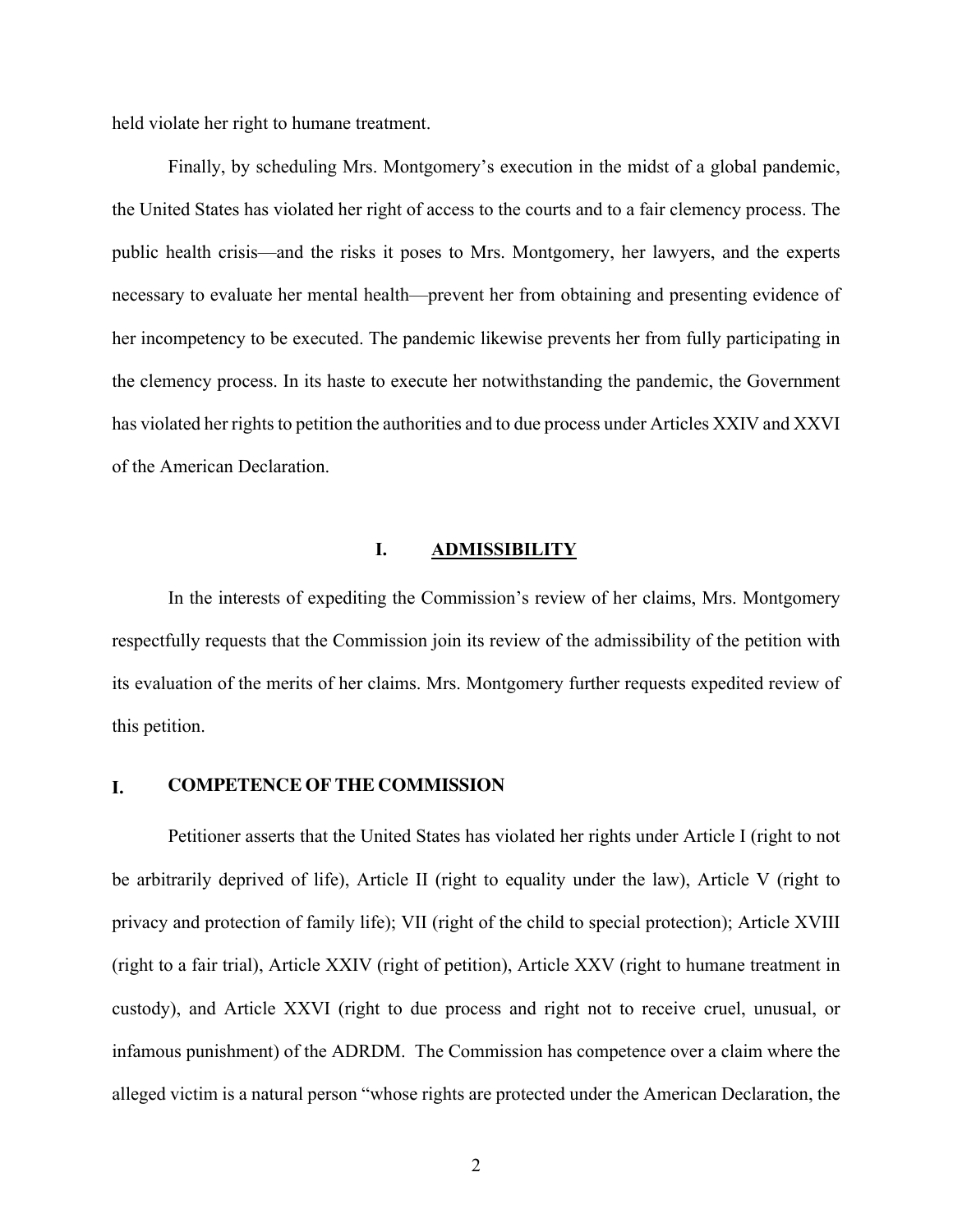provisions of which the State is bound to respect in conformity with the OAS Charter, Article 20 of the Commission's Statute and Article 49 of the Commission's Rules of Procedure."1 Petitioner is a natural person. The events raised in Petitioner's claim occurred while the alleged victim was within United States territory and jurisdiction and subsequent to its ratification of the OAS Charter. Counsel for the Petitioner is authorized under Article 23 of the Commission's Rules of Procedure to represent her before the Commission. Therefore, the Commission is competent to hear this claim.

#### **II. EXHAUSTION OF DOMESTIC REMEDIES**

Two of the legal claims Mrs. Montgomery raises in this petition have been fully exhausted: (1) that she was provided incompetent legal representation at trial; and (2) that her severe mental illness and brain damage preclude her execution. Mrs. Montgomery's remaining claims have not been fully exhausted—but for the reasons outlined below, her failure to exhaust those claims is justifiable and presents no bar to admissibility.

## **A. The Federal Courts Reviewed Mrs. Montgomery's Ineffective Assistance of Counsel and Mental Illness Claims and Denied Relief.**

In a petition for writ of habeas corpus filed in the Federal District Court for the Western District of Missouri, Mrs. Montgomery argued that her trial lawyers were grossly ineffective. The District Court held a hearing on Mrs. Montgomery's claim and denied relief. With respect to Mrs. Montgomery's claim that her severe, ongoing mental illness precludes her execution under the U.S. Constitution, the District Court denied relief without a hearing and refused to grant a Certificate of Appealability, effectively foreclosing her ability to appeal the issue to a higher court.

<sup>1</sup> Inter-Am. Comm. H.R., Report No 39/03, Petition 136/02 (Admissibility), *Abdur'Rahman v. United States*, ¶ 22.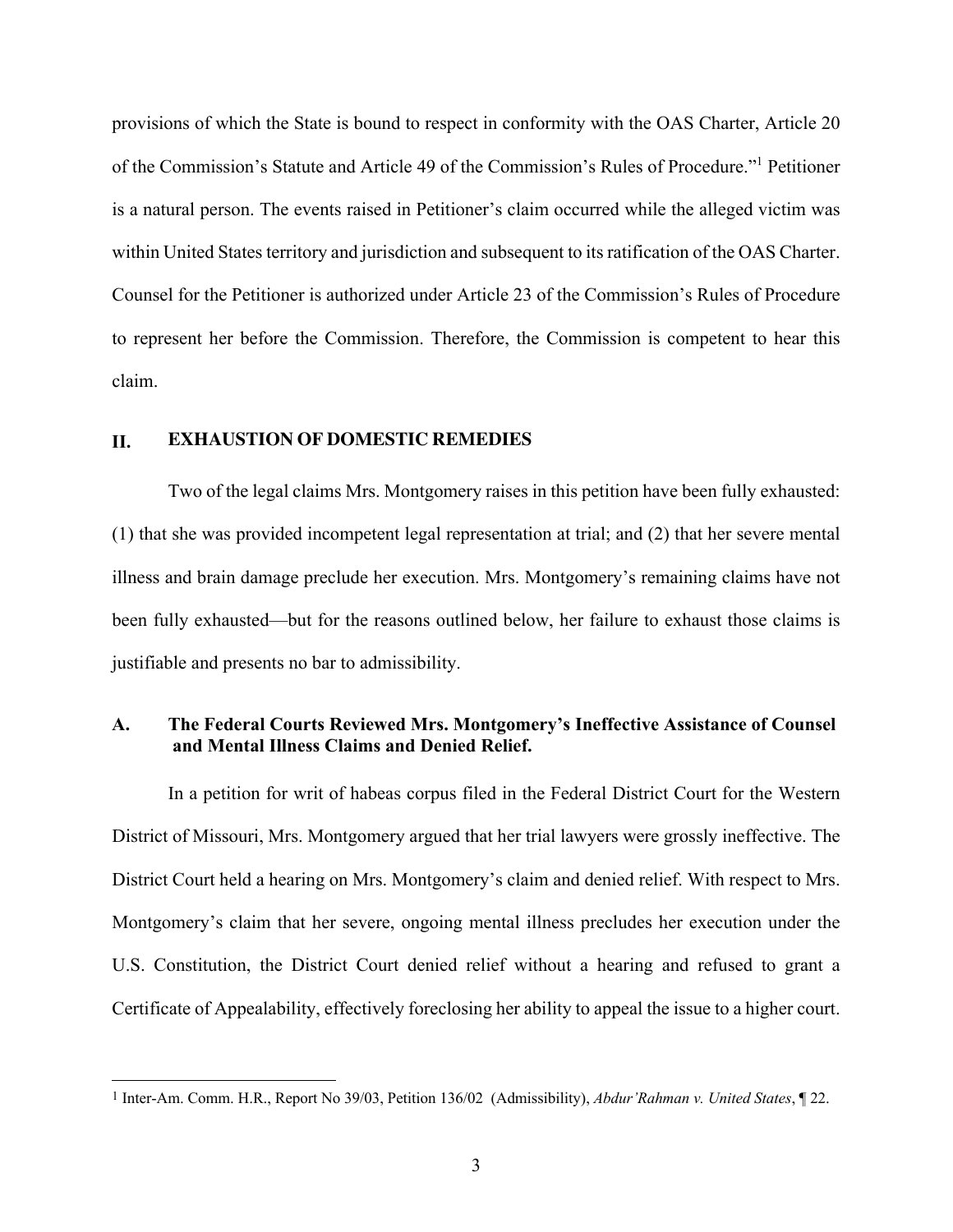The United States Court of Appeals for the Eighth Circuit refused to review the District Court's judgment, and the U.S. Supreme Court denied certiorari on May 26, 2020.

## **B. Due Diligence, Conditions of Confinement and Right to Petition Claims**

Exhaustion is not required for consideration of the merits of Mrs. Montgomery's due diligence, conditions of confinement and right to petition claims. Rule 31 of this Commission's Rules of Procedure expressly provides that exhaustion is not required where:

- a. the domestic legislation of the State concerned does not afford due process of law for protection of the right or rights that have allegedly been violated;
- b. the party alleging violation of his or her rights has been denied access to the remedies under domestic law or has been prevented from exhausting them; or,
- c. there has been unwarranted delay in rendering a final judgment under the aforementioned remedies.

Specifically, this Commission has previously determined that where a petitioner's presentation of legal claims to domestic courts would have "no reasonable prospect of success," domestic remedies are not "effective" under international law.<sup>2</sup> As outlined below, the unexhausted claims in this petition have no prospect of success, and should therefore be deemed admissible under Article 31 of the Commission's Regulations.<sup>3</sup>

# **1. Due Diligence Claim**

Mrs. Montgomery is not required to exhaust her due diligence claim because her claim would have "no reasonable prospect of success" under the U.S. Supreme Court's established jurisprudence. In *Castle Rock v. Gonzales*,<sup>4</sup> the petitioner, Jessica Gonzales, had sought a remedy

<sup>2</sup> Report No. 51/00, Case 11.193, *Gary T. Graham v. United States*, ¶¶ 60–61 (June 15, 2000); Report No. 108/00, Case 11.753, *Ramón Martinez Villareal v. United States*, ¶ 70 (Dec. 4, 2000).

<sup>3</sup> *See Graham*, ¶ 61; *Ramón Martinez Villareal*, ¶ 70.

<sup>4</sup> 545 U.S. 748 (2005).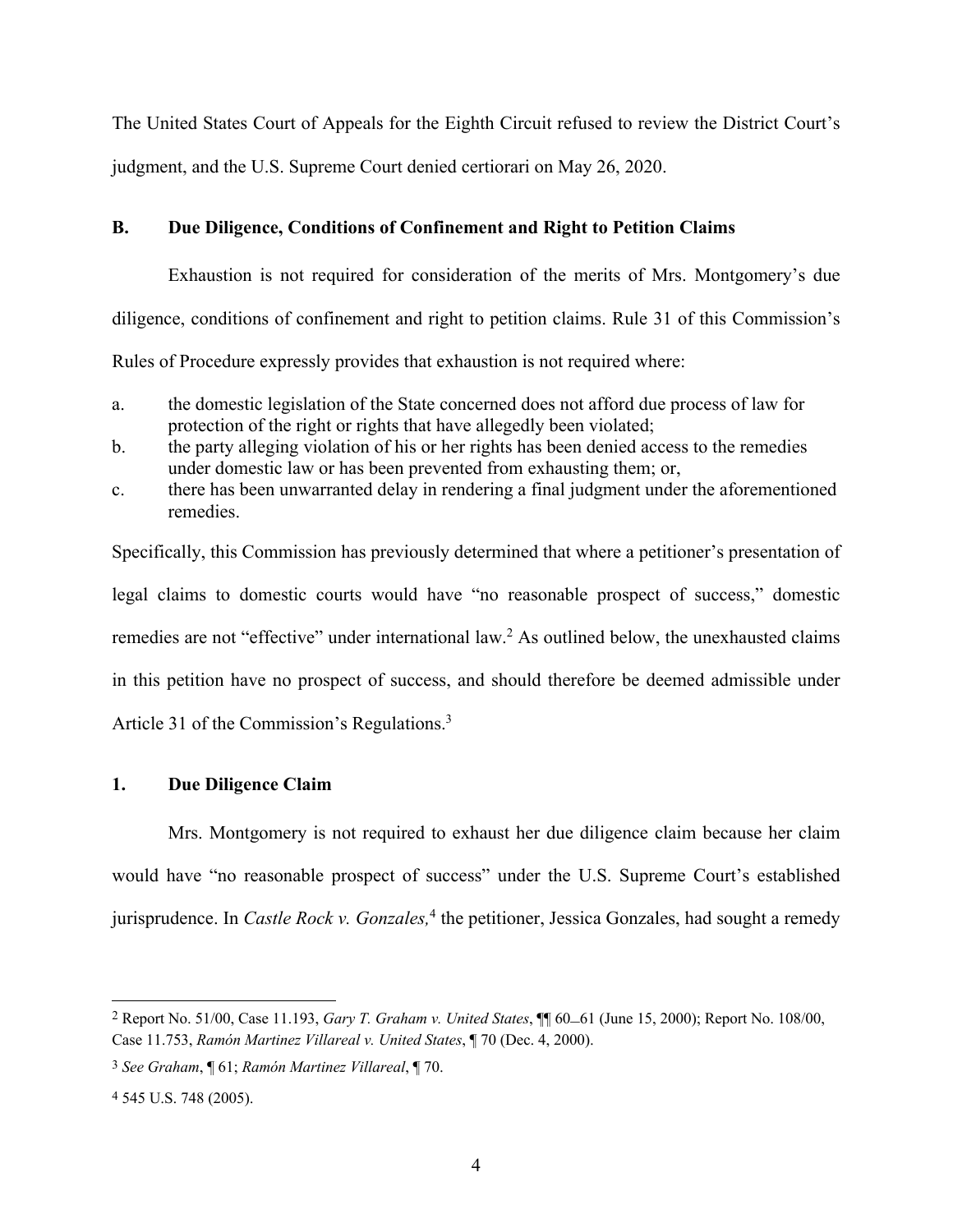for the government's failure to enforce a protective order against her abusive ex-husband, who ultimately kidnapped and killed her daughters. The Court rejected her claim, holding that an individual has no protected right to have "someone else arrested for a crime."5 Similarly, in *DeShaney v. Winnebago County Dept. of Social Servs.*, <sup>6</sup> the Court held that the due process clause of the U.S. Constitution did not "requir[e] the State to protect the life, liberty, and property of its citizens against invasion by private actors."7 Under these binding precedents, it would be an exercise in futility to seek to exhaust Mrs. Montgomery's due diligence claim in national courts.

#### **2. Conditions of Confinement and Right to Petition Claims**

The facts giving rise to these claims occurred on October 16, 2020, when the United States scheduled an execution date for Mrs. Montgomery without providing notice to her attorneys. Under these circumstances, Mrs. Montgomery is effectively prevented from exhausting her remedies, as to do so would delay her filing before this Commission until the eve of her scheduled execution, when it would be too late for the Commission to weigh the facts in deciding whether to issue precautionary measures.

## **C. Even if Mrs. Montgomery Attempted to Present her Due Diligence Claim in Federal Court, It Would Be Procedurally Defaulted.**

Finally, Mrs. Montgomery is barred from presenting her due diligence claim by federal legislation imposing draconian limitations on the presentation of "successive" post-conviction petitions. Under 28 U.S.C. §2255 (h), Mrs. Montgomery is barred from litigating her claim unless she can demonstrate that her petition rests on (1) newly discovered evidence of innocence; *or* (2)

<sup>5</sup> *Town of Castle Rock, Colo. v. Gonzales*, 545 U.S. 748, 768 (2005).

<sup>6</sup> 489 U.S. 189 (1989).

<sup>7</sup> *Id.* at 195.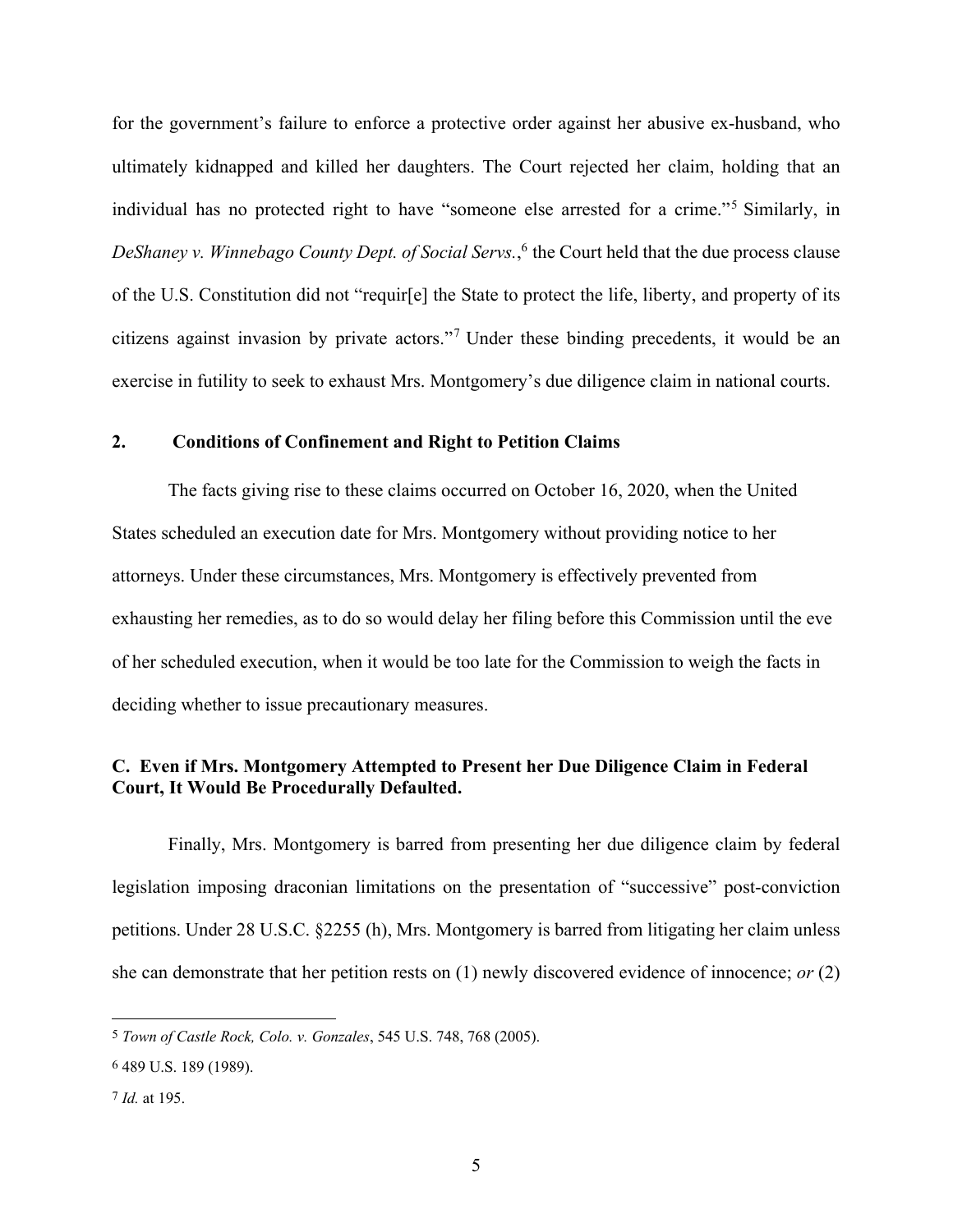a new rule of constitutional law, made retroactive to cases on collateral review by the Supreme Court that was previously unavailable. But Mrs. Montgomery's claim does not rest on newly discovered evidence of innocence, nor has the United States Supreme Court issued an opinion affirming the rights Mrs. Montgomery seeks to vindicate.

This Commission has previously held that where a death row inmate was precluded from exhausting his domestic remedies by virtue of the draconian limits on post-conviction appeals imposed by state and federal legislation, his petition was admissible under Article 31 of the Commission's Regulations.8 This holding reflects the established principle that domestic remedies must be both adequate, in the sense that they must be suitable to address an infringement of a legal right, and effective, in that they must be capable of producing the result for which they were designed.<sup>9</sup>

### **III. DUPLICATION**

A petition raising the claims presented herein has never been submitted to any other international organization, nor is the subject matter of the petition "pending settlement before an international governmental organization," nor does it duplicate a petition "pending or already examined and settled by the Commission or by another international governmental organization of which the State concerned is a member." The petition therefore complies with Article 33 of the Commission's Rules of Procedure.

<sup>8</sup> Report No. 51/00, Case 11.193, *Gary T. Graham v. United States*, ¶ 59.

<sup>9</sup> *See* Inter-Am. Court H.R., *Velásquez Rodríguez Case*, Merits, Judgment, (ser. C) No. 4, ¶¶ 64-66 (July 29, 1988). It is well established that when domestic remedies are unavailable as a matter of fact or law, the requirement that they be exhausted is excused. *See* Inter-Am. Court H.R., Exceptions to the Exhaustion of Domestic Remedies (Art. 46.1, 46.2.a and 46.2.b American Convention on Human Rights, Advisory Opinion OC-11/90, (ser. A) No. 11, ¶ 17 (August 10, 1990). *See also* Organization of American States, American Convention on Human Rights art. 46.2, 1144 U.N.T.S. 123 (exhaustion is not required where (1) the legislation of the State concerned fails to afford due process for the protection of the right allegedly violated; and (2) the party alleging the violation has been hindered in his or her access to domestic remedies).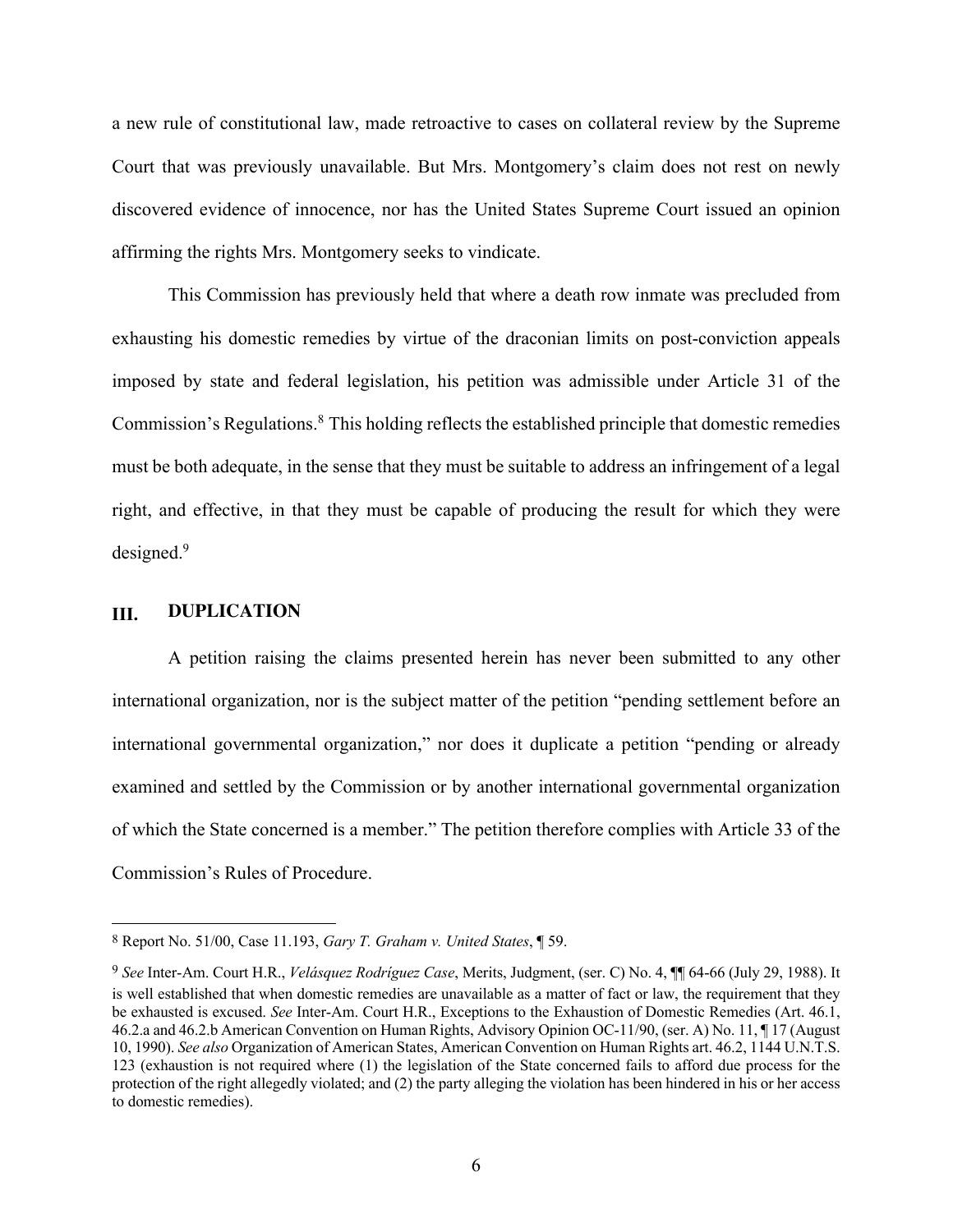#### **IV. TIMELINESS OF THE PETITION**

This petition also meets the terms of Article 32(2) of the Rules of Procedure: "In those cases in which the exceptions to the requirement of prior exhaustion of domestic remedies are applicable, the petition shall be presented within a reasonable period of time, as determined by the Commission. . . [considering] the date on which the alleged violation of rights occurred and the circumstances of each case." As noted above, Mrs. Montgomery's appeals have all been denied. The U.S. Supreme Court denied certiorari on May 26, 2020.

### **STATEMENT OF FACTS<sup>10</sup>**

The story of Lisa Montgomery's childhood reads like the script of a horror movie. The severe trauma, abuse, and neglect that Mrs. Montgomery endured, combined with her mental illness and brain damage, have left her permanently disabled. The effects of the torture she endured while in the captivity of her parents are akin to the psychological damage experienced by child soldiers. The only difference is that the violence Mrs. Montgomery endured took place not on a battlefield, but in an isolated trailer in the rural Midwest of the United States.

#### **Lisa endures childhood sexual abuse, forced prostitution, and other forms of torture.**

Lisa's mother Judy was an alcoholic whose drinking caused Lisa to be born with permanent brain damage. Hr'g Tr. Vol. 7, p. 1813, Dr. George Washington Woods, Jr. Testimony, Exhibit A.

<sup>&</sup>lt;sup>10</sup> The following sources are cited throughout this application: (1) the criminal trial transcript [hereinafter Trial Tr.] conducted in 2007 in the U.S. District Court for the Western District of Missouri; (2) the evidentiary hearing transcript [hereinafter Hr'g Tr.] from the evidentiary hearing conducted during post-conviction proceedings in the U.S. District Court for the Western District of Missouri from October 31, 2016 through November 10, 2016; and (3) exhibits submitted at the evidentiary hearing. References to the record will be as follows: Vol. #, p. #, Witness Name or Exhibit Name. Citations to the record are in text. Citations to authorities are in footnotes.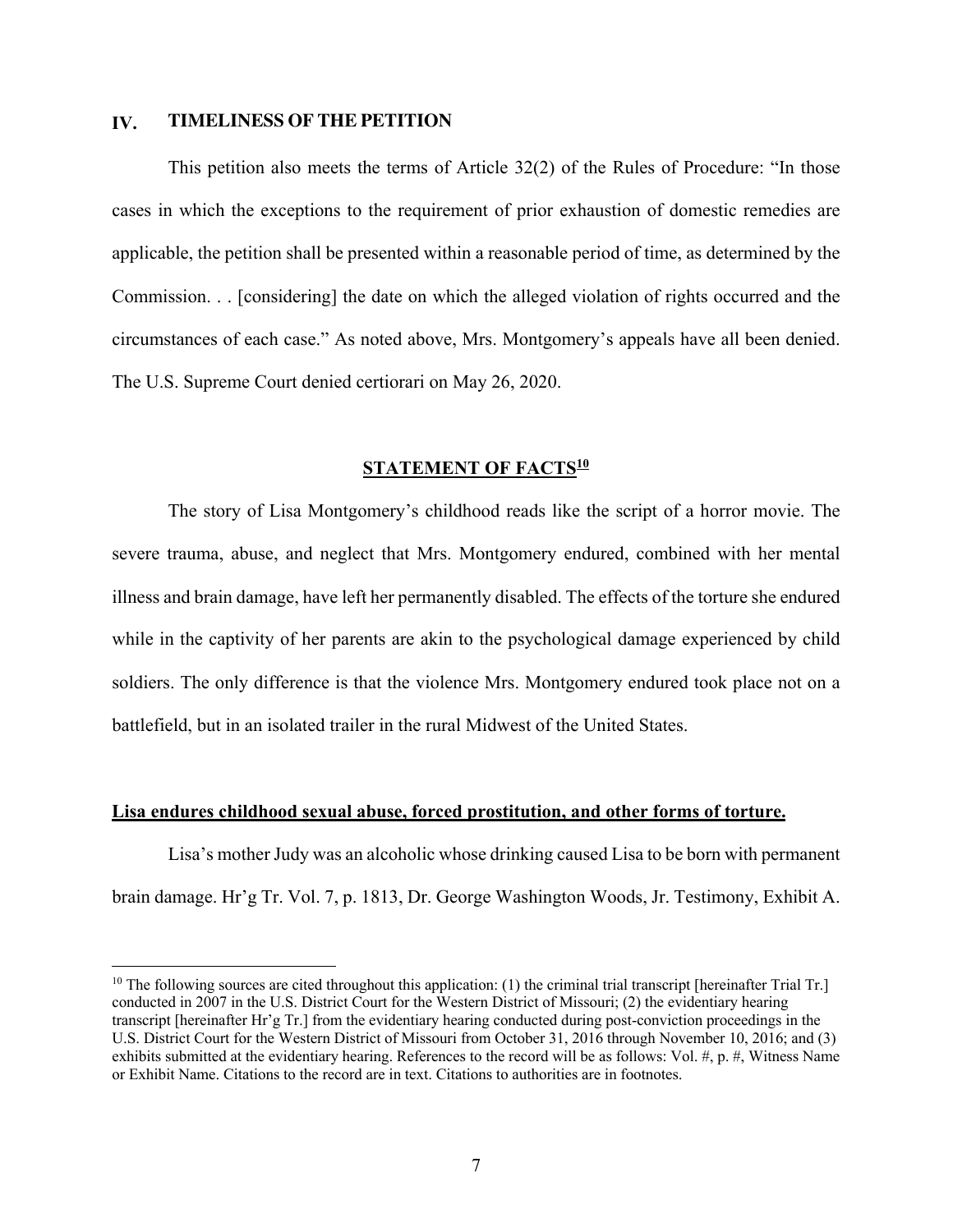Parenting for Judy was an exercise in cruelty. When Lisa did not finish her meal on her highchair table, Judy would leave her there for hours, strapped into the chair, crying. Declaration of John Joseph Hedberg Patterson, p. 6, Exhibit B. When Lisa wet the bed, she was forced to take cold showers as punishment. When Judy grew angry with Lisa, she would beat her with belts, cords, hangers, and hairbrushes. Lisa was not allowed to speak or make any noise—even the noise of a fork on a plate would trigger her mother's rage. Often Judy duct taped Lisa's mouth shut to force her into silence. Lisa recounts how she learned not to cry when the duct tape was on her mouth, because her nose would become stuffed up and she feared she would suffocate. Hr'g Tr. Vol. 7, p. 1646, Dr. Katherine Porterfield Testimony, Exhibit C.

Lisa's father abandoned his family when Lisa was three years old. Declaration of Jan Vogelsang, p. 49, Exhibit G. Judy remarried Jack Kleiner, a "mean drunk" who beat his wife and children mercilessly. According to one of his children, "[w]hen Jack came into a room, the atmosphere changed." Declaration of Wendy Triebs, p. 3, Exhibit D. He punched, kicked, and choked his children, including Lisa. He broke his wife Judy's jaw and knocked out her teeth. Hr'g Tr. Vol. 6, p. 1503, Janet Vogelsang Testimony, Exhibit E.

Lisa's older sister Diane tried to protect her, but Diane was a child herself—and she was also a victim of severe abuse. Hr'g Tr. Vol. 6, pp. 1549–52, Diane Mattingly Testimony, Exhibit F. When Diane was around eight years old, one of Judy's male friends began regularly molesting and raping her, entering her room at night while she lay next to four-year-old Lisa in beds close enough that the girls could reach out and touch each other's hands. Hr'g Tr. Vol. 6, pp. 1550–51, Diane Mattingly Testimony, Exhibit F. When Diane was removed from the home by social services, the government agency failed to remove Lisa from the home or make any inquiries into her well-being.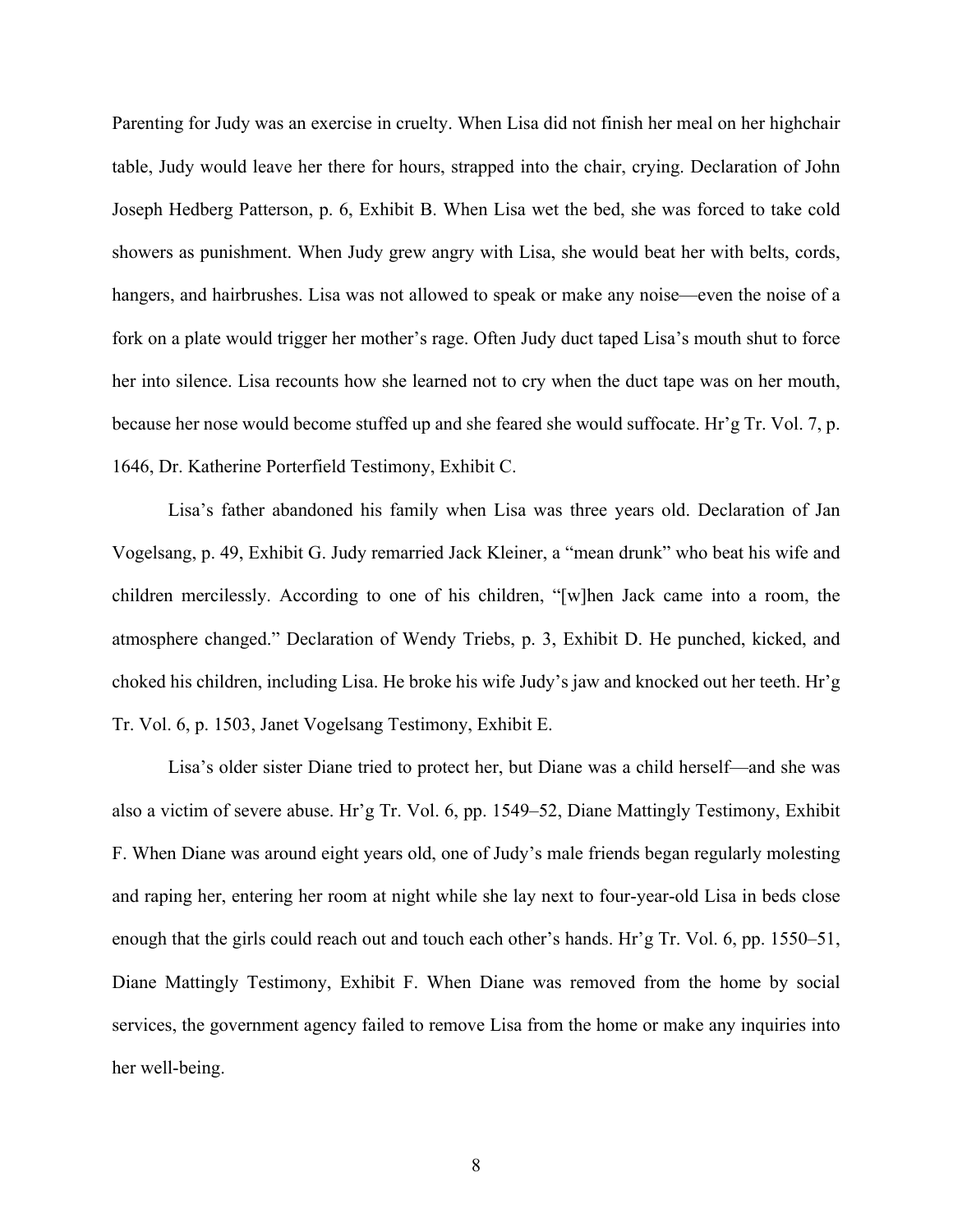Jack's abuse of Lisa and her younger sister, Patty, took on sexual overtones starting when Lisa was still a small child. He would make Lisa and her younger sister Patty go into the bathroom, take their pants down and bend over the tub. They were forced to stay that way until Jack began to beat them. Hr'g Tr. Vol. 6, p. 1504, Janet Vogelsang Testimony, Exhibit E. Even at that age, Lisa recognized that Jack didn't ask the boys to strip naked before they were disciplined. Declaration of Janet Vogelsang, pp. 70–71, Exhibit G. By the time she turned 13, Jack started raping her. He threatened to rape her little sister if she resisted, and told her he would kill her entire family if she told anyone.

During these years, the family moved repeatedly. In the first fourteen years of her life, Lisa moved seventeen times. Jack eventually moved the family to an isolated, run-down trailer at the end of a dead-end road. There was no running water. Jack built Lisa a small room onto the side of the trailer with its own entrance, making it easy for him to rape her out of earshot of others. She began to drink the wine stored in the room as a means to cope. Hr'g Tr. Vol. 6, p. 1511, Janet Vogelsang Testimony, Exhibit E. She lived in constant terror and constant anticipation of rape. He raped her two to three times a week for three years. Declaration of Janet Vogelsang, p. 81, Exhibit G; *Kleiner v. Kleiner* Divorce Tr., p. 96, Exhibit H.

Lisa's mother Judy was also an active participant in her daughter's sexual exploitation. When Lisa was around fifteen years old, Judy began selling her for sex in exchange for utilities and services. She would ask the other children to leave the trailer so that the plumber, the electrician, and the man who delivered propane gas could rape Lisa. Judy told Lisa she had to "pay" for her own room by submitting to the men. Around this same time, Jack was inviting his friends to the home to have sex with Lisa. Lisa was anally, orally, and vaginally raped by several men, "one after the other," for several hours at a time. When they finished, they "urinated on her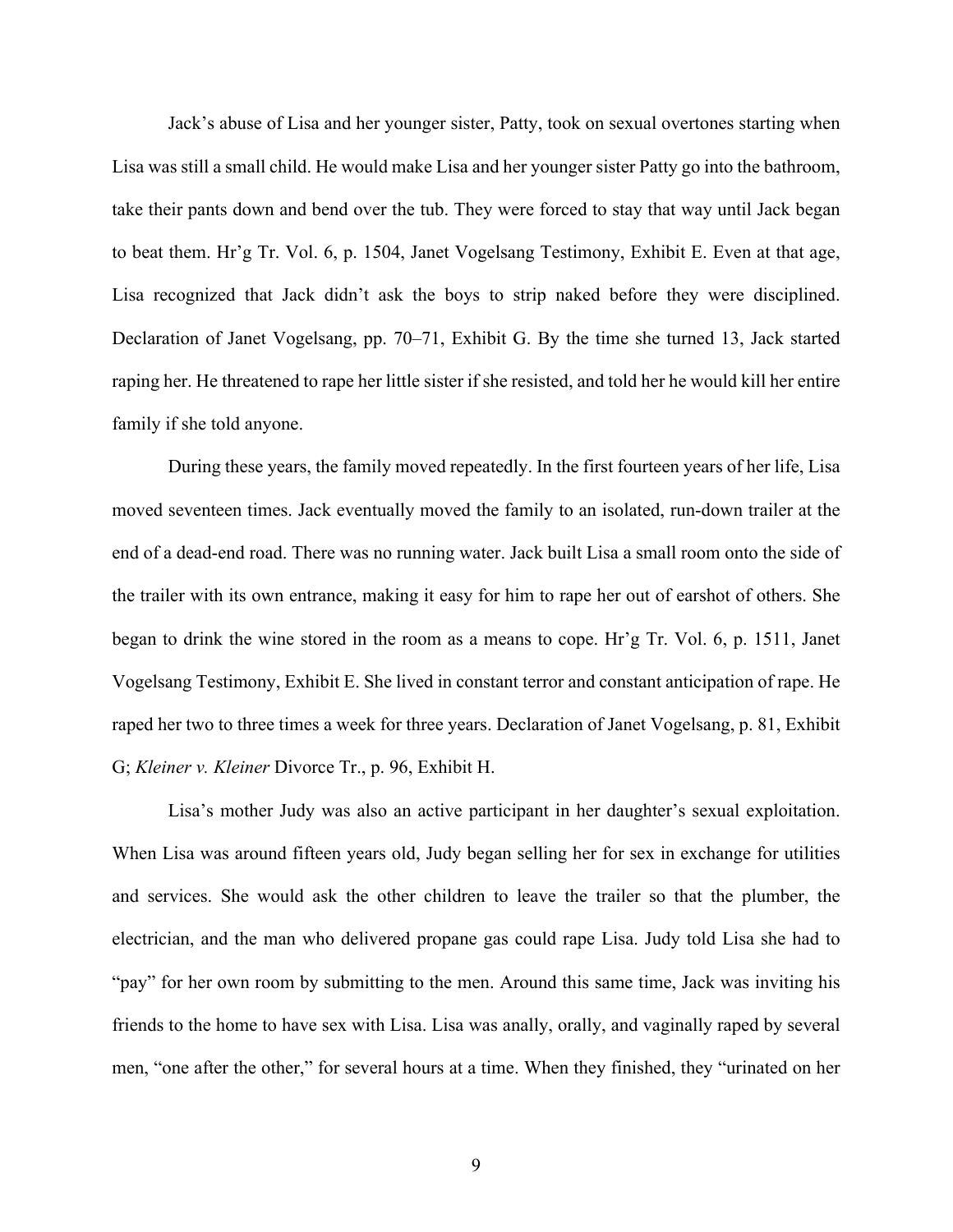like she was trash." Declaration of David Kidwell, p. 4, Exhibit I; Hr'g Tr. Vol. 6, p. 1513, Janet Vogelsang Testimony, Exhibit E. One of the men who raped her was named "Shorty" and would leave money on the dresser of the trailer, worried that Judy was not sharing the proceeds. Hr'g Tr. Vol. 6, p. 1515, Janet Vogelsang Testimony, Exhibit E. To survive these attacks, Lisa would go somewhere else mentally, attempting to escape from her hellish reality. Much later, experts agreed that this was the beginning of Lisa's dissociative disorder, a mental illness that severs Lisa's connection with reality. Hr'g Tr. Vol. 6, pp. 1688–89, Dr. Katherine Porterfield Testimony, Exhibit C. She also developed complex post-traumatic stress disorder. She withdrew and became more quiet, trying to make herself invisible. Declaration of Janet Vogelsang, p. 88, Exhibit G.

#### **State authorities fail to protect Lisa, despite their knowledge of abuse.**

### "*Whenever I told, nobody did anything*."11

The state consistently failed to take steps to investigate Lisa's abuse and protect her from future violence. Although her sister Diane was removed from the home by social services when Lisa was a small child, the government agency failed to remove Lisa from the home or make any inquiries into her well-being. Had the state taken measures to protect Lisa (and her younger sister, Patty), the state could have prevented years of sexual exploitation, torture, and physical abuse. When Lisa was an adolescent, the police also had reason to know of her rapes. Lisa confided in her cousin David Kidwell, who was a police officer, but he failed to report the crimes. Mr. Kidwell stated in an affidavit that Lisa was crying and shaking as she revealed her assaults. Declaration of David Kidwell, p. 5, Exhibit I; Hr'g Tr. Vol. 6, p. 1513, Janet Vogelsang Testimony, Exhibit E. Social Services investigated abuse in the Kleiner household once, but they announced their visit

<sup>11</sup> Hr'g Tr. Vol. 7, p. 1697–98, Dr. Katherine Porterfield Testimony (quoting Lisa Montgomery), Exhibit C.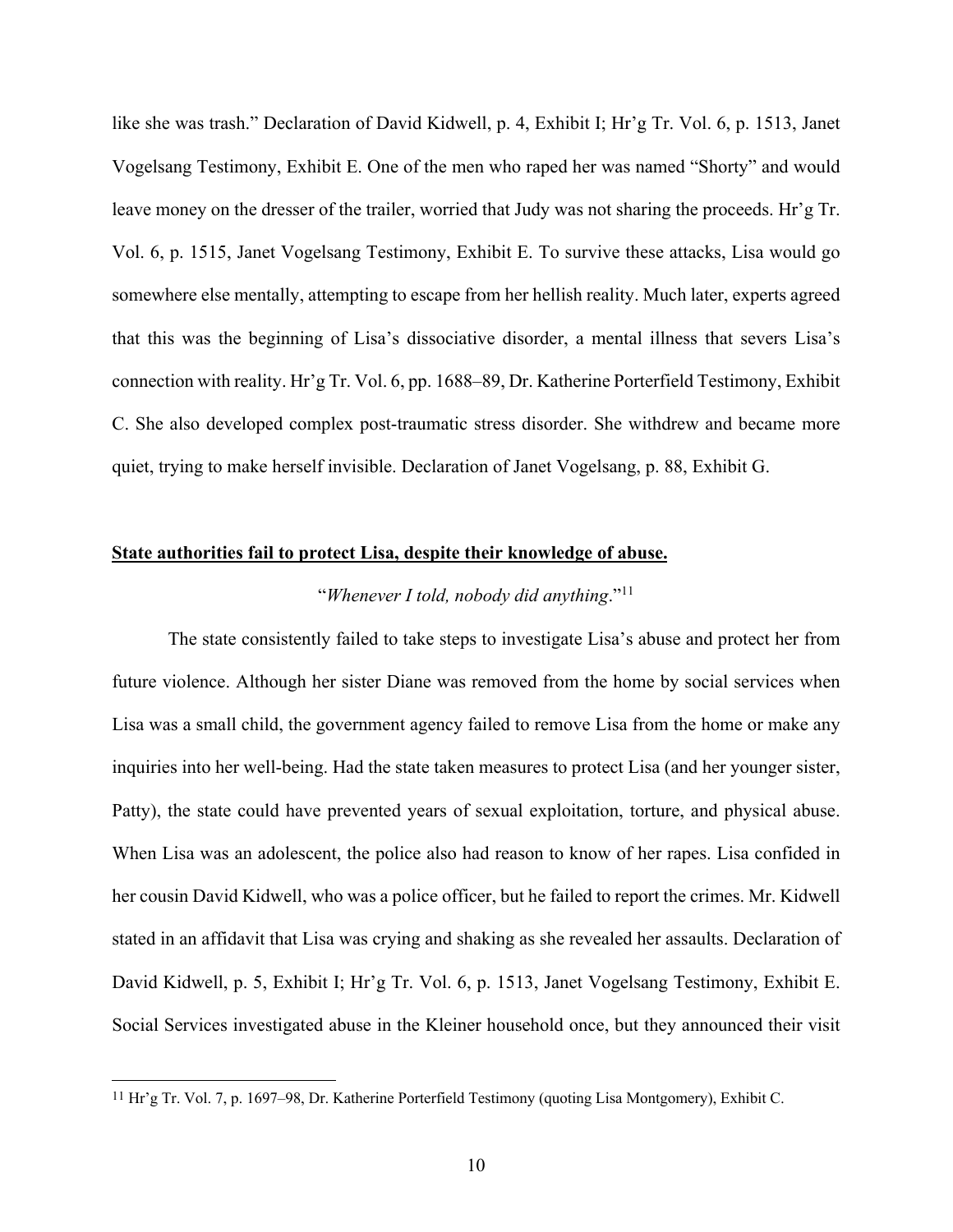in advance. Jack prepared Lisa and Patty to be on their best behavior, threatening to beat them if they told the truth. Declaration of Janet Vogelsang, p. 86, Exhibit G. No further investigations occurred.

School administrators also had reason to suspect that Lisa was suffering at home. Lisa's sexual, physical and psychological torture inevitably derailed her education. Her grades declined, and she was eventually placed in special needs classes. Declaration of Janet Vogelsang, p. 64, Exhibit G. She came to school dirty, in clothing that was torn and full of holes. At a minimum, school administrators had reason to know that Lisa's needs were not being met at home, but like all other state agencies, failed to take steps to investigate further. Declaration of Janet Vogelsang, p. 85, Exhibit G; Declaration of Nita Milburn Montgomery, pp. 2–3, Exhibit J.

Judy reported that she brought Lisa to see a local physician after she discovered Jack raping Lisa. Report to the District Attorney, p. 2, Exhibit DDD. Years later, the doctor still recalled the visit, and how infuriated he became once he learned more about the circumstances for the visit. He performed a gynecological exam and administered a pregnancy test, which came out negative. But the doctor never talked to Lisa alone. He also never called the police, even though he was a mandatory reporter under Oklahoma law.12 Declaration of Janet Vogelsang, p. 86, Exhibit G; Declaration of Lisa Rickert, p. 67, Exhibit K.

Judy waited nine months, from February to November, 1984 before reporting the rape to the Child Welfare Office. Despite this long delay, the social worker at the Child Welfare Office decided against pursuing the matter further in juvenile court. She trusted Judy's representations that she would protect her daughter. The agency noted that Judy had filed for divorce. But critically, the agency failed to appreciate how Judy was implicated in her daughter's sexual abuse

<sup>12</sup> 10A OK Stat § 10A-1-2-101 (2014).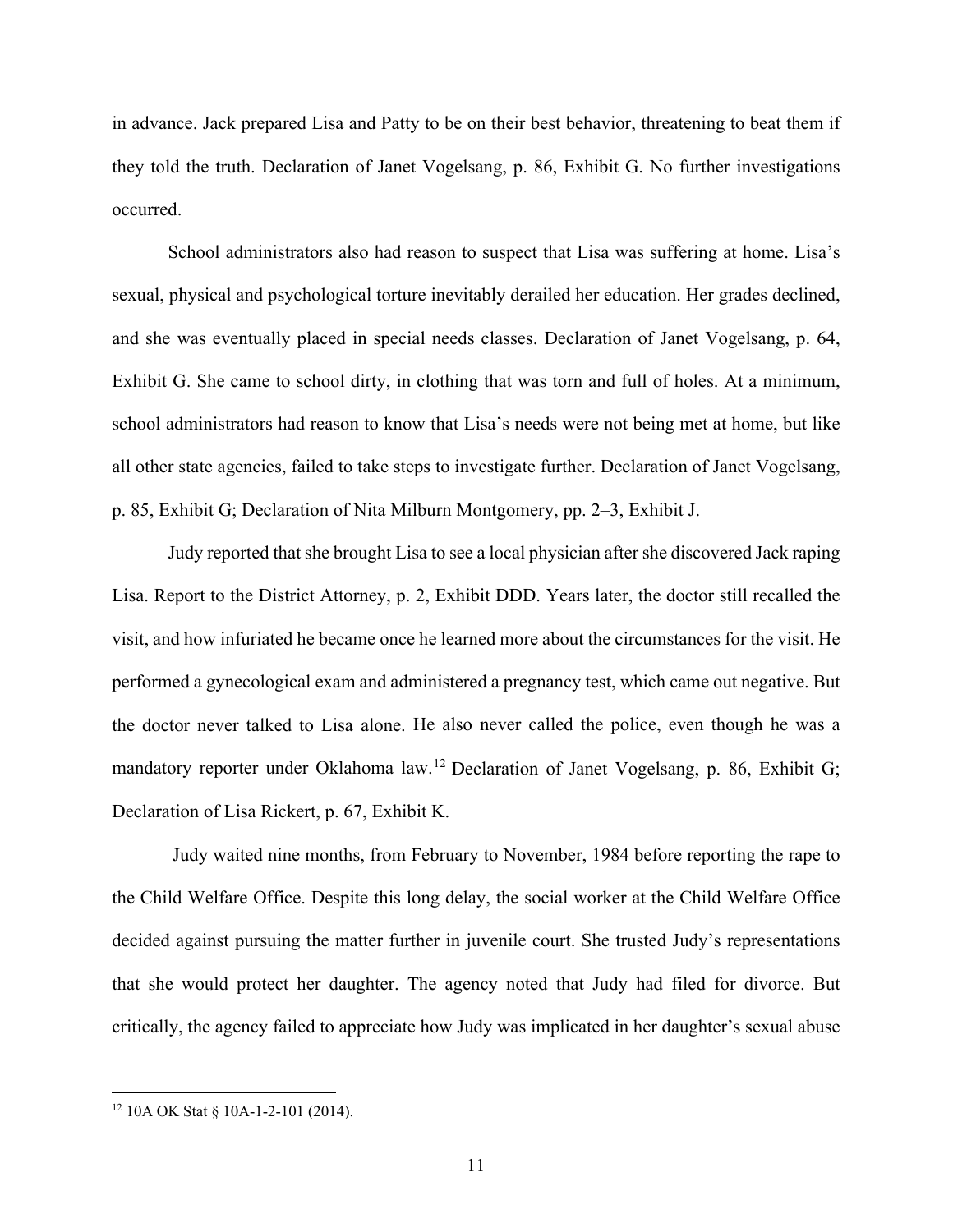and thus, not in a position to protect her. Report to the District Attorney, p. 2, Exhibit DDD. Although the Child Welfare Office seemed to have referred the case to the district attorney's office, prosecutors took no action. Lisa and Judy eventually started counseling at Central Family and Children's Services in Tulsa, Oklahoma in December 1984.

When Judy eventually divorced Jack in 1985, she testified in her divorce proceedings that she saw him having sex with Lisa: "He was in her. He was pumping her." Hr'g Tr. Vol. 6, p. 1516, Janet Vogelsang Testimony, Exhibit E. The judge presiding over the divorce proceedings scolded Judy for failing to report the abuse to authorities, calling the behavior "inexcusable." Hr'g Tr. Vol. 6, p. 1519, Janet Vogelsang Testimony, Exhibit E. Yet the judge failed to make any inquiries about whether Judy could continue to ensure Lisa's safety.

In family counseling, the counselor caught glimpses of the dysfunction in Lisa's home. Records from counseling describe Judy's "lack of empathy for her daughter" and Lisa's inability to express her feelings. The notes detailed an incident where Jack broke a broom while beating Lisa on March 6, 1985. Hr'g Tr. Vol. 6, p. 1518, Janet Vogelsang Testimony, Exhibit E. The counselors, however, never reported the violence to authorities, even though they are required to do so under Oklahoma law. <sup>13</sup> Hr'g Tr. Vol. 6, p. 1519, Janet Vogelsang Testimony, Exhibit E. Lisa's treatment was short-lived. As soon as Judy gained custody of Lisa at the close of the divorce proceedings, she pulled Lisa from counseling after sixteen sessions. Hr'g Tr. Vol. 6, pp. 1518–20, Janet Vogelsang Testimony, Exhibit E. Lisa received no further treatment.

<sup>&</sup>lt;sup>13</sup> 10A OK Stat § 10A-1-2-101 (2014).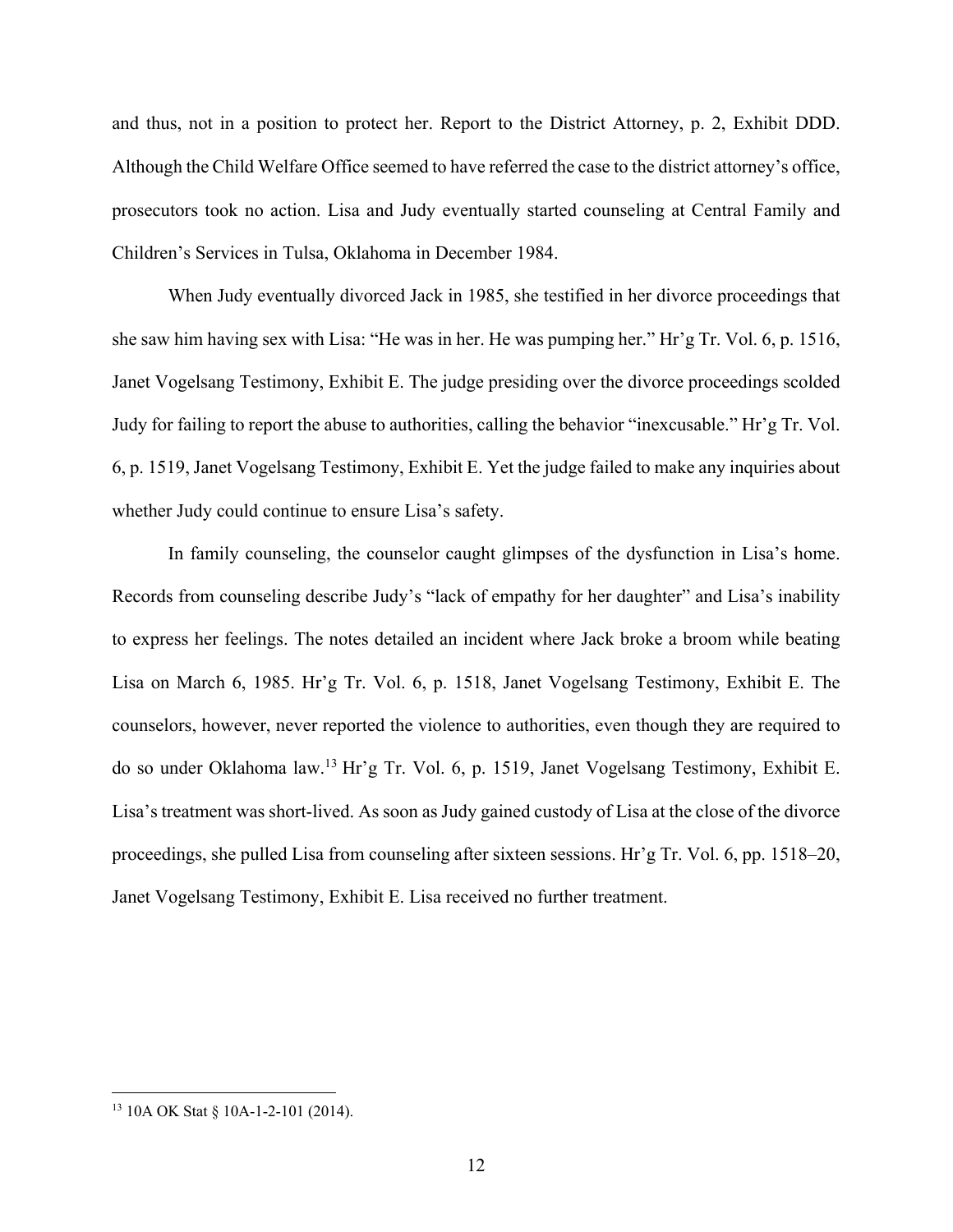#### **Lisa tries to escape.**

Lisa adapted by retreating into her own world in her mind. Occasionally, she would enjoy her violin or play with her childhood dog. But these simple joys were soon taken from her, too: Judy during one incident took Lisa's violin away and sold it. And to punish Lisa's brother Teddy, Judy killed the family dog, brutally smashing its head with a shovel until its brains came out. Declaration of Teddy Kleiner, p. 8, Exhibit L.

Despite the impossible odds, in the  $10<sup>th</sup>$  grade, Lisa was accepted to the Upward Bound Program at Rogers State Community College in Claremore, Oklahoma. The program was designed to help prepare first-generation students for college. Lisa saw for a brief moment what life could be like out of her captivity. Hr'g Tr. Vol. 6, pp. 1518–20, Janet Vogelsang Testimony, Exhibit E. Although she soon realized that she could not afford college, she made other plans. She was determined to escape. She signed up for the Air Force and prepared to enlist immediately after she graduated from high school. Hr'g Tr. Vol. 6, p. 1524, Janet Vogelsang Testimony, Exhibit E.

But her mother had other plans. While Lisa was still in high school, Judy divorced Jack and started a relationship with Richard Boman. (Judy eventually married six times, and had multiple partners throughout Lisa's childhood.) Vogelsang Biopsychosocial History PowerPoint, p. 22, Exhibit M. Judy was keen to spend as much time as she could with her new romantic partner. She delegated domestic chores to Lisa, who cared for her younger siblings, cooked and cleaned. The burdens only increased when Richard's twenty-four year old son, Carl, came home from the Army. Judy and Richard pushed Carl and Lisa together to care for their children. They encouraged their romantic relationship, even though Lisa was a minor and Carl was much older and effectively her stepbrother. At her mother's instigation, Lisa became engaged to her stepbrother at age seventeen, around the time she became pregnant for the first time. Her pregnancy disqualified her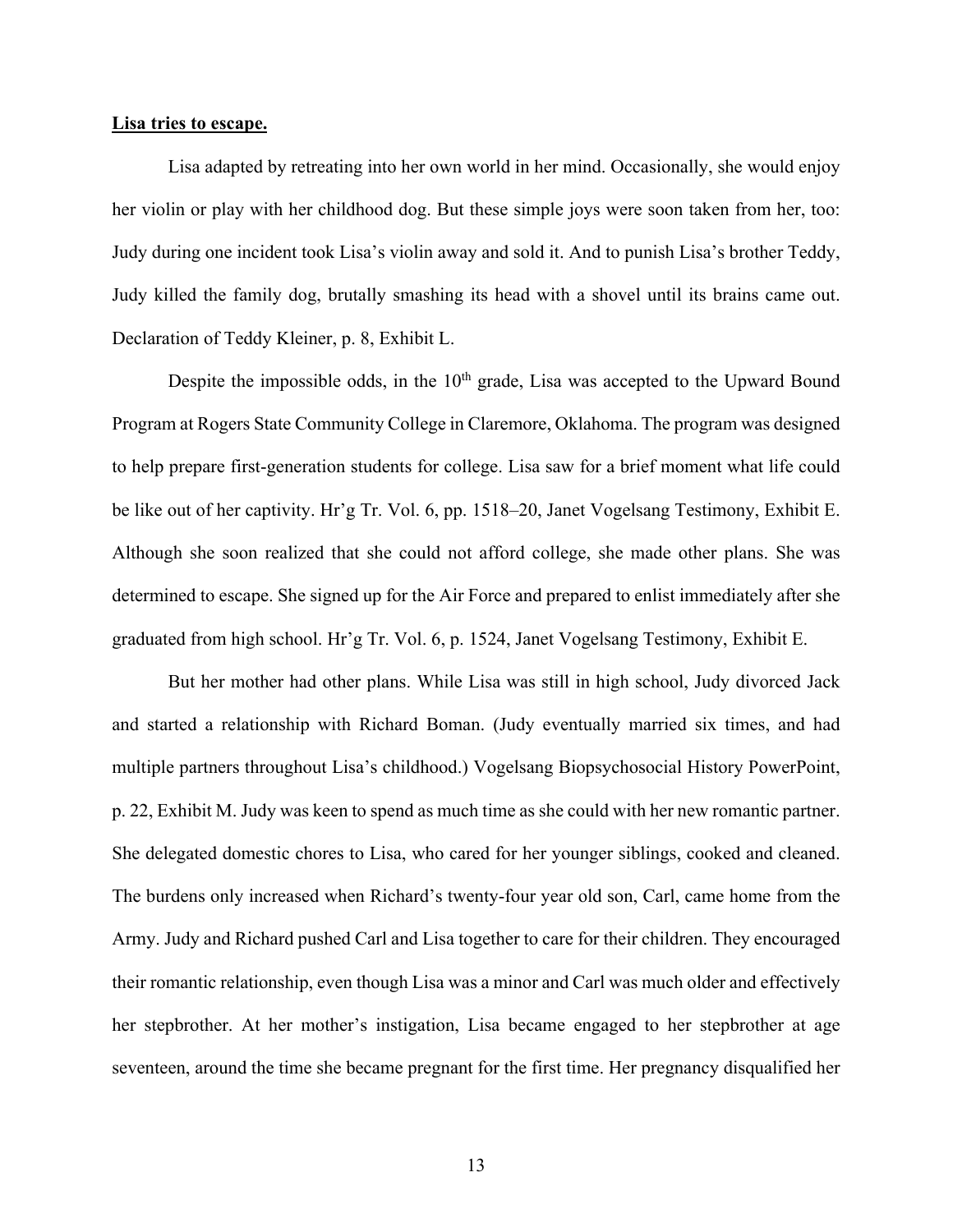from military service. Her chance at freedom was thwarted. Declaration of Janet Vogelsang, pp. 89–90, Exhibit G.

By the eve of her 18<sup>th</sup> birthday, Lisa had experienced nine out of ten "adverse childhood experiences" that can lead to trauma, an "astonishing" amount of trauma for a single person to absorb. Hr'g Tr. Vol. 6, p. 1657, Dr. Katherine Porterfield Testimony, Exhibit C. The trauma impaired her functioning in every sphere of her existence. Things that humans learn in the context of a nurturing environment were impossible for Lisa to acquire in the home where she was raised. Regulating her feelings, planning, thinking through her actions, and controlling her impulses were difficult for her. Hr'g Tr. Vol. 6, p. 1653, Dr. Katherine Porterfield Testimony, Exhibit C. Doctors noted decades later that the damage was visually apparent, encoded in her anatomy. Scans revealed an absence of brain matter, reflecting that her brain had either deteriorated after an injury or never formed properly. Hr'g Tr. Vol. 8, p. 2073, Dr. Ruben Gur Testimony, Exhibit N. She also suffers from epilepsy, frontal lobe syndrome, as well as parietal lobe and temporal lobe dysfunction. Each of these neurological impairments have profound practical impacts. In lay terms, for example, the parietal lobe synthesizes information and stimuli and helps a person decipher what is good or bad for her, among other things. Hr'g Tr. Vol. 7, p. 1727, Dr. Siddhartha Nadkarni Testimony, Exhibit O. Those are the very kinds of decisions that Lisa would forever struggle to make. Hr'g Tr. Vol. 7, p. 1727, Dr. Siddhartha Nadkarni Testimony, Exhibit O.

#### **Lisa's husbands continue the cycle of physical and sexual violence.**

Abuse followed Mrs. Montgomery in all her relationships. Carl, her first husband, brutalized her. In one notable incident before marriage, Carl shoved Lisa, who was naked and getting out of a shower, against a wall heater that burned her flesh while he forced her to have sex.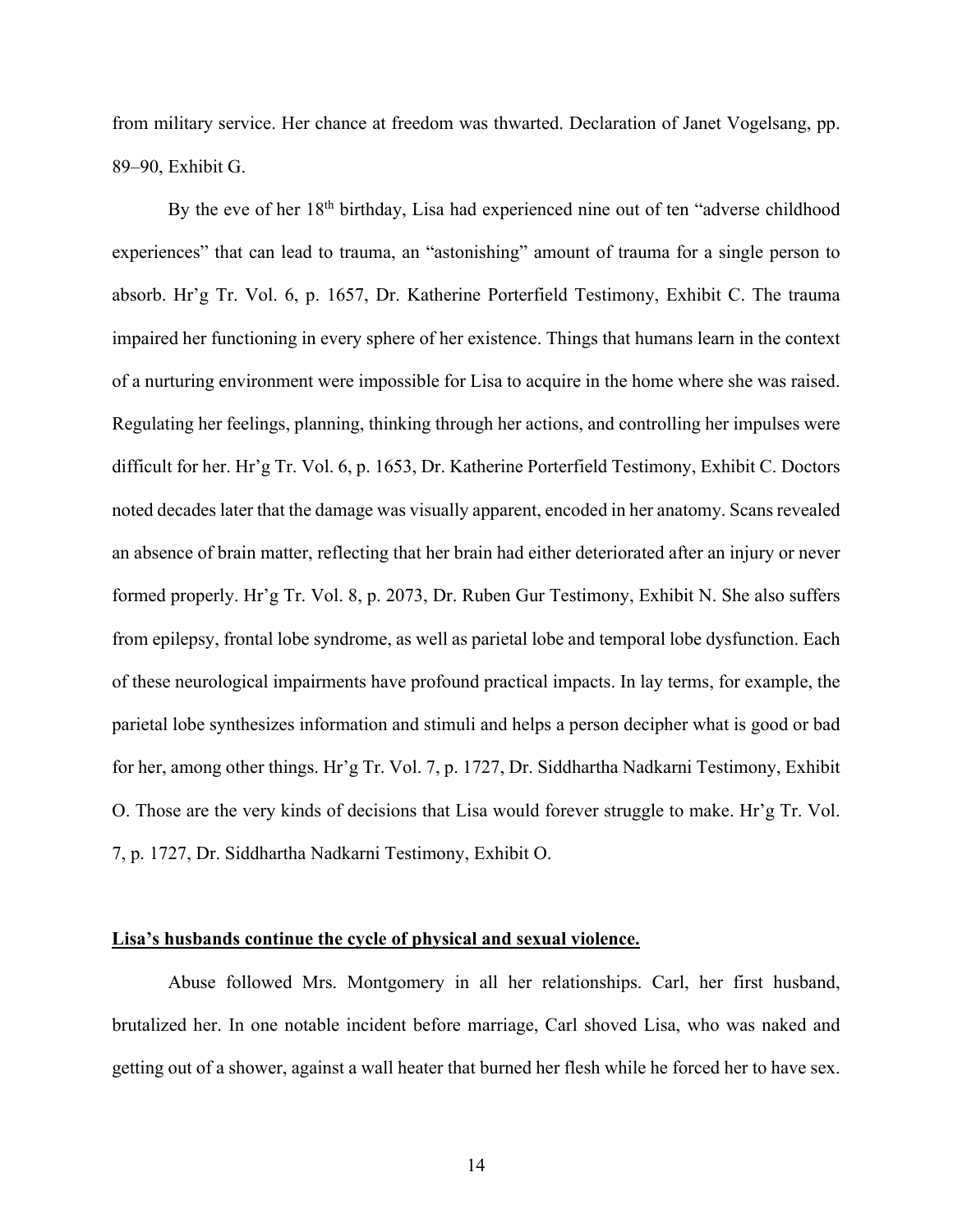Declaration of Janet Vogelsang, pp. 94–95, Exhibit G. Carl's behavior became gradually more violent during their marriage. He beat her, tied her in stress positions, poured hot wax on her, forcibly inserted glass bottles in her anus and vagina, held a knife to her throat, and sexually assaulted her. Lisa was ashamed, humiliated, and fearful. "She grew to expect the violence and lived in sickening anticipation of its reoccurrence." Declaration of Janet Vogelsang, p. 95, Exhibit G. As she had learned to do before, during the sexual abuse, Lisa would go "off to rooms she created in her mind." Supplemental Declaration of Janet Vogelsang, p. 3, Exhibit P. Years later, Lisa's brother Teddy accidentally discovered a home video showing Carl beating her and raping her. Teddy described it "like a scene out of a horror video. My sister was crying and in pain." Declaration of Teddy Kleiner, p. 14, Exhibit L.

Carl, like Judy, controlled everything in Mrs. Montgomery's life, down to the grocery list. In quick succession, Mrs. Montgomery gave birth to four children in four years. After her fourth child was born, Mrs. Montgomery was sterilized under pressure from Judy and Carl. Declaration of Janet Vogelsang, p. 104, Exhibit G.

After the birth of her children, her mental health deteriorated even further. Her psychotic symptoms bloomed. She descended into a near constant state of dissociation and depersonalization. She describes feeling like "I'm not in my body. I'm not real." "[T]he world feel[s] like a movie or a fog or a dream." Hr'g Tr. Vol. 7, pp. 1659–60, Dr. Katherine Porterfield Testimony, Exhibit C. She also experienced the full onset of bipolar disorder after the birth of her four children. Her moods became more erratic. She experienced rapidly shifting feelings of irritability, agitation, and depression, sometimes all at the same time. Hr'g Tr. Vol. 7, pp. 1767– 68, Dr. George Washington Woods, Jr. Testimony, Exhibit A. Her post-traumatic stress disorder exacerbated her symptoms. Hr'g Tr. Vol. 7, p. 1768, Dr. George Washington Woods, Jr.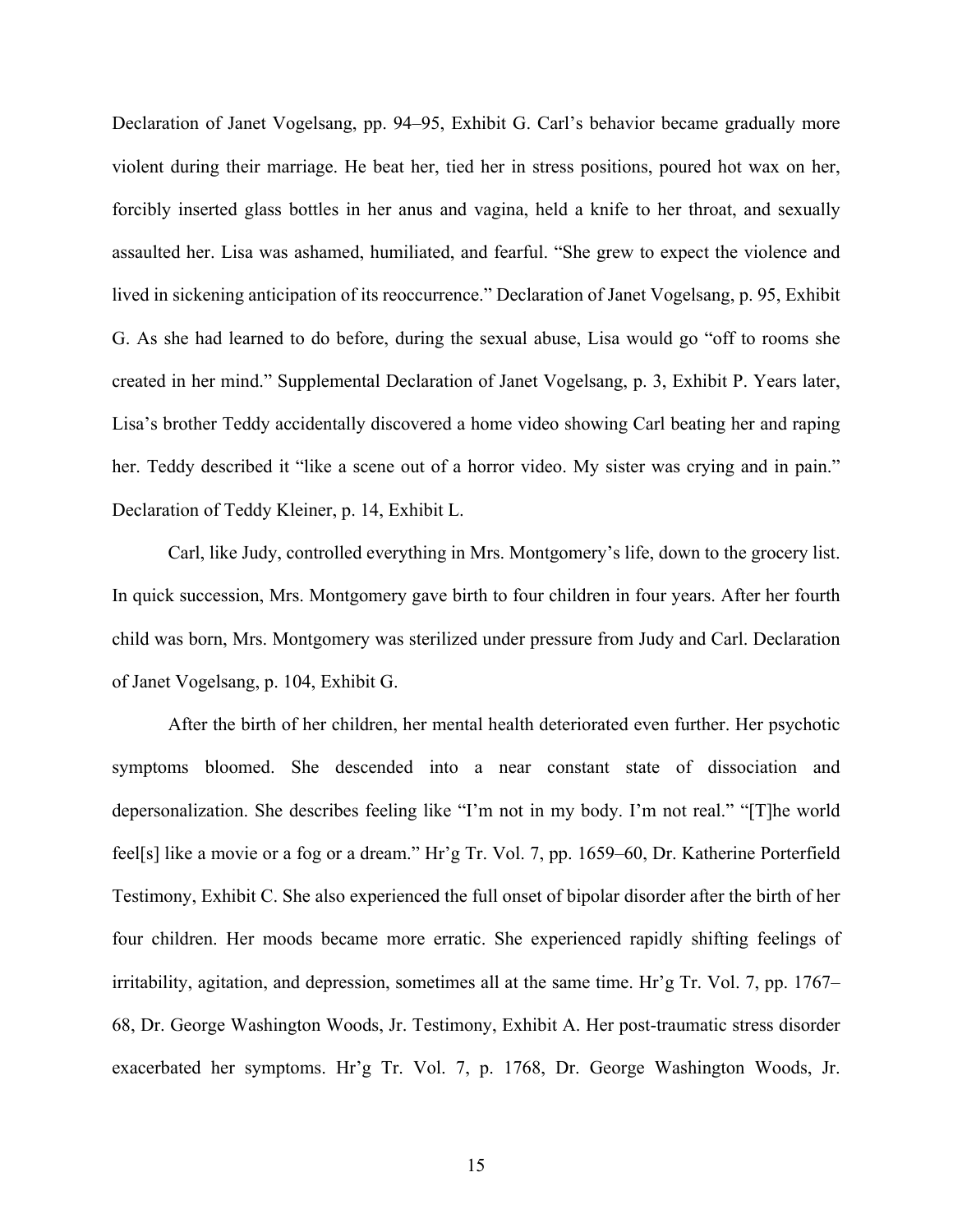Testimony, Exhibit A. The complex layered impairments made it difficult for her to concentrate and left her feeling confused by the world around her. Hr'g Tr. Vol. 7, p. 1770, Dr. George Washington Woods, Jr. Testimony, Exhibit A.

Mrs. Montgomery also lived in dire poverty. Like her mother before her, Mrs. Montgomery was constantly on the move. Between 1984 and 2000, she moved 43 times, across Oklahoma, Texas, California, Washington and Colorado. Declaration of Janet Vogelsang, p. 127, Exhibit G. She continually uprooted her family in the chaotic pattern learned from her mother. She started to drink more heavily. (She had started drinking as a young girl to cope with Jack's repeated rapes.) By the time she was in her twenties, she was always drunk. She stopped taking care of her personal appearance and hygiene, to such an extreme that people could not stand to be around her. She had lice for 5 years, seemingly unaware or indifferent. Hr'g Tr. Vol. 6, pp. 1527–28, Janet Vogelsang Testimony, Exhibit E.

Lisa was not able to keep up with the day-to-day tasks of parenting. The children went to the neighbors for food and baths. Lisa had spiraled so far down into her mental illness that she could only be brought back to reality if the children called her "Martha." Declaration of Janet Vogelsang, p. 136, Exhibit G. Removing lice from her children's hair so overwhelmed her that instead of addressing it, she pulled them out of school. Hr'g Tr. Vol. 7, pp. 1764–65, Dr. George Washington Woods, Jr. Testimony, Exhibit A.

When her relationship with Carl ended, Lisa married Kevin Montgomery. Although the relationships changed, the abuse persisted. Kevin "bruised [Lisa], used a horse whip on her, and tied her in forced stress positions." Declaration of Teddy Kleiner, p. 4, Exhibit L. She was not surprised that Kevin wanted to hurt her during sex because she had come to expect nothing less; she thought it was part of maintaining a relationship with a man. She felt relieved that the violence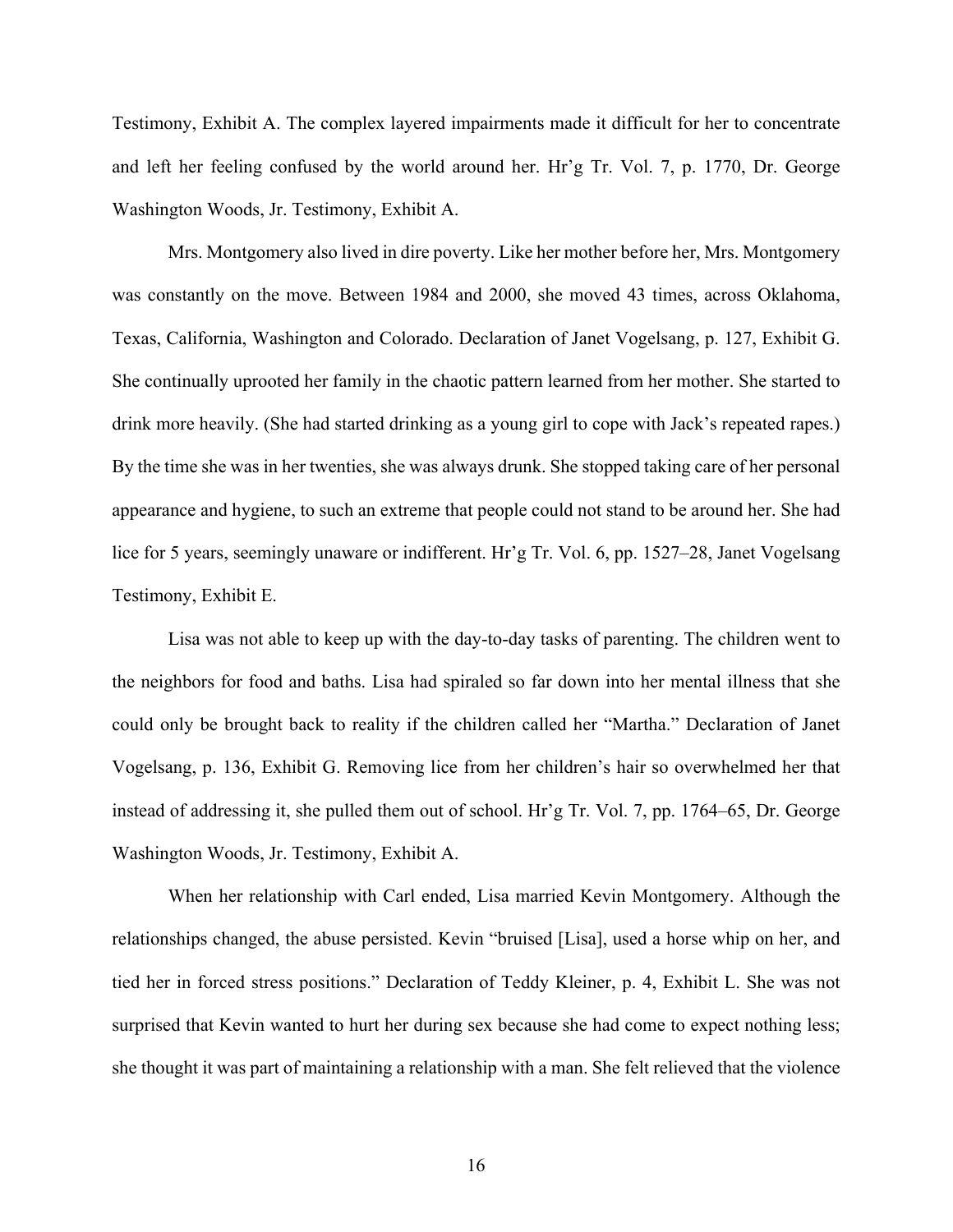was less severe than it was with Carl. Even her children knew about the sexual violence Kevin inflicted on her. Declaration of Janet Vogelsang, p. 128, Exhibit G.

### **Lisa's mental illness takes over.**

When trauma experts finally examined Mrs. Montgomery closely, they noted that her upbringing had stripped her of any autonomous sense of self. She had been raised in captivity, deprived of any control over her body and mind, and at the mercy of people who administered various forms of torture. She learned that to survive, she had to do whatever her captors wanted. Her captivity induced enduring personality changes as an adaptation to catastrophic levels of stress. Hr'g Tr. Vol. 7, pp. 1658–63, 1666–68, Dr. Katherine Porterfield Testimony, Exhibit C. She developed complex Post-Traumatic Stress Disorder, a disease caused by pervasive, longstanding traumatic events. She would continue to re-experience her torture as if it was actually reoccurring. Her senses were overwhelmed by the feeling of always living under threat. As trauma expert Dr. Katherine Porterfield observed, "[t]here [was] no ground for her to stand on." Hr'g Tr. Vol. 7, p. 1692, Dr. Katherine Porterfield Testimony, Exhibit C.

The crime for which Lisa was convicted and sentenced to death reflects the depth of her mental illness and despair. The facts are grim. Two days before the crime, Carl, her abusive former husband and stepbrother filed for custody of two of her children. At the time, she had told her new husband she was pregnant—which her former husband knew was untrue because she had been sterilized against her will. Carl threatened to expose her, and said he would use the imagined pregnancy in court to obtain custody of her children. The threat of losing her children combined with years of trauma and severe mental illness pushed Lisa past the brink. She went to the home of Bobbie Jo Stinnett, who was twenty-three and eight months pregnant. Lisa killed her, cut the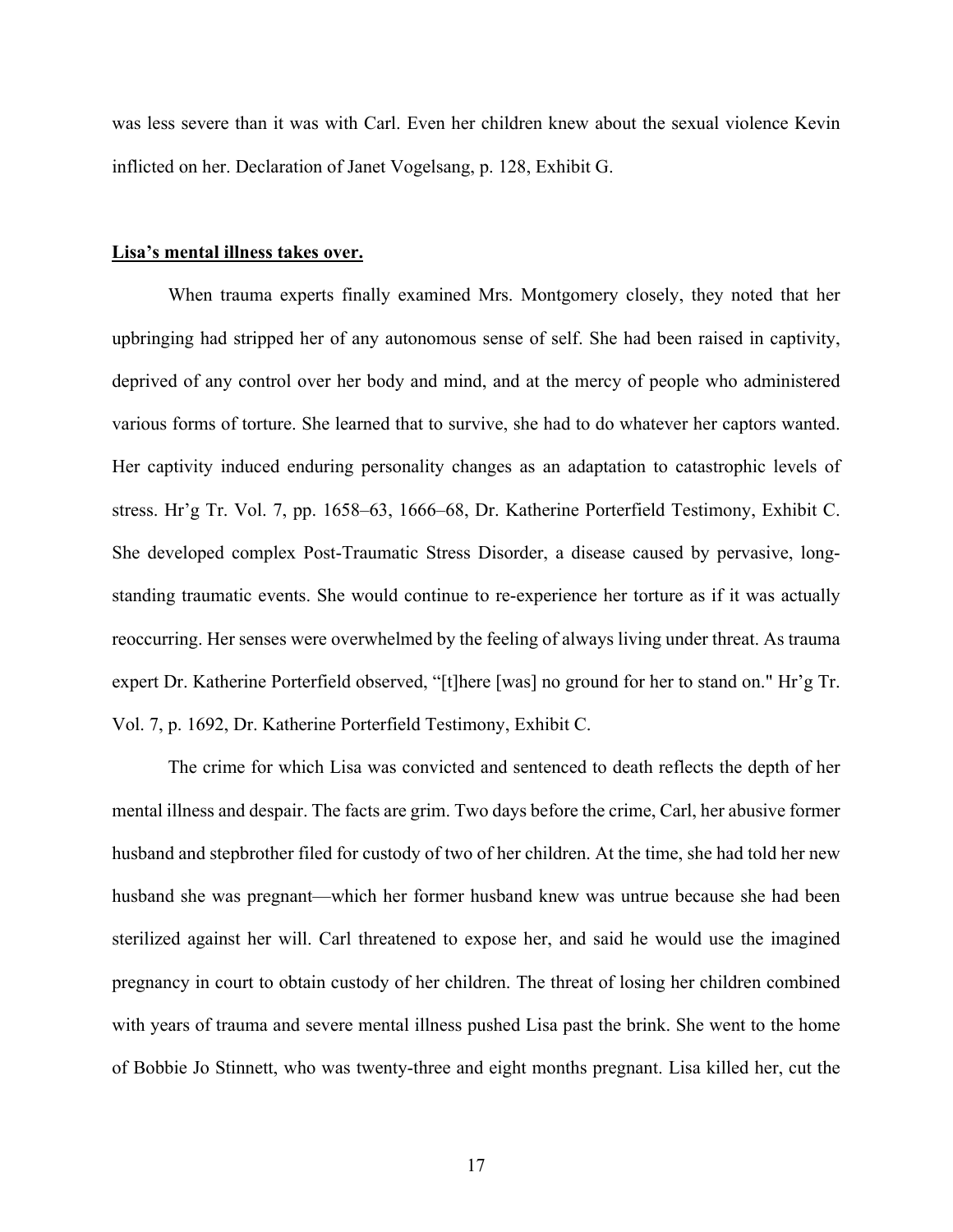baby girl from her mother's abdomen, took the baby home, cared for her, and pretended she was her own child.

All experts—even those called by the prosecution at trial—agree that Mrs. Montgomery was suffering from severe mental illness at the time of the crime.<sup>14</sup> Her grip on reality is so fragile that even today she requires a complex cocktail of psychotropic medications to control her psychosis. Yet at the time of the crime, and throughout the worst years of her torture, she received no treatment at all. By her mid-twenties, she was emotionally, physically and psychologically broken. Her migraines were so overwhelming they brought her to tears. Declaration of Janet Vogelsang, p. 125, Exhibit G. The years of constant abuse, combined with her genetic predisposition to mental illness, deprived Mrs. Montgomery of the most basic conditions required for normal human functioning. She could not—and cannot—tell what is real. Her own perceptions of her body slip away from her. Hr'g Tr. Vol. 7, pp. 1690–91, Dr. Katherine Porterfield Testimony, Exhibit C. Dr. Katherine Porterfield, retained many years later by Mrs. Montgomery's postconviction lawyers, testified that Lisa's dissociative disorder was one of the most severe cases she has ever seen. *Id.*

<sup>14</sup> Trial Tr. Vol. 11, p. 2405, Dr. William Logan Testimony (Exhibit R); Hr'g Tr. Vol. 4, p. 950, Dr. William Logan Testimony (Exhibit R) ("I gave several diagnoses . . . one was posttraumatic stress disorder, chronic, that began back in her adolescence with sexual abuse and physical abuse by her step father. I think what now carries the name in some circles of complex PTSD."); Trial Tr. Vol. 14, p. 3027, Dr. Ruth Kuncel Testimony (Exhibit S); Trial Tr. Vol. 11, pp. 2461–62, 2469, Dr. Dan Martell Testimony (Exhibit T) (testifying that Mrs. Montgomery "endorsed the symptoms consistent with post-traumatic stress disorder," agreeing to defense's stipulation that Mrs. Montgomery had been physically and sexually abused, and agreeing that Mrs. Montgomery's depression was connected to her childhood physical and sexual abuse); Trial Tr. Vol. 12, pp. 2566-67, Dr. Park Dietz Testimony (Exhibit U) ("[W]hat the defendant says and the way she behaves in all of the exams I think is consistent with her actually having post traumatic stress disorder. . . . She was physically and sexually abused by her stepfather, Jack Kleiner, and she witnessed violence in the home. And any of those arguably could cause a post-traumatic stress disorder. Certainly the physical and sexual abuse can cause post-traumatic stress disorder.").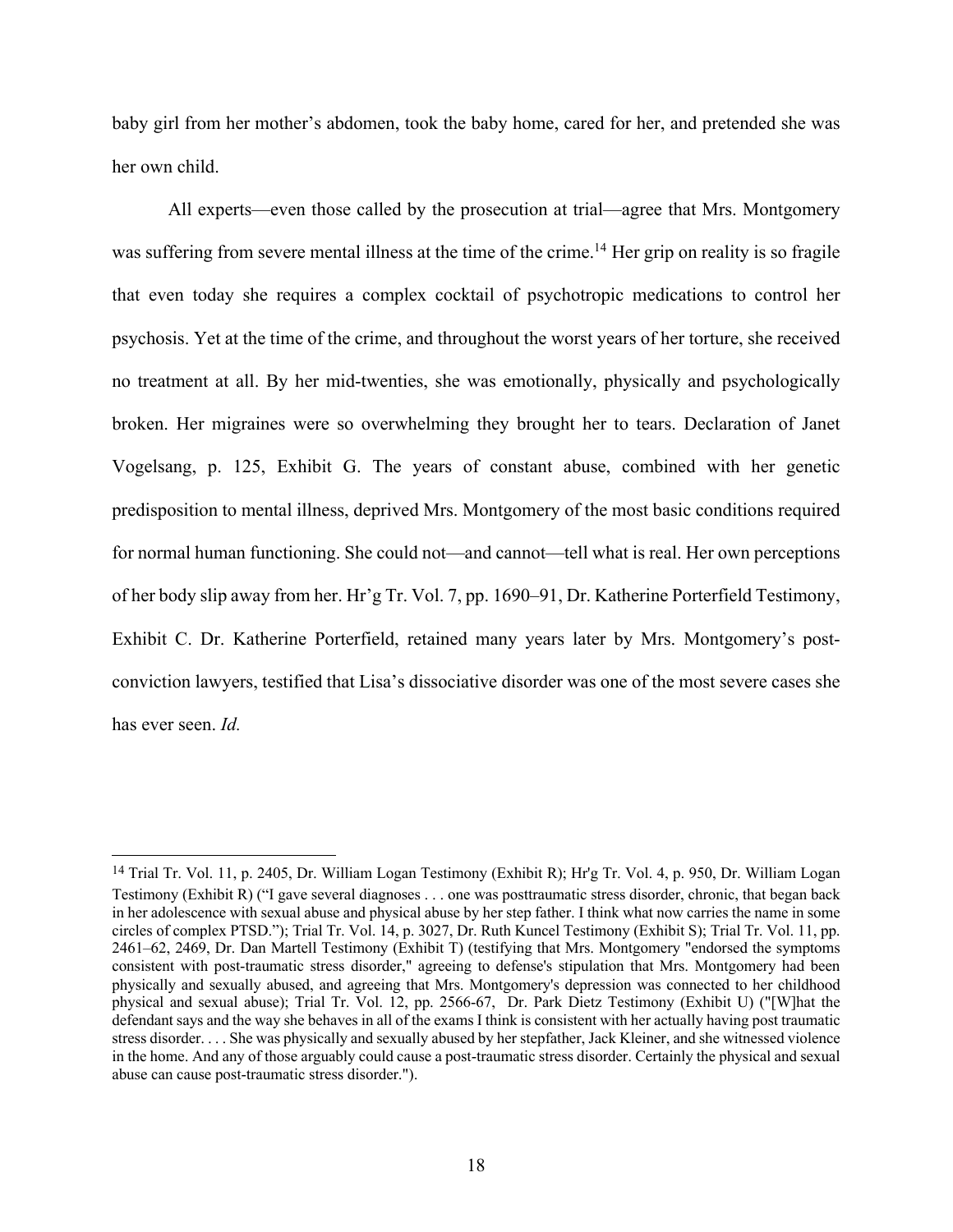### **Lisa's Attorneys Fail to Present Evidence of the Scope and Impact of her Sexual Torture**

In any capital case, the most important factor that determines whether the defendant will live or die is the quality of the defense team. In Lisa's case, the defense team was controlled by David Owen, a lawyer who had never before defended a person facing the death penalty, nor anyone with a mental illness, let alone a woman with a history of sexual violence and trauma. Hr'g Tr. Vol. 8, p. 2137, David Owen Testimony, Exhibit V; Hr'g Tr. Vol. 2, p. 397, Susan Hunt Testimony, Exhibit W. Concerned about his inexperience, national experts recommended the appointment of Judy Clarke to the defense team. Hr'g Tr. Vol. 3, pp. 548–49, Dick Burr Testimony, Exhibit X. Judy Clarke is renowned for her work with mentally ill clients and those who are victims of abuse and trauma. She agreed to join the defense team, and quickly built a relationship of trust with Lisa. But Owen, who was known for his disparaging views of women, could not tolerate being told what to do by a female lawyer. According to female lawyers working in the same office with Owen, he chafed at Ms. Clarke's leadership role on the team and was not "particularly good at working with women," especially "[women] on equal footing." The chief investigator on Lisa's case, who was also male, repeatedly made clear that he was "not going to take any orders from any damn woman." Hr'g Tr. Vol. 2, pp. 406–07, Susan Hunt Testimony, Exhibit W.

Clarke's advice, however, was standard, taken directly from the American Bar Association's Guidelines for the Appointment and Performance of Defense Counsel in Death Penalty Cases. Clarke had organized the defense team and developed a work plan for each member to execute. The defense started a deep investigation into Mrs. Montgomery's past. This entailed exhaustive record collection, carefully planned in-depth interviews with anyone who knew Mrs. Montgomery, and, perhaps most critically, forging a relationship of trust with Mrs. Montgomery.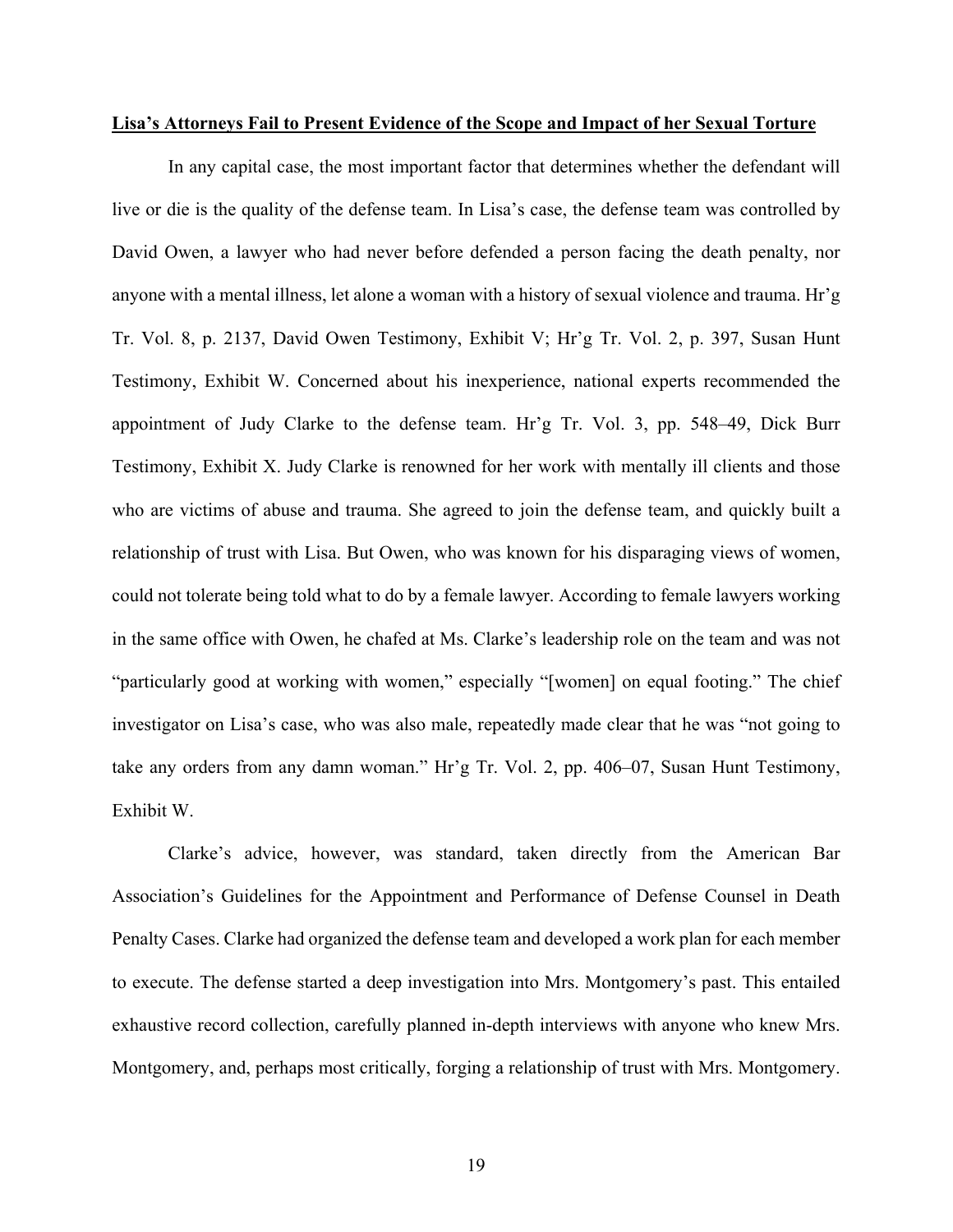In these initial phases, the team had proposed a working hypothesis to explain Mrs. Montgomery's crime: they believed her acts were the product of her psychotic disorder, bipolar disorder, and severe sexually-based trauma. Hr'g Tr. Vol. 3, pp. 667-669, Judy Clarke Testimony, Exhibit ZZ. Clarke's process was meticulous and methodical. Hr'g Tr. Vol. 3, pp. 565–68, Dick Burr Testimony, Exhibit X (describing Clarke's involvement); Hr'g Tr. Vol. 3, pp. 736–37, Debra Garvey Testimony, Exhibit Y (explaining development of theories regarding bipolar, trauma, PTSD, and possibly temporal lobe epilepsy).

David Owen, however, continued to reject Ms. Clarke's leadership on the case. Without informing Clarke, Owen and his boss asked the male federal judge, Gary Fenner, to remove her from the case. Deposition of Ray Conrad, Exhibit Z, pp. 16–17; Declaration of David Owen, p. 8, Exhibit AA. The Judge ordered that all communication between Lisa and Ms. Clarke be cut off, and on April 20, 2006, when Ms. Clarke attempted to visit Lisa in jail, she was refused entry. Declaration of Judy Clarke, p. 8, Exhibit BB. Mrs. Montgomery did not see Ms. Clarke again until after Lisa was sent to federal death row. "Removing Judy from my team has been a devastating blow to me," Mrs. Montgomery explained to the court, after Ms. Clarke's termination. Lisa Montgomery Letter, p. 3, Exhibit CC. For Mrs. Montgomery, Clarke was the first attorney she had grown to trust. As a survivor of sexual trauma, trusting the male attorneys was difficult for her. Ms. Clarke's removal sent her in a "state of shock." Lisa Montgomery Letter, p. 3, Exhibit CC. She had difficulty sleeping or thinking. *Id.* After Mrs. Montgomery expressed appreciation for the remaining female attorney on her team in open court, the last remaining female was also swiftly asked to withdraw from the case by Judge Fenner. Hr'g Tr. Vol. 3, p. 715, Holly Jackson Testimony, Exhibit DD (describing Lisa's trusting relationship with Clarke and her devastation upon Clarke's removal); Hr'g Tr. Vol. 2, pp. 418–19, Susan Hunt Testimony, Exhibit X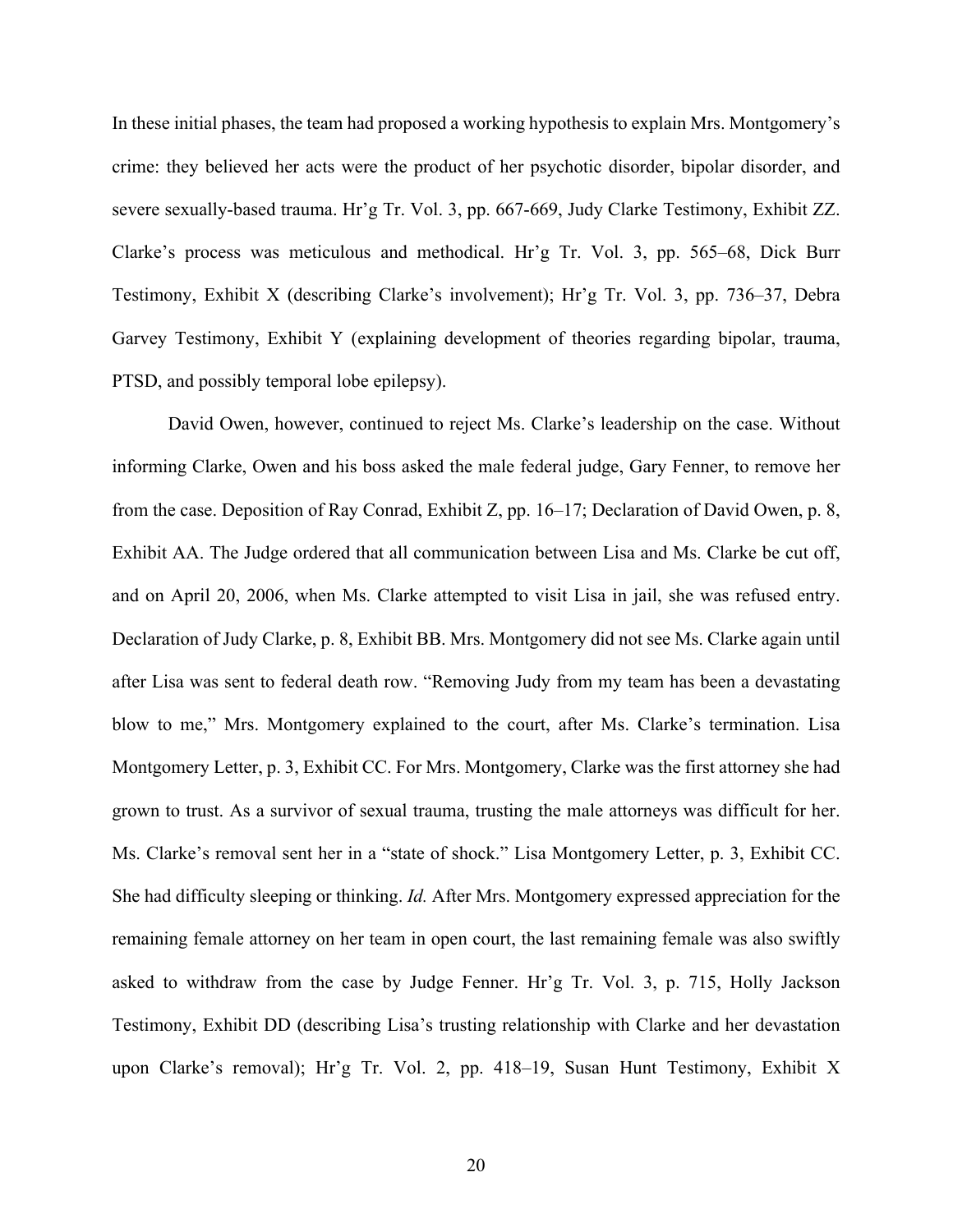(describing Lisa's positive relationship with Clarke and Hunt and Judge Fenner's removal of Hunt); Declaration of Judy Clarke, p. 9, Exhibit BB.

With Clarke no longer on the team, the comprehensive mitigation investigations came to a halt. One of the key team members confessed that he simply didn't believe in mitigation. Hr'g Tr. Vol. 2, p. 395, Susan Hunt Testimony, Exhibit X. The mitigation specialist who was on the team was ignored, and her role truncated. Three men were left in charge of the case: lawyers David Owen and Frederick Duchardt, and investigator Ron Ninemire. Each let their personal views and bias interfere with Mrs. Montgomery's representation.

Duchardt is known throughout the United States for his poor record in representing individuals accused of capital crimes. "One reason why Missouri's federal courts crank out so many death sentences is that they repeatedly appoint a lawyer—Duchardt—who has rejected [ABA] standards." David Rose, *Death Row: The Lawyer Who Keeps Losing*, The Guardian (Nov. 24, 2016), Exhibit EE. Duchardt later himself admitted, "I was gender-challenged in my dealings with Lisa." Hr'g Tr. Vol. 8, p. 2195, Frederick Duchardt Testimony, Exhibit FF. As nationally renowned mitigation specialist explained, the team lacked cultural competence in navigating a relationship with someone as traumatized by sexual violence as Mrs. Montgomery. Hr'g Tr. Vol. 1, pp. 110–11, Russell Stetler Testimony, Exhibit GG.

Mrs. Montgomery's trial attorneys bungled her defense and failed to present the full extent and impact of her childhood torture and sexual abuse. There are too many failures to discuss each in depth here; Mrs. Montgomery's post-conviction lawyers in federal post-conviction proceedings catalogued the oversights, mistakes, misrepresentations, and inattention in five hundred pages. What follows is a condensed account.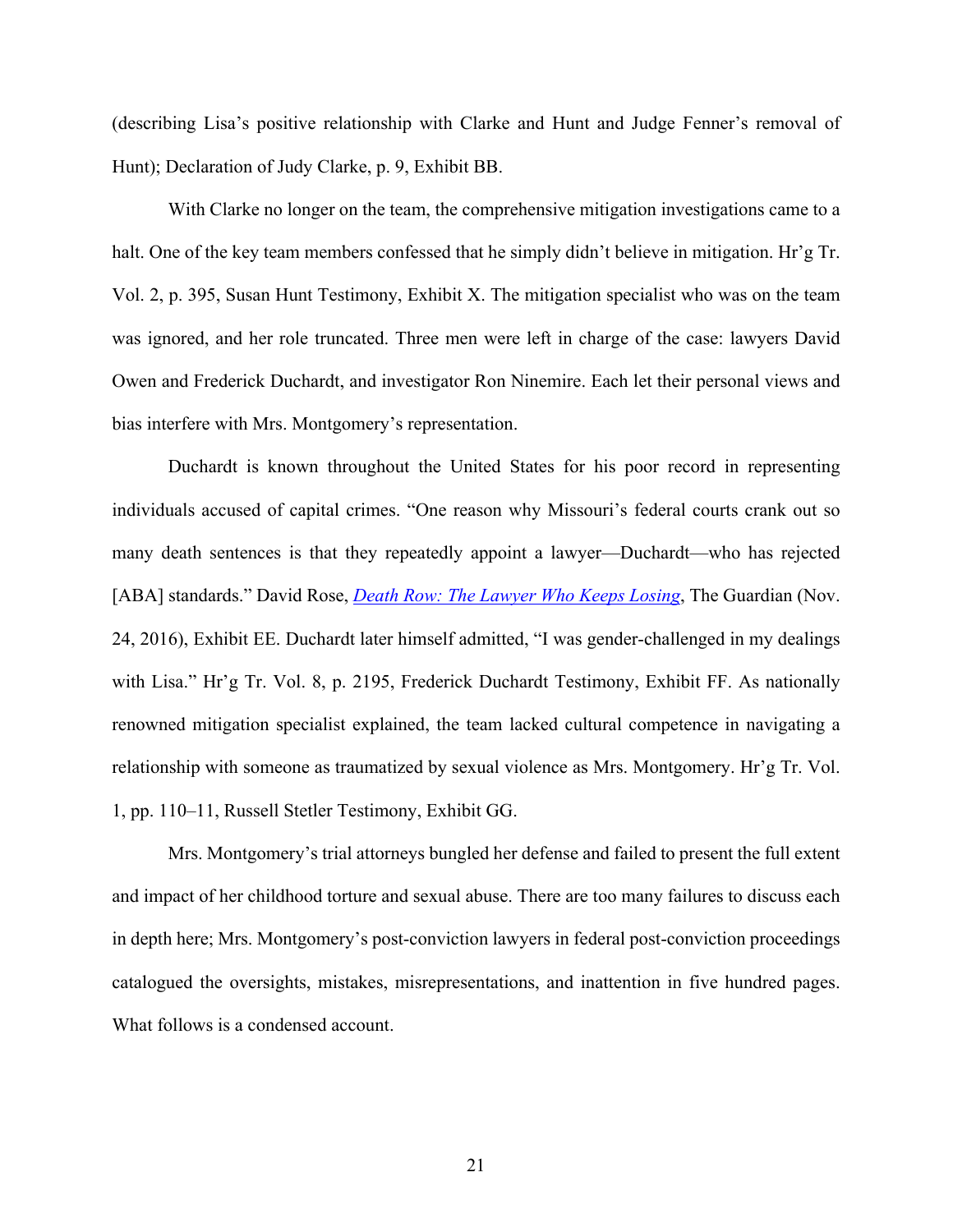The team ignored that which they considered "bad" information about Mrs. Montgomery failing to recognize that the "bad" information was symptomatic of Mrs. Montgomery's inability to function appropriately. Instead, they pursued a set of conflicting defenses based on their opinion that Mrs. Montgomery was innocent, despite the overwhelming proof of her guilt. The defense team prepared to argue that Mrs. Montgomery's brother, Tommy, committed the crime *and* that Mrs. Montgomery was not guilty by reason of insanity, because of an exotic mental disorder known as pseudocyesis. There were two fatal problems, however, that were apparent to the attorneys as soon as they concocted the defenses.

First, Tommy had an alibi—his probation officer. When the lawyers decided to abandon the alibi defense, the damage had already been done because Mr. Duchardt had already allowed Mrs. Montgomery to be interviewed on videotape placing her brother at the scene of the crime. Trial Tr. Vol. 12, p. 2552, Dr. Park Dietz Testimony, Exhibit U. At trial, the defense proffered an insanity defense based on Mrs. Montgomery's alleged pseudocyesis—a disorder in which women believe they are pregnant when they are not. But the pseudocyesis defense only addressed the question of whether Mrs. Montgomery knew that she was not pregnant when she claimed to be. It did not explain her state of mind during the commission of the crime. Moreover, Mrs. Montgomery had told the FBI that she knew the baby was not hers but Bobbie Jo's. Trial Tr. Vol. 7, p. 1646, Randy Strong Testimony, Exhibit SS. Not a single defense witness testified that Mrs. Montgomery believed the baby to be hers. The defense painted a false picture of Lisa Montgomery, and the government exploited its errors.

The team also never commissioned a social history, an essential part of any capital defense case. Declaration of Dr. William Logan, pp. 2–3, Exhibit HH. Though the team possessed information from several sources that as a young girl Lisa behaved in ways consistent with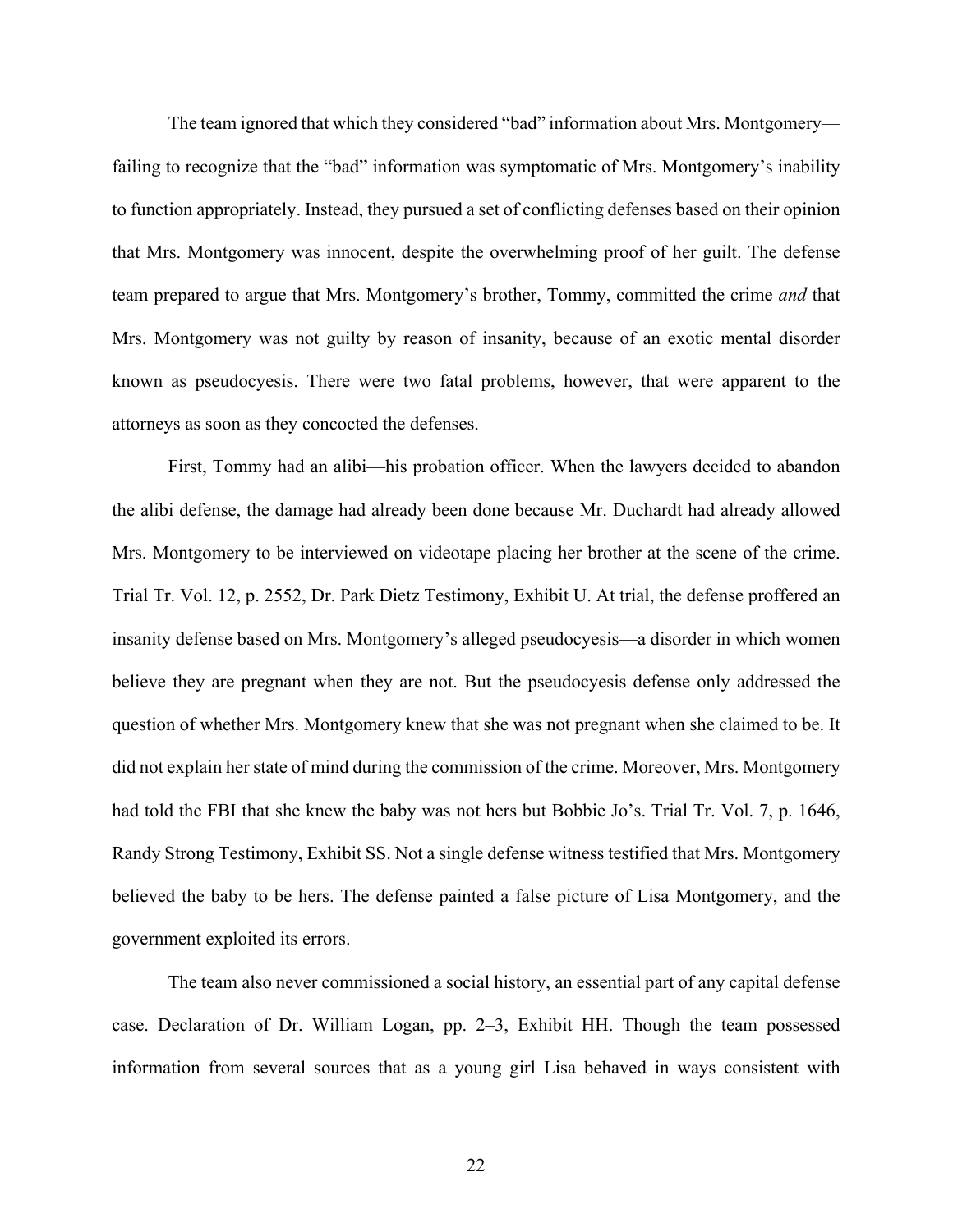dissociation, the team did not develop that information, leaving their experts without the available historical support for their finding that Mrs. Montgomery dissociated at the time of the crime. They failed to elicit evidence documenting the full scope and severity of her sexual torture, including the gang rapes. Hr'g Tr. Vol. 6, p. 1569, Danielle Waller Testimony, Exhibit II; Trial Tr. Vol. 8, pp. 1824–26, David Kidwell Testimony, Exhibit JJ. Despite calling Diane Mattingly, Mrs. Montgomery' older sister, as a witness, the team failed to elicit that when Lisa was only four years old, she lay in a bed next to eight-year-old Diane as Diane was repeatedly raped. *Compare* Trial Tr. Vol. 8, pp. 2955–59, Diane Mattingly Testimony, Exhibit KK *with* Hr'g Tr. Vol. 6, pp. 1550– 51, Diane Mattingly Testimony, Exhibit F; see also, Declaration of Diane Mattingly, pp. 11–12, Exhibit LL. They also failed to elicit evidence that Judy prostituted Lisa as a child. Hr'g Tr. Vol. 6, p. 1570, Danielle Waller Testimony, Exhibit II.

The team naively presented Mrs. Montgomery as a good mother because they did not investigate her functioning before the crime. The prosecutor exploited that error by eliciting testimony from Mrs. Montgomery's own children that she abused and neglected them. Trial Tr. Vol. 9, pp. 1941–51, Desireé Boman Testimony, Exhibit MM; Trial Tr. Vol. 14, pp. 2948–50, Chelsea Boman Testimony, Exhibit NN; Trial Tr. Vol. 14, pp. 2941–44, Desireé Boman Testimony, Exhibit MM.

Mrs. Montgomery was convicted and sentenced to death on October 26, 2007. In closing arguments, federal prosecutors dismissed the evidence of her sexual abuse that was presented, trivializing it as the "abuse excuse." Trial Tr. Vol. 13, pp. 2851–52, Gov't Closing Argument, Exhibit OO. They faulted Mrs. Montgomery as a mother, telling the jury that she didn't go to her children's events, and that "[s]he didn't cook, and [s]he didn't clean." Trial Tr. Vol. 15, p. 3156, Gov't Closing Argument, Exhibit PP. They told the jury that she lived in a "filthy home." Trial Tr.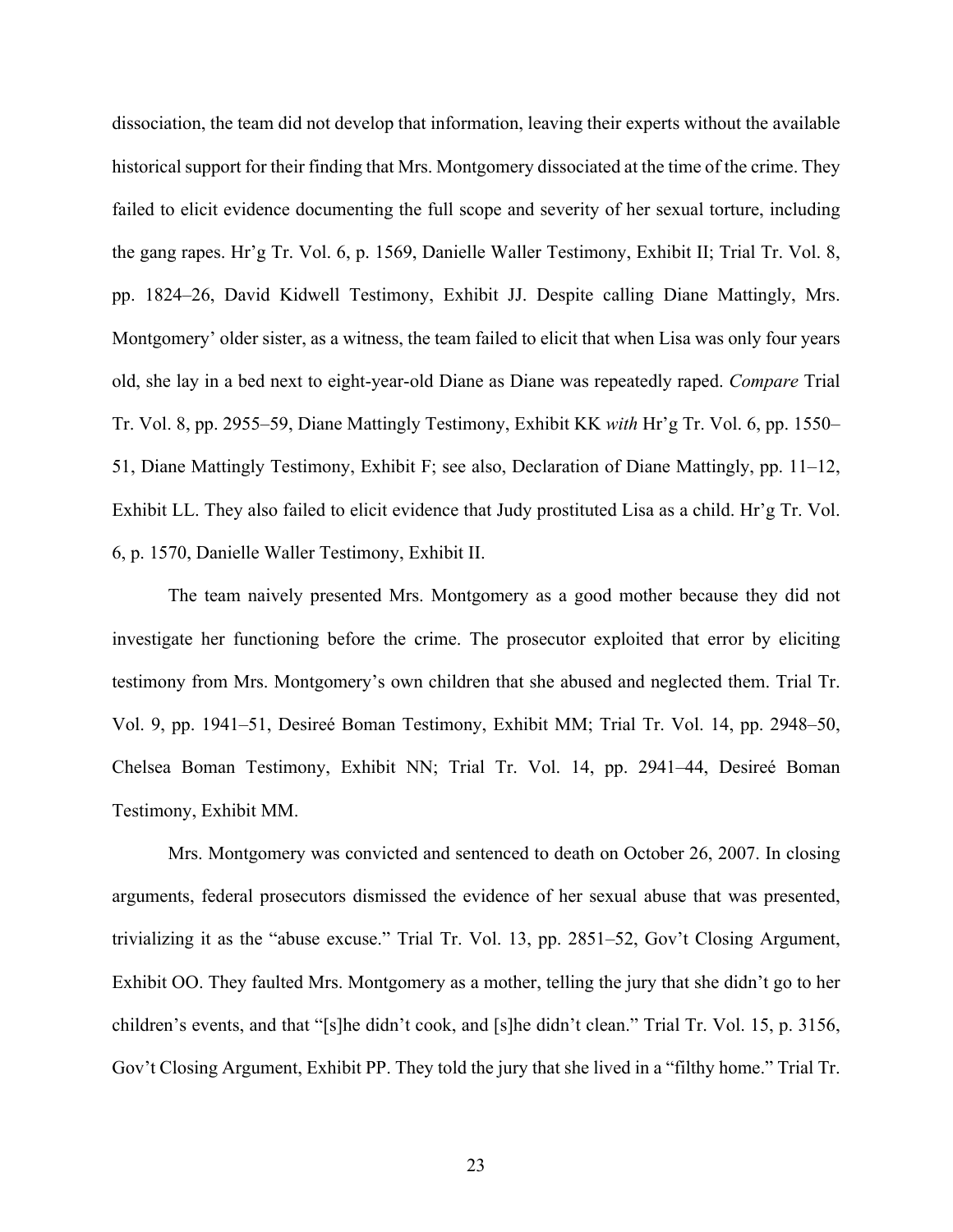Vol. 15, p. 3187, Gov't Closing Argument, Exhibit PP. The jury returned a death verdict in five hours. On October 22, 2007, the court sentenced her to death in accordance with the jury's recommendation.

The Eighth Circuit Court of Appeals upheld Mrs. Montgomery's conviction and sentence.<sup>15</sup> The United States Supreme Court denied certiorari review on March 19, 2012. *See Montgomery v. United States*, 565 U.S. 1263 (2012). Her current lawyers filed a petition for writ of habeas corpus seeking to overturn Mrs. Montgomery's death sentence, but the district court denied relief, finding that her conviction and sentence did not violate the U.S. Constitution. That decision was affirmed by the Eighth Circuit Court of Appeals.<sup>16</sup> The United States Supreme Court again denied certiorari review on May 26, 2020. On October 16, 2020, without providing notice to her legal team, the Department of Justice moved to set an execution date in Mrs. Montgomery's case. If the execution goes forward, she will be the first woman in almost 70 years to be killed by the federal government of the United States.

Yet Mrs. Montgomery continues to suffer from a reality-distorting mental illness. Dr. Katherine Porterfield, the foremost expert on torture and trauma, testified that the impact of Lisa's sexual abuse was "massive," and that her dissociative disorder was one of the most severe cases she has ever seen. Hr'g Tr. Vol. 7, p. 1692, Dr. Katherine Porterfield Testimony, Exhibit C. It is woven into her personality. To this day, when she is forced to talk about her sexual abuse, she has a physical reaction and starts to gag. Hr'g Tr. Vol. 7, p. 1705, Dr. Katherine Porterfield Testimony, Exhibit C. Mrs. Montgomery currently takes a cocktail of drugs to prevent her from being overtaken by psychosis, dissociation and depression. She relies on a daily pill to sedate herself. Hr'g Tr. Vol. 7, pp. 1770–71, Dr. Katherine Porterfield Testimony, Exhibit C. While these

<sup>15</sup> *United States v. Montgomery*, 635 F.3d 1074 (8th Cir. 2011).

<sup>16</sup> *Montgomery v. United States*, No. 17-1716 (8th Cir. 2019).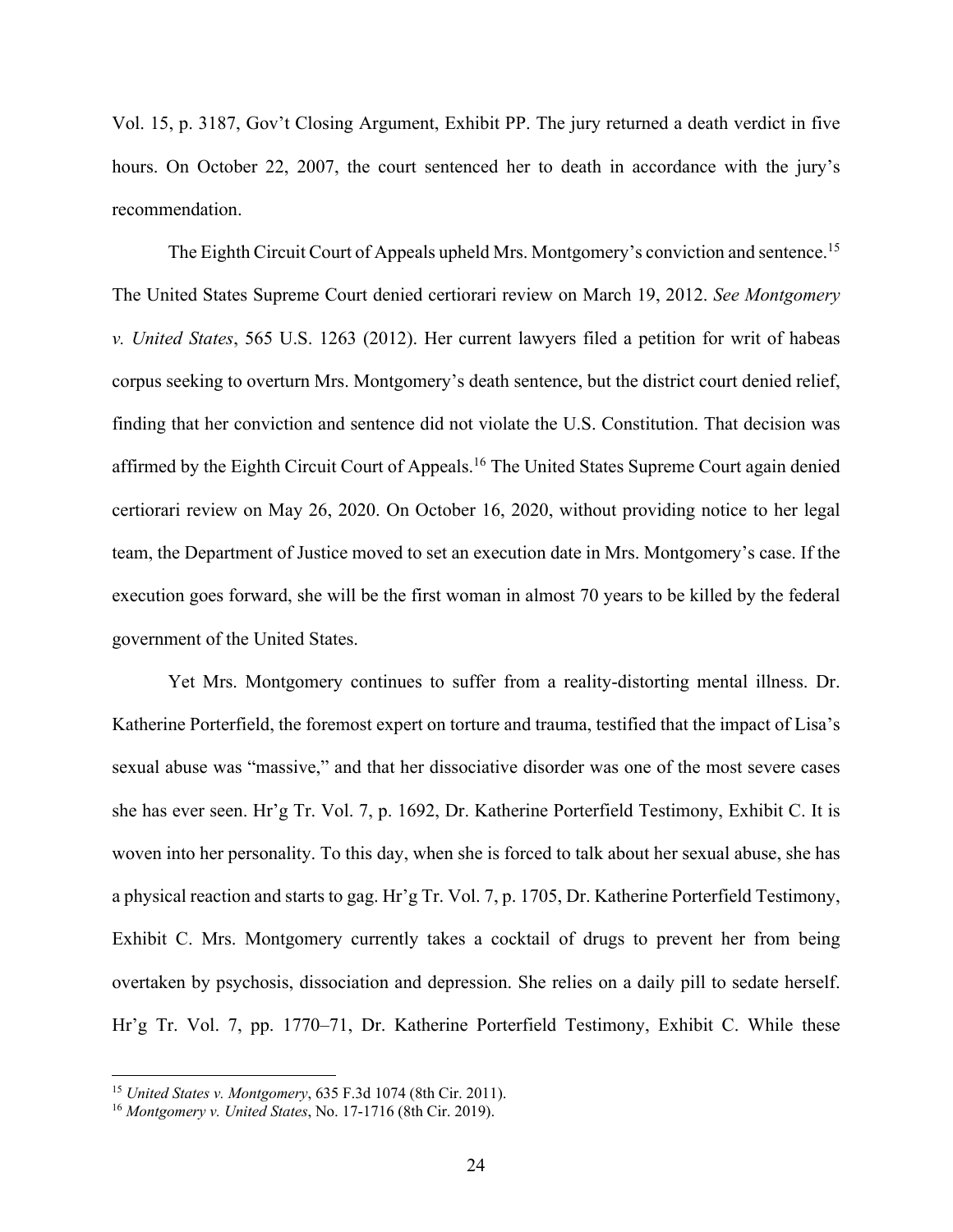medications have helped Mrs. Montgomery in her day-to-day life, she is fragile. The mixture of disorders she carries with her cannot be cured or erased.

The setting of Mrs. Montgomery's execution during a global pandemic and in the midst of a presidential election obstructs her ability to fully access the clemency process and the courts. Although she is not currently competent to be executed, the mental health experts retained by the defense cannot evaluate her because of the risk of contracting COVID-19. Her defense lawyers risk their own health by visiting her. The federal court's ability to hear witness testimony and to directly observe Mrs. Montgomery's behavior is also severely constrained by the pandemic. Under these circumstances, Mrs. Montgomery faces execution without full access to the courts and to a fair and reasoned clemency determination.

#### **LEGAL ARGUMENT**

## **I. THE UNITED STATES VIOLATED ARTICLES I, XVIII AND XXVI OF THE AMERICAN DECLARATION, AS WELL AS CUSTOMARY INTERNATIONAL LAW, BY SENTENCING MRS. MONTGOMERY TO DEATH DESPITE HER SEVERE, DEBILITATING MENTAL ILLNESS.**

Lisa Montgomery suffers from multiple, debilitating mental disorders that distort reality and prevent her from engaging in rational thought. The severity of her mental illness, and its impact on her daily functioning, precludes her execution under international law. As noted below, international law categorically prohibits the execution of persons with mental disabilities. The imposition of her death sentence, and her potential execution, constitute cruel, infamous, and unusual punishment under Article XXVI of the American Declaration. Should the United States carry out her execution, it would also violate her right to life under Article I of the American Declaration.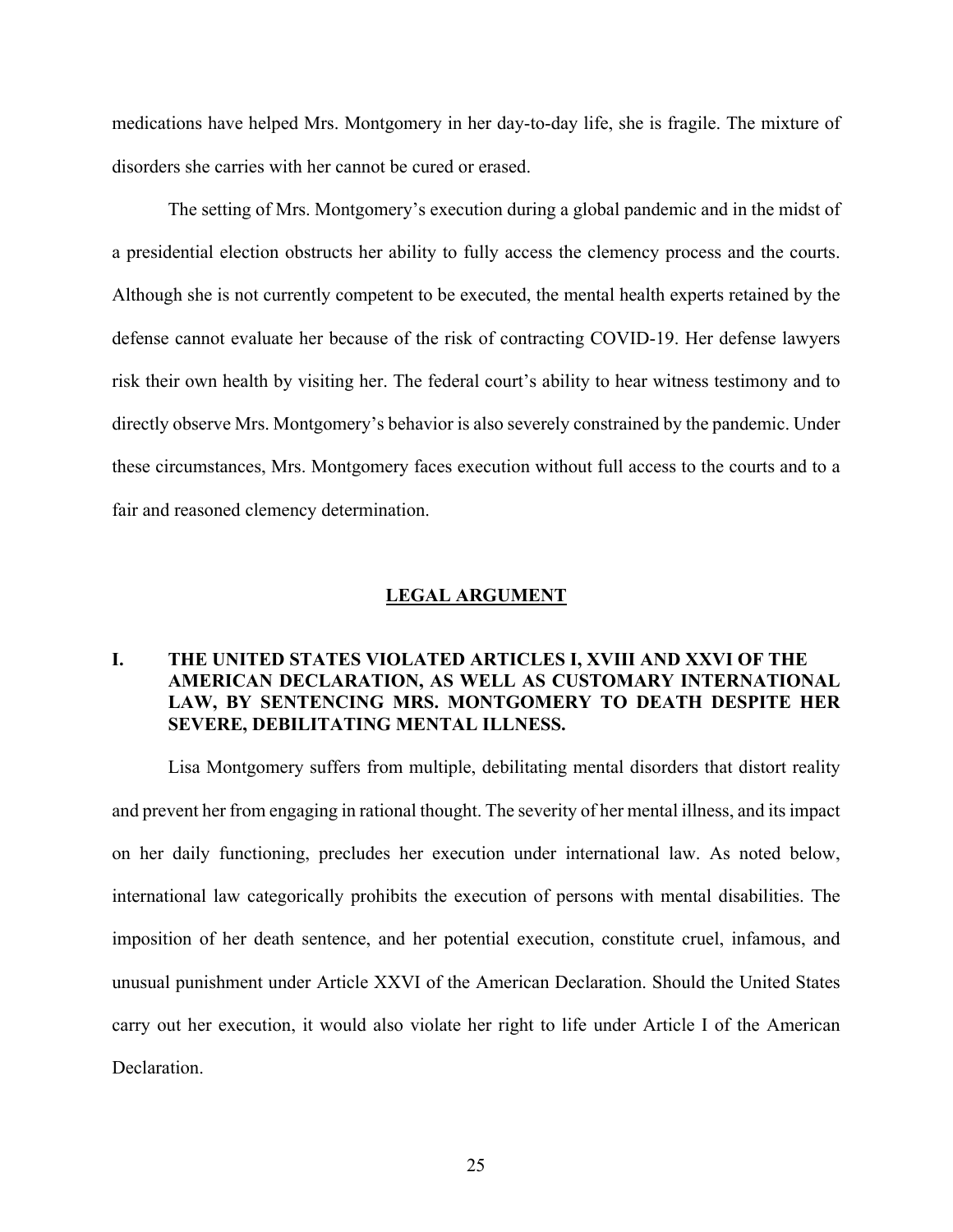Early in her life, Mrs. Montgomery was deprived of any opportunity to develop a healthy, well-functioning brain and mind. She was born with brain damage, and her development was built on the foundations of coercion, violence, humiliation, and exploitation. All of this was an "astonishing amount of abuse" for a child to absorb. Hr'g Tr. Vol. 7, pp. 1670-71, Dr. Katherine Porterfield Testimony, Exhibit C. Her adulthood was no better. The prolonged suffering she faced led to a complex combination of mental disorders and neurological impairments from which she can never recover. These are described in brief below.

First, Mrs. Montgomery has Complex Post-Traumatic Stress Disorder, a condition often found in war survivors, children growing up in war zones, and survivors of kidnappings. Hr'g Tr. Vol. 7, p. 1664, Dr. Katherine Porterfield Testimony, Exhibit C. As a result of this disorder, Mrs. Montgomery re-experiences traumatic events in her past as if they were real. She also lives with an overwhelming feeling of constantly being under threat of attack. She has an "almost insurmountable fear of disclosing information which is painful, deeply buried and humiliating." Declaration of Janet Vogelsang, p. 49, Exhibit G. Her memory is fragmented and she has difficulty sequencing events. She also has exaggerated startle responses to mild triggers, such a slamming door. Hr'g Tr. Vol. 7, p. 1663, Dr. Katherine Porterfield Testimony, Exhibit C.

Second, she has Severe Dissociation as a result of "tremendous overwhelming trauma." Hr'g Tr. Vol. 7, p. 1815, Dr. George Washington Woods, Jr. Testimony, Exhibit A. Mrs. Montgomery "lives in a dissociated state much of the time," which means that at times she literally cannot tell if she is real, and cannot sense her own body. Hr'g Tr. Vol. 7, p. 1692, Dr. Katherine Porterfield Testimony, Exhibit C.

Third, Mrs. Montgomery suffers from Psychosis, the symptoms of which include hallucinations, delusions, withdrawal, isolation, and lack of motivation. Hr'g Tr. Vol. 7, pp. 1684–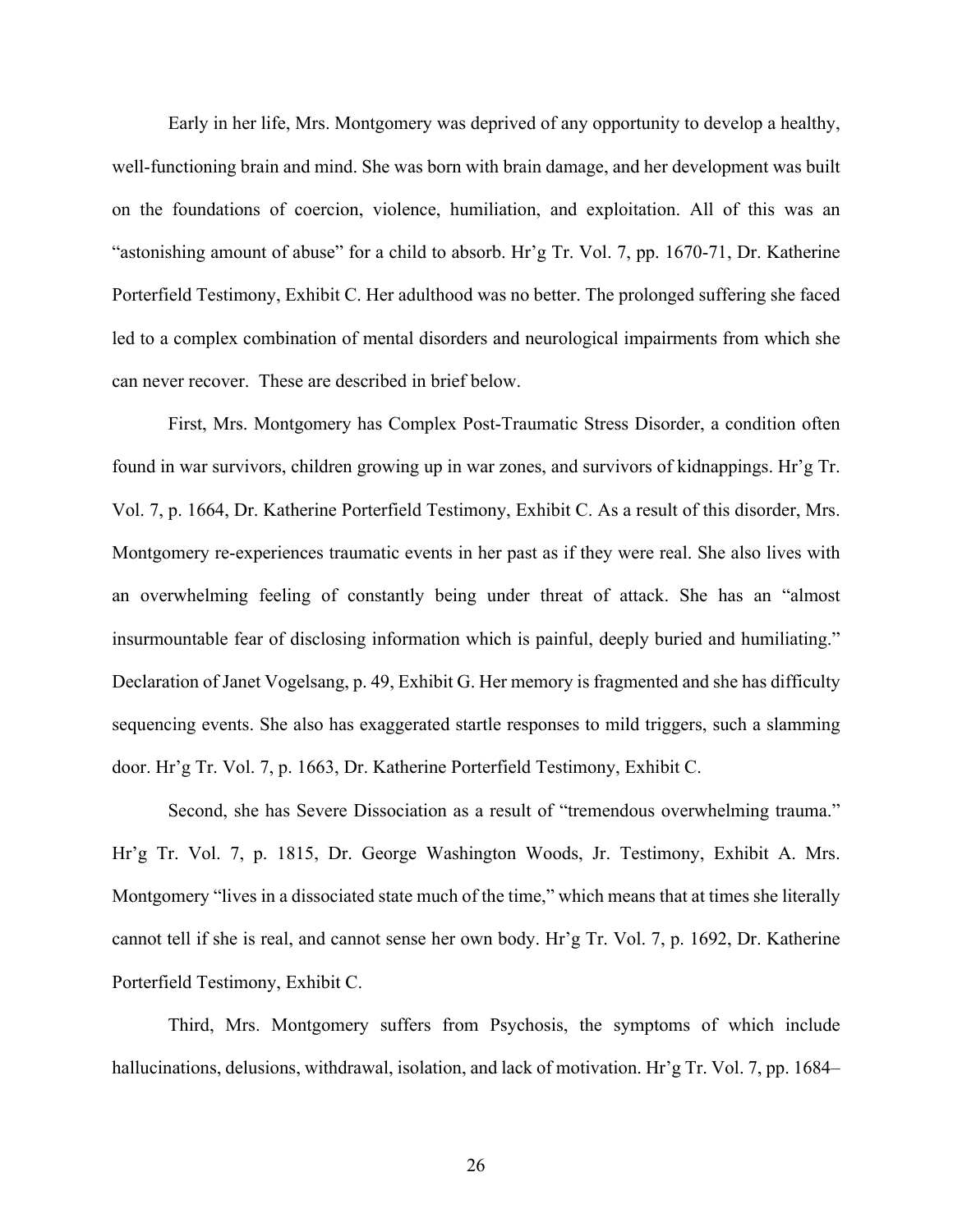87, Dr. Katherine Porterfield Testimony, Exhibit C; Hr'g Tr. Vol. 7, p. 1747, Dr. Siddhartha Nadkarni Testimony, Exhibit O. Mrs. Montgomery experiences hallucinations, grossly disorganized behavior, and flattened affect. Hr'g Tr. Vol. 7, p. 1835, Dr. George Washington Woods, Jr. Testimony, Exhibit A. Her delusions further impair her ability to separate reality from imagination.

Fourth, she has Rapid Cycling Bipolar Disorder, which for Mrs. Montgomery manifests as rapid shifts in her mood. Hr'g Tr. Vol. 7, p. 1755, and 1767–69, Dr. George Washington Woods Jr. Testimony, Exhibit A. She will experience irritability, agitation, and depression, possibly all at the same time. *Id.* When combined with post-traumatic stress disorder, her symptoms are more severe. *Id.* at 1768. She is described as "confused" and as unable to focus or concentrate. *Id.* at 1770.

Fifth, she has diminished mental capacity, as manifested in her inability to complete simple tasks; for example, it took her a month to learn how to properly make her bed in prison, and she is unable to finish projects. *Id.* at 1764–1765. There is an extreme difference between Mrs. Montgomery's verbal capacity and performance capacity in her IQ test. *Id.* at 1766. This is likely the result of reduced connectivity between left and right parts of their brain, which is how people put perceptions into words. Hr'g Tr. Vol. 7, p. 1650, Dr. Katherine Porterfield Testimony, Exhibit A.

Sixth, she has multifocal brain impairment, particularly in the cerebellum, the right parietal lobe, the right temporal lobe, and the frontal lobe. Hr'g Tr. Vol. 7, pp. 1762–64, Dr. George Washington Woods, Jr. Testimony, Exhibit A. She also has an impaired limbic system, particularly in the amygdala and hippocampus. Hr'g Tr. Vol. 7, pp. 1659–1660, Dr. Katherine Porterfield Testimony, Exhibit C. Mrs. Montgomery's impaired limbic system causes her to

27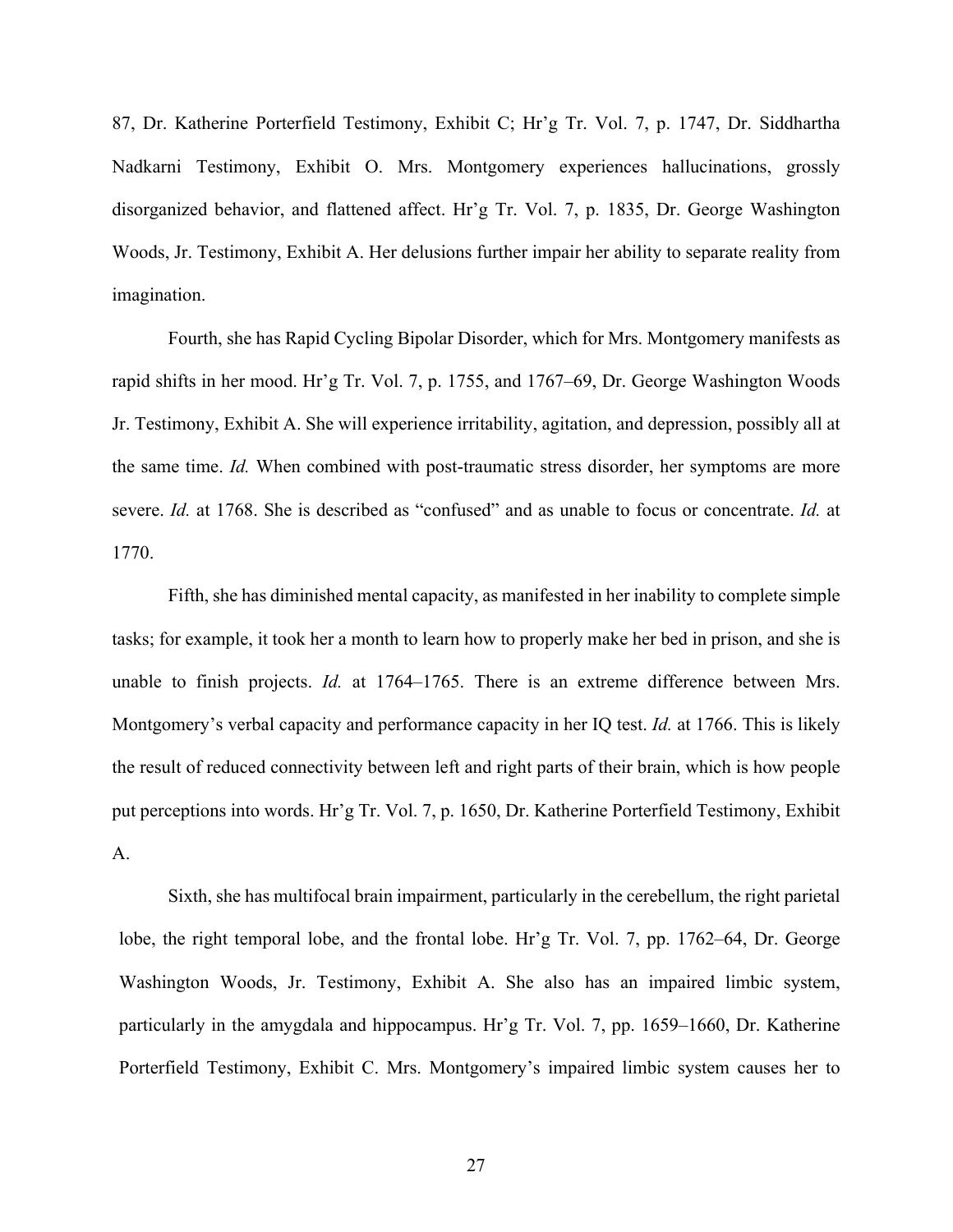reexperience memories of fear as fear itself; her body becomes physically overwhelmed by reexperiencing trauma. *Id.*

This Commission has repeatedly observed that states may neither sentence individuals to death nor execute them if they suffer from mental disabilities. Such actions amount to an arbitrary deprivation of life and cruel, infamous and unusual punishment. <sup>17</sup> The Commission's jurisprudence reflects a broad consensus under international law. The Human Rights Committee (HRC) has ordered states to refrain from imposing death sentences on individuals with "serious psycho-social and intellectual disabilities."18 Further, the HRC made clear in *Sahadath v. Trinidad and Tobago* that the issuance of an execution warrant in the case of a mentally ill prisoner violated Article 7 of the ICCPR.<sup>19</sup> Similarly, the UN Human Rights Commission has repeatedly called upon states that retain the death penalty "[n]ot to impose the death penalty on a person suffering from *any* form of mental disorder.<sup>"20</sup> And the UN General Assembly has repeatedly urged states not to impose capital punishment on individuals suffering from "mental or intellectual disabilities."21

Considering the severity of her numerous mental disorders, Mrs. Montgomery's execution would constitute a flagrant violation of her rights and clearly established principles in international law that protect the right to life. Mrs. Montgomery's mental functioning is on par with, and in fact far worse than, many of the petitioners whose death sentences were found to violate the ADRDM.

<sup>17</sup> *Id.* ¶ 220.

<sup>18</sup> General Comment No. 36 (2018) on Art. 6 of the International Covenant on Civil and Political Rights, on the Right to Life, U.N. Doc. CCPR/C/G/36, ¶ 49 (Human Rights Committee, Oct. 30, 2018).

<sup>19</sup> *Sahadath v. Trinidad and Tobago*, Communication No. 684/1996, U.N. Doc. CCPR/C/74/D/684/1996¶ 7.2 (Human Rights Committee, Apr. 15, 2002).

<sup>20</sup> UN Commission on Human Rights Res. 1999/61, Question of the Death Penalty (28 Apr. 1999), available at: https://www.refworld.org/docid/3b00f03e40.html); UN Commission on Human Rights Res. 2000/65, Question of the Death Penalty (27 Apr., 2000) (emphasis added) available at https://www.refworld.org/publisher,UNCHR,RESOLUTION,,3b00f29a14,0.html.

<sup>21</sup> *See, e.g.,* G.A. Res. 69/186, (Dec. 18, 2014).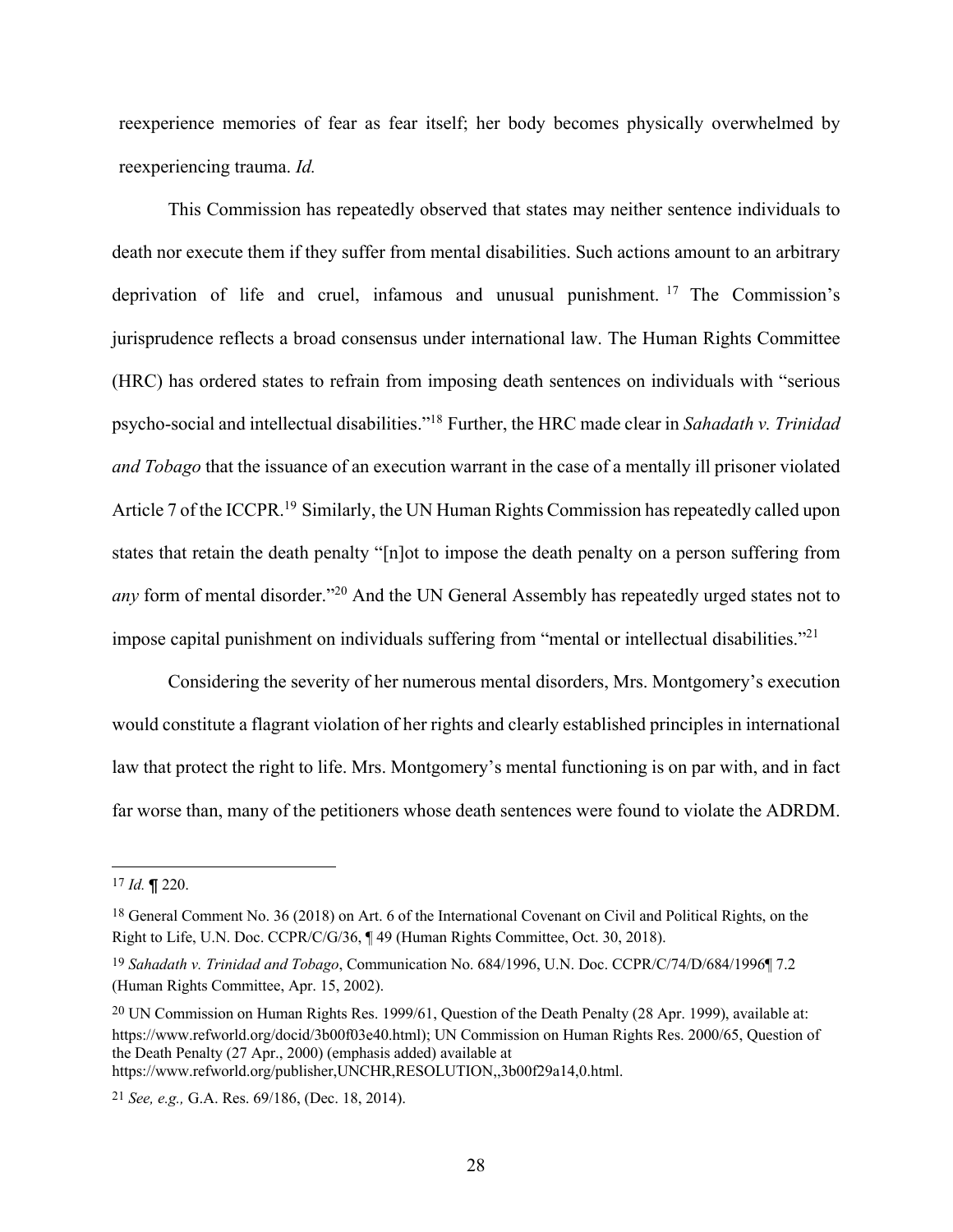In *Lackey v. United States*, three of the sixteen petitioners had serious mental illnesses. James Brown had suffered abuse and neglect as a child, and had paranoid schizophrenia, psychotic episodes, and hallucinations.22 Troy Albert Kunkle suffered from severe childhood abuse and developed schizophrenia, as well as drug addictions. <sup>23</sup> Angel Maturino Resendiz had schizophrenia, and suffered from self-harm and hallucinations.<sup>24</sup> The Commission concluded that, by sentencing them to death, the United States violated Articles I and XXVI of the American Declaration in each of the petitioners' cases.

Significantly, Mr. Resendiz had been previously determined "legally competent" for execution. Nevertheless, the Commission found that his Article I and XXVI rights had been violated. Citing international principles, *Sahadath v. Trinidad and Tobago*, and *Atkins v. United States*, the Commission reinforced the heightened scrutiny required in death penalty cases.<sup>25</sup> The Commission rejected the narrow definitions of "incompetence" adapted in domestic U.S. courts as inadequate to protect the right to life. One may be competent to stand trial, as Mr. Resendiz was, and yet incompetent to be executed, on account of severe mental illness.

Lisa Montgomery's mental disorders rival if not exceed those of Brown, Kunkle, and Resendiz. She was severely abused and neglected throughout her childhood like Brown and Kunkle, and has mental disorders that induce psychosis like Brown, Kunkle, and Resendiz. Additionally, however, Mrs. Montgomery also suffers from severe dissociation, rapid-cycling bipolar disorder, multifocal brain impairment, and complex post-traumatic stress disorder, making

25 *Id.* ¶¶ 212-15.

<sup>22</sup> *Lackey v. United States*, No. 52/13, Case 11.575, 12.333 and 12.341 (IACmHR, Jul. 15, 2013), ¶ 28.

<sup>23</sup> *Id.* ¶ 45.

<sup>24</sup> *Id.* ¶ 63.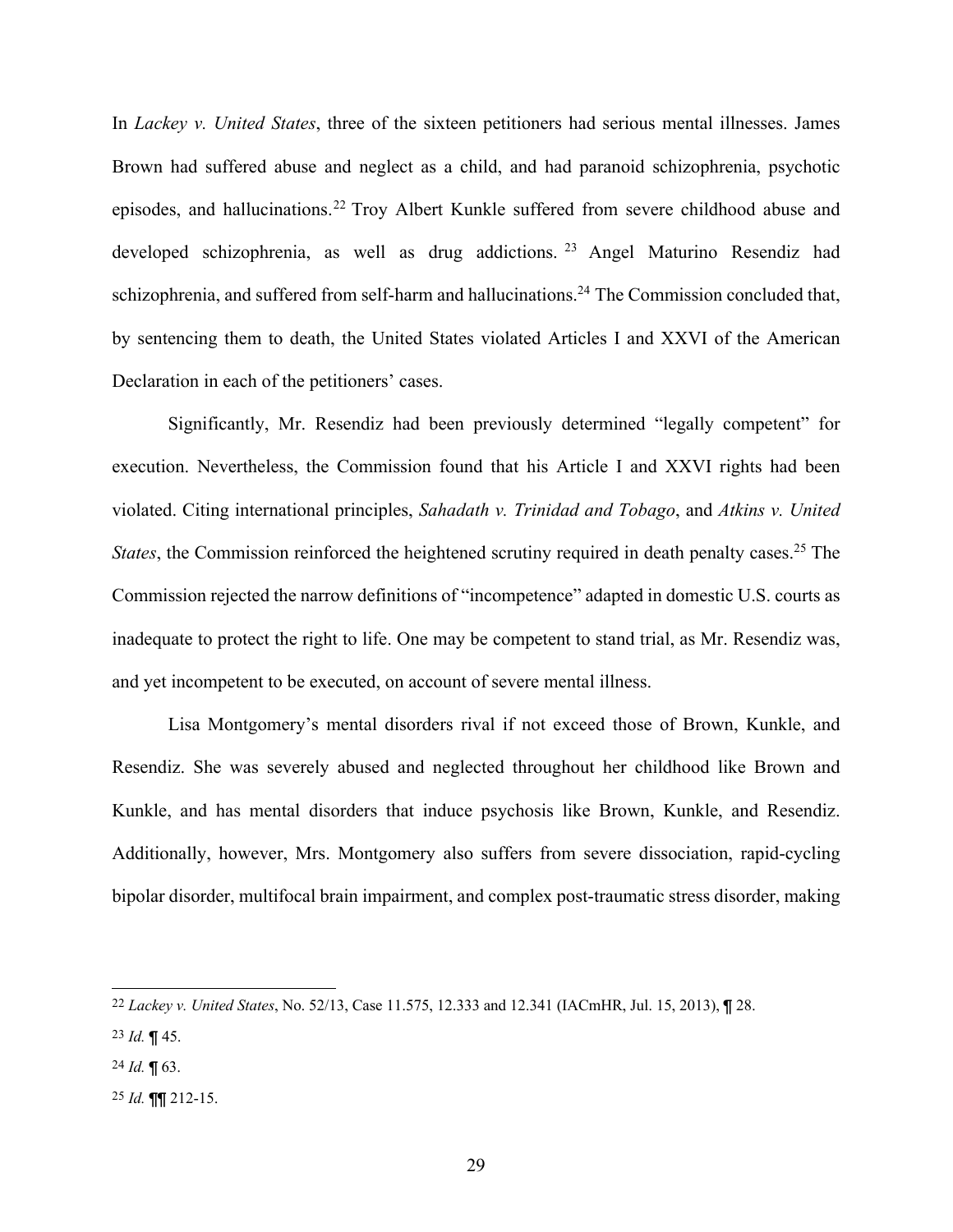her condition far more severe than that of any of the *Lackey* petitioners.<sup>26</sup> As described above, she would lapse into psychosis if her delusions were not controlled by psychotropic medications, and even with the medications, she continues to dissociate. The cognitive impairments she accumulated because of her traumatic childhood prevent her from executing tasks that are essential for independent human existence.

Mental competence must not be judged merely at the point of conviction. The Human Rights Committee has stressed that issuing a death warrant against a "mentally incompetent person," even if that person had been competent at the time of his or her conviction, is a violation of the right not to be subjected to torture or to cruel, inhuman or degrading treatment or punishment. <sup>27</sup> All petitioners are entitled to "exhaustive and impartial investigations into all allegations of violation of the right to life," and this includes all claims of mental illness.<sup>28</sup>

Mental disability must be viewed through a broad, comprehensive lens. The United Nations Human Rights Committee has encouraged States that retain the death penalty to ensure that "persons suffering from severe forms of mental illness not amounting to mental retardation are . . . protected."29 Mrs. Montgomery deserves such protection. The Respondent State has already

<sup>26</sup> *See also*, *Thompson v. United States*, Report No. 132/11, Petition 194-04 (IACmHR, Oct.19, 2011) (declaring admissible and not manifestly groundless, given the heightened scrutiny test applied to death penalty cases, the case of a man diagnosed with bipolar affective disorder, schizo-affective disorder, and schizophrenia, and medicated with antipsychotics and mood stabilizers).

<sup>27</sup> *Sahadath v. Trinidad and Tobago*, Communication No. 684/1996, CCPR/C/74/D/684/1996, ¶ 7.2 (Human Rights Committee, April 2, 2002).

<sup>&</sup>lt;sup>28</sup> Report by the U.N. Special Rapporteur on Extra-judicial Executions, Mr. Bacre Waly Ndiaye, submitted pursuant to Commission on Human Rights Resolution 1994/82, Question of the Violation of Human Rights and Fundamental Freedoms in any part of the World, with particular reference to Colonial and Other Dependent Countries and Territories, U.N. Doc.E/CN.4/1995/61 (Dec. 14, 1994), ¶ 378.

<sup>&</sup>lt;sup>29</sup> United Nations, Human Rights Committee, CCPR/C/USA/CO/3, September 15, 2006, ¶ 7, available at: http://daccess-dds-ny.un.org/doc/UNDOC/GEN/G06/459/61/PDF/G0645961.pdf?OpenElement.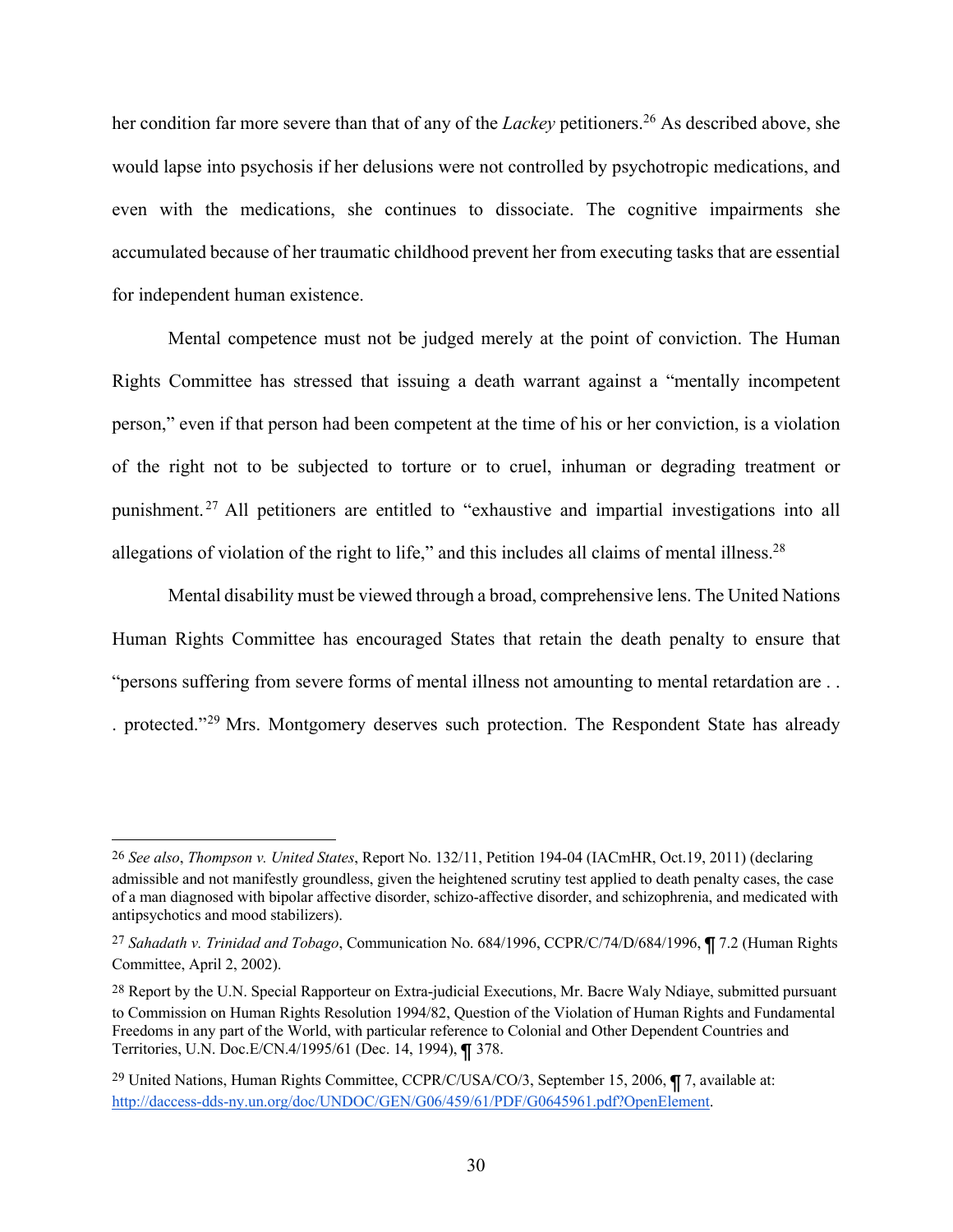violated Mrs. Montgomery's Article I and XXVI rights by sentencing her to death in the first place. By executing Mrs. Montgomery, the State would compound its violations of her rights.

Although Mrs. Montgomery is not currently competent to be executed, due to the risk of contracting COVID-19, the mental health experts retained by the defense cannot perform up-todate evaluations on her. The federal court cannot hear witness testimony or directly observe Mrs. Montgomery's behavior as they would otherwise. As a result, Mrs. Montgomery faces execution without full access to the courts or to a fair and reasoned clemency determination, as noted in Section V, below.

## **II. THE UNITED STATES VIOLATED ARTICLES XVIII AND XXVI OF THE AMERICAN DECLARATION BY PROVIDING INCOMPETENT DEFENSE COUNSEL IN A CAPITAL CASE, MATERIALLY PREJUDICING MRS. MONTGOMERY.**

Mrs. Montgomery's legal representation fell far below international standards. Her lawyers neither investigated nor presented troves of readily available mitigating evidence to help provide context for an aggravated capital crime. They failed to comprehend the profound and permanent impact of Mrs. Montgomery's years of torture and trauma, first as a child at the hands of her mother and stepfather, and later as an adult at the hands of her two husbands. Instead, they cut corners and offered a defense unsupported by the evidence. They squandered the opportunity to humanize their client and spare her life. The deficiencies in their representation began to appear well before Mrs. Montgomery's trial, when two male lawyers approached Judge Fenner to ask that he remove the experienced female attorney, Judy Clarke, from the case. From that point forward, the defense disregarded professional standards of care. Again and again, Respondent State's courts have tolerated this outcome, which violates Mrs. Montgomery's rights to fair trial and due process.

The United States has an obligation to provide competent defense counsel to indigent prisoners facing capital murder trials. This obligation is inherent in the guarantee of a fair trial, as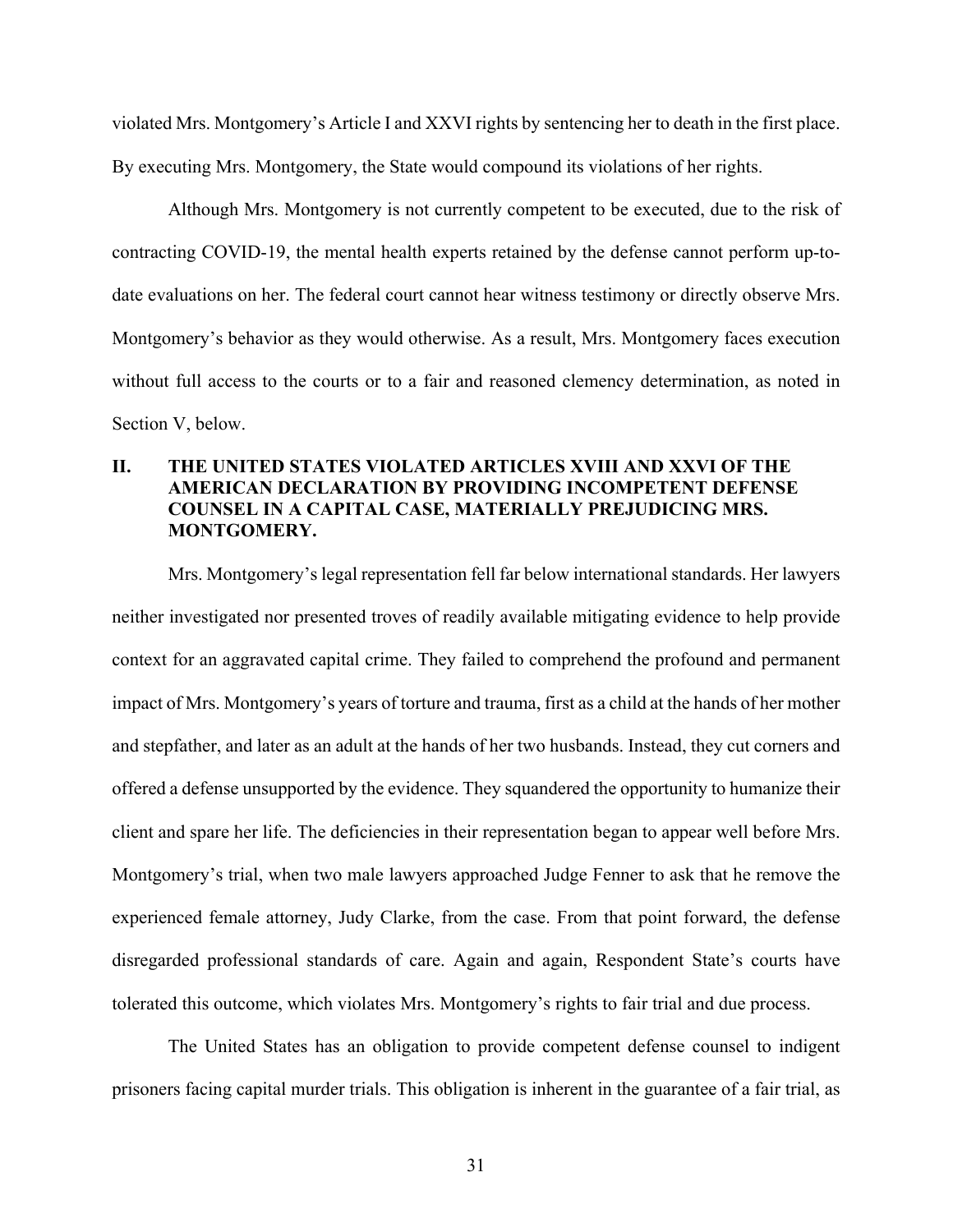set forth in Article XXVI of the American Declaration. International law requires that courts apply a heightened standard when considering violations of fair trial guarantees in capital cases. "Because execution of the death penalty is irreversible, the strictest and most rigorous enforcement of judicial guarantees is required of the State so that those guarantees are not violated and a human life not arbitrarily taken as a result."<sup>30</sup> In capital trials, any violation of fair trial rights, like the right to receive competent representation will *ipso facto* constitute violation of the right to life.<sup>31</sup> The State may also only impose the death penalty after a defendant, through his attorney, has the opportunity to present mitigating evidence.32

The Commission has held that the defense's prompt investigation and presentation of mitigating evidence is critical to a fair trial in capital cases. *See, e.g.*, *Rocha* ¶ 73; *Medellín* ¶ 134. When determining the adequacy of legal representation, the Commission has considered whether a reasonable investigation would have revealed potentially relevant mitigating evidence. Failure to investigate and present such evidence "[deprives the petitioner] of the benefit of the jury's consideration of potentially significant information in determining his punishment." *Moreno* ¶ 54. Thus, the Commission has routinely found that the failure to present such mitigating evidence amounts to a violation of Articles XVIII and XXVI of the American Declaration. *Rocha* ¶ 78; *Tamayo* ¶ 151 (finding defense counsel "failed to develop and present potentially mitigating evidence"); *Medellín* ¶ 142. The Commission has found that defense counsel's failure to present

<sup>30</sup> I/A Court H.R., Advisory Opinion OC-16/99 of October 1, 1999, The Right to Information on Consular Assistance in the Framework of the Guarantees of the Due Process of Law, ¶ 136.

<sup>31</sup> General Comment No. 36 (2018) on Art. 6 of the International Covenant on Civil and Political Rights, on the Right to Life, U.N. Doc. CCPR/C/G/36, ¶ 49 (Human Rights Committee, Oct. 30, 2018).

<sup>32</sup> *See Medellín, Ramírez Cárdenas and Leal García v. United States*, Case 12.644, Inter-Am. Comm'n H.R., Report No. 90/09, OEA/Ser.L/V/II.135, doc. 37 ¶ 134 (2009); *Abu-Ali Abdur'Rahman v. United States*, Case 12.422, Inter-Am. Comm'n H.R., Report No. 13/14, OEA/Ser.L/V/II.150, doc. 17 (2014) at ¶ 56. *Lezmond C. Mitchell v. United States*, Case 13.570, Inter-Am. Comm'n H.R., Report No. 211/20, OEA/Ser.L/V/II, doc. 225 (2020), ¶ 112.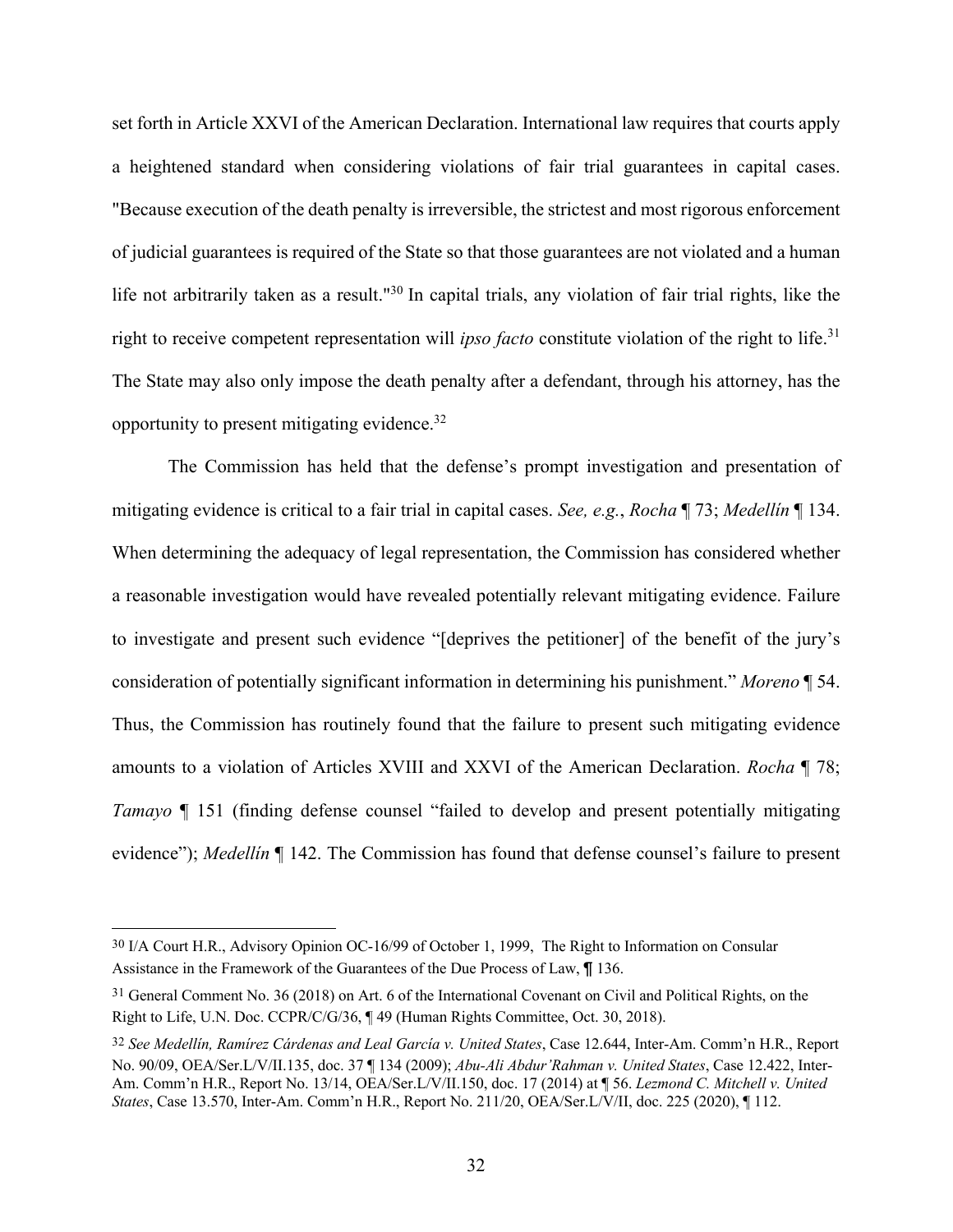testimony about the defendant's "upbringing and social history," such as childhood trauma, is especially prejudicial. *See, e.g.*, *Rocha* ¶¶ 21–27, 71; *Tamayo* ¶¶ 97–102, 145. Failure to produce available and relevant testimony about the defendant's character and history also constitutes a deprivation of the petitioner's right to present mitigating evidence. *Tamayo* ¶ 145.

The American Bar Association Guidelines for the Appointment and Performance of Defense Counsel in Death Penalty Cases outlines practical guidelines for defense attorneys and courts to follow when assessing lawyers' performance. Specifically, with regard to mitigation, Guideline 10.7 provides that defense teams must conduct exhaustive and unprecedented investigation into personal and family history in preparation for the penalty phase of a capital case.33 Mrs. Montgomery's trial lawyers failed to comply with these standards.

## **A. Mrs. Montgomery's Trial Lawyers Conducted a Superficial Investigation into Her Life History, Overlooking Critical Mitigating Evidence.**

Mrs. Montgomery's trial lawyers failed to pursue a number of leads that would have yielded mitigating evidence, including Mrs. Montgomery's extensive abuse, trauma, and mental illness.

First, Mrs. Montgomery's defense team failed to adequately interview and examine at trial key witnesses to draw out powerful, contemporaneous accounts of Mrs. Montgomery's abuse and its impact on her. As a result, the jury never learned that Lisa was gang raped by a series of men. David Kidwell, Mrs. Montgomery's cousin, could have testified regarding his knowledge that Lisa had been gang raped by Jack Kleiner, his friends, and other men. Declaration of David Kidwell, pp. 4–5, Exhibit I. Kidwell worked in law enforcement when Lisa told him about the rapes. He

<sup>&</sup>lt;sup>33</sup> ABA Guidelines for the Appointment and Performance of Defense Counsel in Death Penalty Cases, 10.7 (rev. ed. 2003).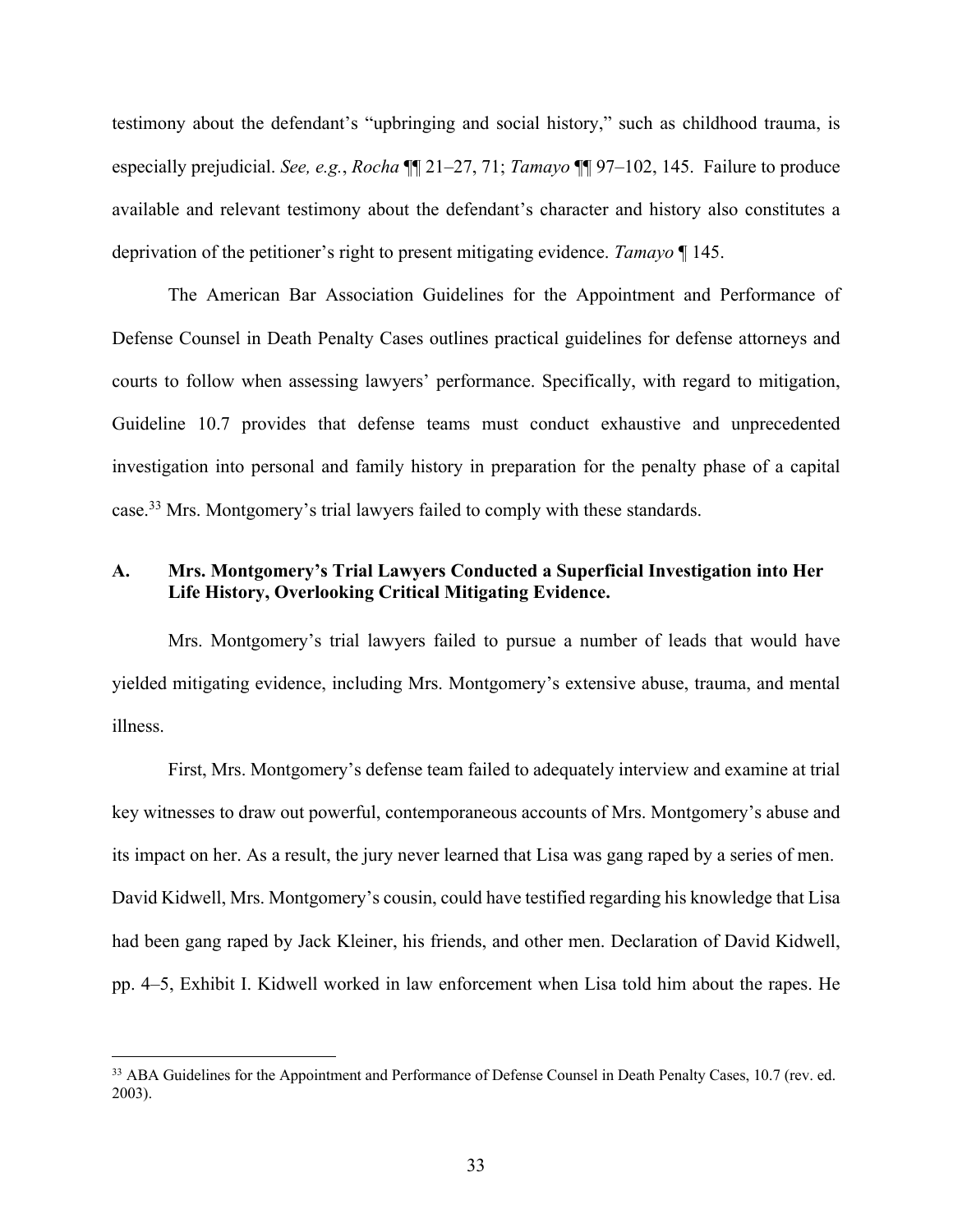recalled that Lisa told him that the rapes happened frequently, and that Lisa was afraid that Jack Kleiner would kill her if she told anyone about the abuse. *Id*. Kidwell could also have testified to his observations of her demeanor changing over time, in response to the trauma. But when Kidwell testified at trial, Duchardt only asked him about Jack Kleiner's sexual abuse. Trial Tr. Vol. 8, p. 1825, David Kidwell Testimony, Exhibit JJ. Duchardt did not solicit any other information from Kidwell. The jury did not learn about the gang rapes. *Id.* 

The jury also never learned about Judy's prostitution of Lisa. David Owen, Duchardt's cocounsel, later conceded that the first he had ever heard that Judy prostituted Lisa was at the evidentiary hearing in post-conviction proceedings. Hr'g Tr. Vol. 8, p. 2184–85, Testimony of David Owen, Exhibit V. Owen also admitted that he had not known that multiple men were allowed to rape and urinate on Lisa. *Id.* Had counsel investigated further, they could have also presented evidence that Judy sold Lisa into prostitution for goods and services. Hr'g Tr. Vol. 7, p. 1671, Dr. Katherine Porterfield Testimony, Exhibit C. But none of this information made it to the jury.

The trial attorneys also failed to discover or present evidence that Lisa witnessed her older sister, Diane Mattingly, being raped in the bed next to her when she was four years old. Mr. Duchardt spoke with Diane only once before she testified at trial. In front of the jury, she was only asked to speak to having taken care of Lisa in their childhood and that living with Judy was like "walking on eggshells." Trial Tr. Vol. 14, pp. 2956–58, Diane Mattingly Testimony, Exhibit KK. Had the defense team probed, they would have discovered Diane was willing to testify in vivid detail to the horrendous abuse they both endured at the hands of Judy and the men that she allowed into their children's bedroom. She could have testified that Judy frequently and randomly threatened to send Diane away, and would lock her out of the house for extended periods of time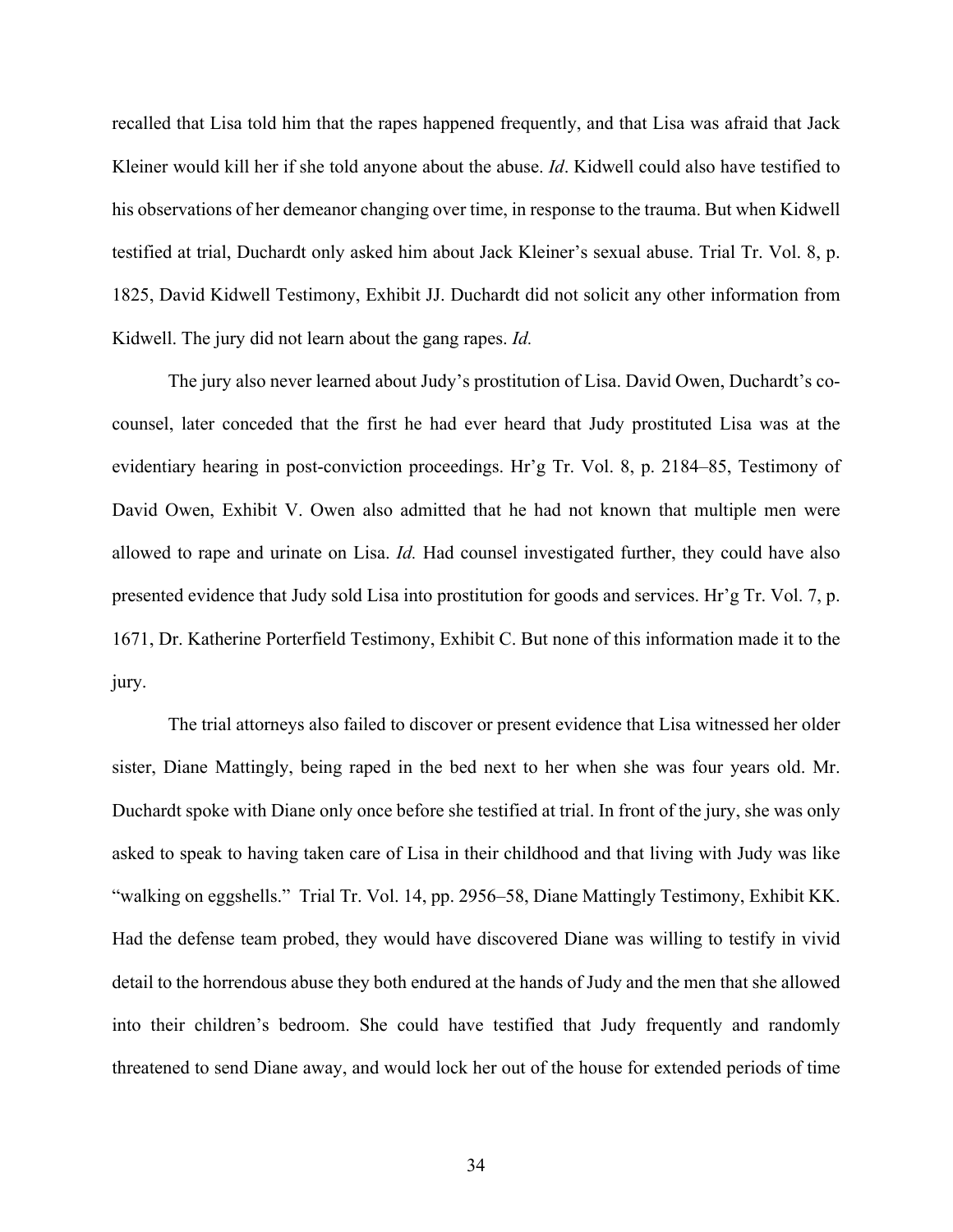with no clothes on.<sup>34</sup> Diane could have testified that when she was eight, she was raped repeatedly while Lisa lay in the bed next to hers—so close that the sisters could have reached their hands out and touched each other. Hr'g Tr. Vol. 6, pp. 1550–51, Diane Mattingly Testimony, Exhibit F; Declaration of Diane Mattingly, p. 4, Exhibit LL.

Second, defense counsel failed to pursue key investigative leads that would have provided insight into Mrs. Montgomery's mental disabilities. The lawyers never conducted an extensive social history, despite such investigation being standard practice for representation in capital cases. Hr'g Tr. Vol. 5, p. 1274, Dr. Ruth Kuncel Testimony, Exhibit S. Had they done so, the full extent of Mrs. Montgomery's trauma would have been apparent. The jury never heard about Mrs. Montgomery's full range of cognitive dysfunctions and mental illnesses, and how these interacted with each other.

Lisa's family members noticed signs of mental disability from an early age, but counsel never solicited their testimony. For example, Teddy, her younger brother, could have testified that Lisa often "spac[ed] out" and lived in her own little world. Declaration of Teddy Kleiner, p. 22, Exhibit L. Her children could have shown that her impairments continued into adulthood. For example, Mrs. Montgomery repeatedly treated her children for lice but did not treat herself, thereby reinfecting the family; she was unable to complete projects—often because she repeatedly took things apart and started over; she could not help her children with their homework; she could not plan a menu or buy groceries within a budget. Declaration of Janet Vogelsang, Exhibit G.

Third, and perhaps most importantly, defense counsel failed to develop a relationship with Mrs. Montgomery herself. As a result, Lisa never felt comfortable communicating her history of

<sup>&</sup>lt;sup>34</sup> At the evidentiary hearing, Mrs. Mattingly described the random and violent abuse that Judy inflicted on both Diane and Lisa: "If [Judy] was in a foul mood, whoever was in front of her got it, either hit or thrown outside with no clothes on." Hr'g Tr. Vol. 6, p. 1549, Diane Mattingly Testimony, Exhibit F.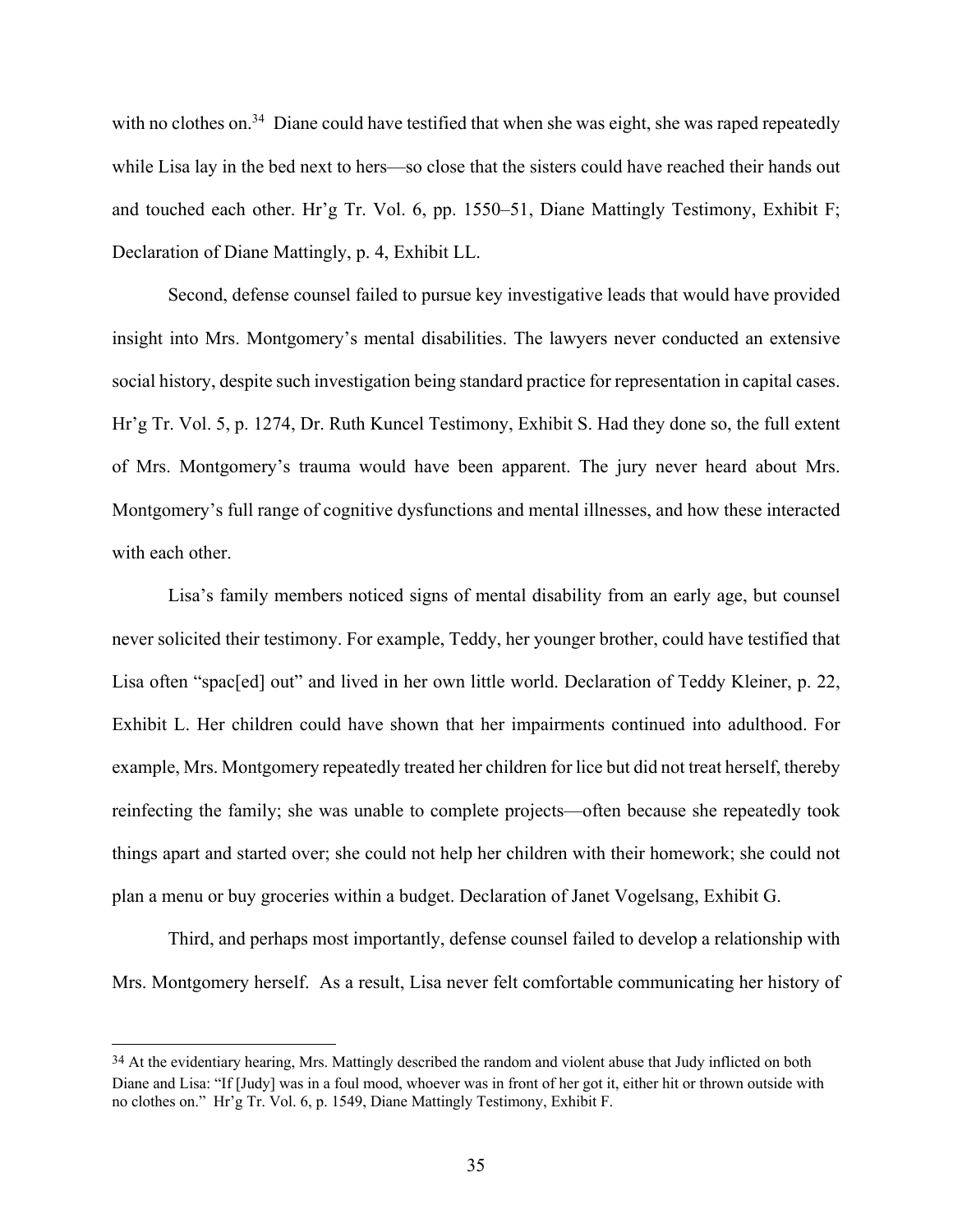trauma to her male attorneys, including information about being prostituted. Predictably, given Lisa's history of trauma, several of Mr. Duchardt's interviews with Lisa ended with Lisa curled into the fetal position. Duchardt Memo to Team 03/07/2007, p. 3, Exhibit QQ. Further, as a result of their inability to form a relationship with Lisa, defense counsel had only a superficial understanding of her cognitive impairments and psychological distress.

## **B. Mrs. Montgomery's Lawyers Pursued Defense Theories Unsupported by Facts or Psychological Expertise.**

Instead of mining their client's history for an explanation of the crime and relying on interdisciplinary expertise, as is expected in capital cases, Mrs. Montgomery's trial lawyers pursued two contradictory defenses: "the Tommy defense" and the theory that Mrs. Montgomery was not guilty by reason of insanity on account of pseudocyesis. The facts supported neither defense, however. Their colossal misjudgment deprived Mrs. Montgomery of a fair trial.

Initially, the defense team pursued "the Tommy defense"—their theory that Lisa's brother, Tommy, who had previously had trouble with law enforcement, was with Lisa at the time of the crime and committed the murder. The team continued to pursue this theory even in the face of clear evidence to the contrary: Both Tommy and his probation officer confirmed they were with each other at the time of the murder. Hr'g Tr. Vol. 4, p. 902, Erin Garman Testimony, Exhibit RR. Duchardt and Owen eventually abandoned this defense, but only after they had caused irreparable damage to Mrs. Montgomery's credibility. After badgering her for months to say that her brother was with her at the time of the crime, Mrs. Montgomery told one of the prosecution's doctors that her brother was responsible for what happened—a statement that was captured on videotape.

At trial, Mrs. Montgomery's trial counsel asserted that their client was not guilty by reason of insanity. The defense asserted that Mrs. Montgomery suffered from pseudocyesis, a condition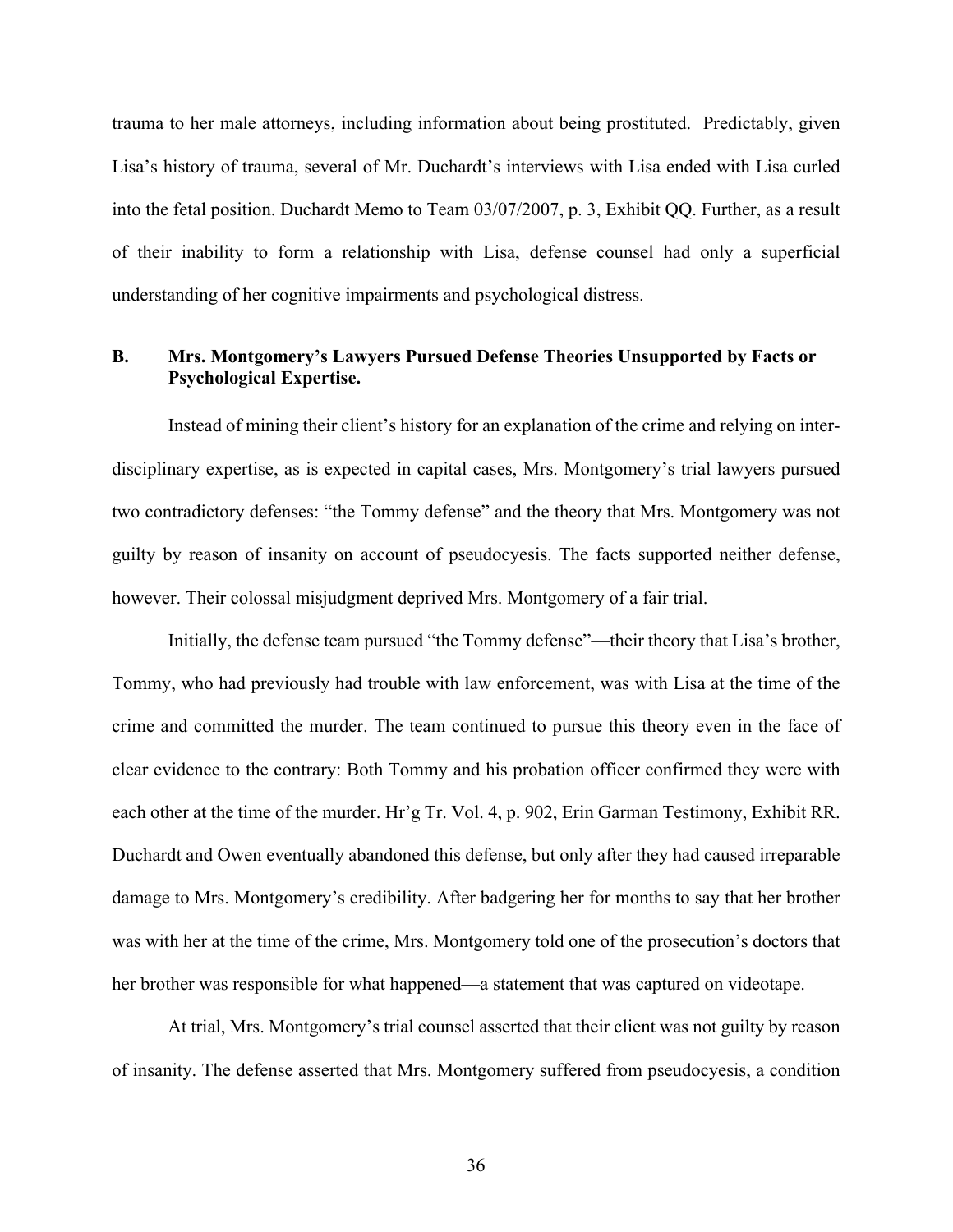in which a woman incorrectly believes that she is pregnant and experiences symptoms of pregnancy. Mrs. Montgomery, however, made statements to the FBI demonstrating that she knew that the baby did not belong to her. Trial Tr. Vol. 7, p. 1646, Randy Strong Testimony, Exhibit SS. Defense counsel was so determined to proffer the pseudocyesis defense that Mr. Duchardt hired Dr. V.S. Ramachandran, a neurologist, to testify as an "expert" on pseudocyesis. Dr. Ramachandran's "expertise" consisted of writing five pages on pseudocyesis and evaluating two with the condition outside of the United States. Dr. Ramachandran later disclaimed being an expert on the diagnosis. Trial Tr. Vol. 1, p. 52, Dr. V.S. Ramachandran Testimony, Exhibit TT; Deposition of Dr. V.S. Ramachandran, pp. 14–15, Exhibit UU.

The pseudocyesis defense was a distraction from the torture Mrs. Montgomery suffered, which offered a more truthful and convincing account for the crime. The pseudocyesis defense was not based on any reasonable trial strategy, and was bound to fail because it was based on incomplete information on Lisa's past trauma and resulting mental illnesses and brain dysfunction. As noted above, no witness could corroborate that Mrs. Montgomery thought she was actually pregnant. No expert claimed that she committed the crime under the misunderstanding that the baby was hers. The diagnosis of pseudocyesis did not fit her symptoms. Furthermore, as a diagnosis, it does not prevent someone from discerning the wrongfulness of their actions. It was bound to fail.

Had the jury been given a window into the true extent of the abuse that Lisa suffered and the trauma that resulted, there is a reasonable probability that at least one juror would have been convinced that Lisa deserved a life sentence. Instead, the jury heard an unfounded, exotic and partial explanation for her actions that failed to offset the lurid details of the crime.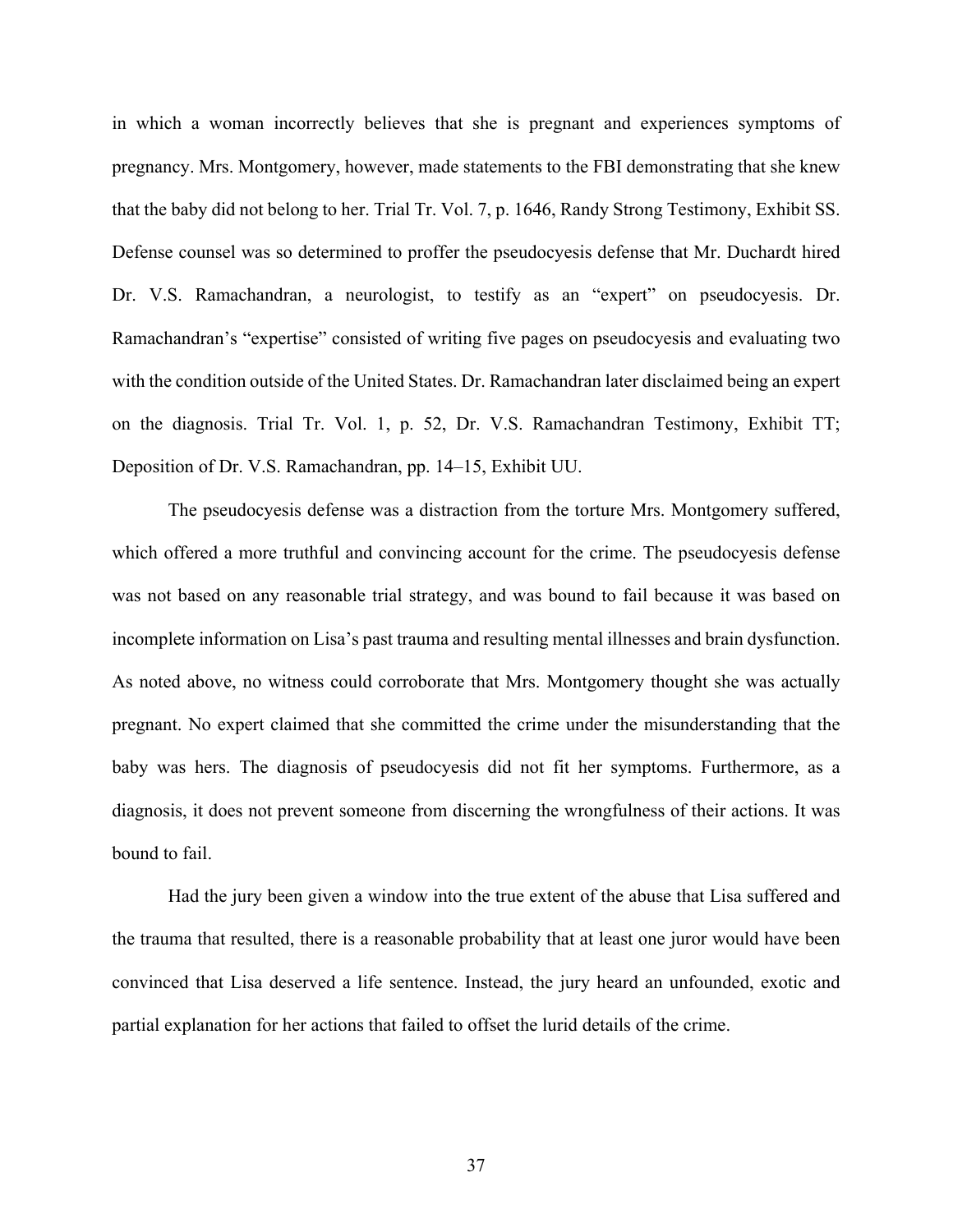# **C. The Prosecution Successfully Exploited Defense Counsel's Incompetence.**

By the end of her trial, Mrs. Montgomery's lawyers had managed to undermine their own pseudocyesis defense. Thus, instead, in penalty phase closing arguments, her lawyer leaned heavily on the evidence that Lisa had been sexually abused by her stepfather, in a last-ditch effort to solicit sympathy from the jury. The prosecutor, in turn, characterized Mrs. Montgomery's defense as "the abuse excuse." Trial Tr. Vol. 13, pp. 2851–52, Gov't Closing Argument, Exhibit OO. The prosecutor trivialized the abuse, in part because defense counsel neither presented its full extent nor its devastating impact. The defense team never connected the dots between Lisa's abuse, her mental illness and the crime. Russ Stetler explained the team's cardinal failure: the trial team never "put together all the pieces in some sort of framework that would help the jury understand what had happened in Mrs. Montgomery's life." Hr'g Tr. Vol. 1, p. 128, Russell Stetler Testimony, Exhibit GG.

# **D. The Defense Team's Failure to Present Mitigating Evidence was Rooted in Misogyny.**

As noted above, District Judge Gary Fenner removed Judy Clarke from the legal team at the insistence of David Owen, over Mrs. Montgomery's clear objection. Judy Clarke's removal was part of a wider pattern: The male defense team members chafed at their female colleagues' leadership. A number of competent female mitigation specialists and attorneys were removed or sidelined in the team.<sup>35</sup> Their exclusion was consistent with a culture of misogyny in the offices in which they practiced. From the federal district court up to the U.S. Supreme Court, Respondent

<sup>35</sup> Attorney Anita Burns withdrew from the case because David Owen, despite his lack of expertise, was attempting to take charge of the case and refused to allow her to make decisions. Hr'g Tr. Vol. 2, p. 326, Anita Burns Testimony, Exhibit VV. Mitigation specialist Lisa Rickert left the case when she learned that Owen had been publicly speculating that she was having an affair with Ron Ninemire. Hr'g Tr. Vol. 2, p. 446, Lisa Rickert Testimony, Exhibit WW. Judge Fenner also removed Attorney Susan Hunt after Judy Clarke's removal, despite Mrs. Montgomery having expressed appreciation for Hunt to the court. Hr'g Tr. Vol. 2, p. 419, Susan Hunt Testimony, Exhibit W.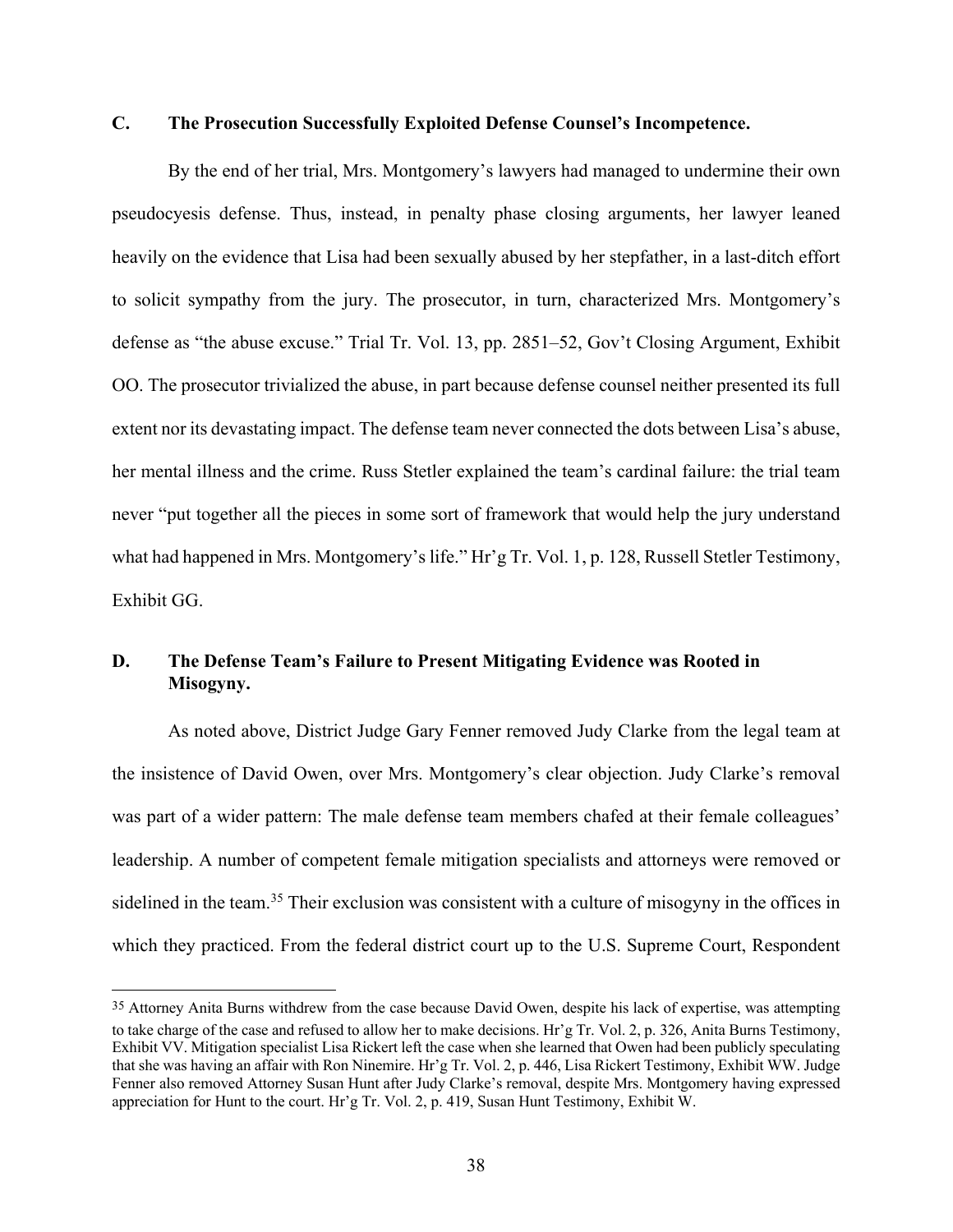State sanctioned this gender discrimination, which had serious consequences for the quality of the representation Mrs. Montgomery received.

Owen's problems with women were well known. One of Owen's colleagues, who is now the chief federal public defender for the Western District of Missouri, testified that "[Owen] was very hard to work with. He was belligerent. He was misogynistic. He was a bully in every sense of the word." Hr'g Tr. Vol. 3, pp. 689–90, Laine Cardarella Testimony, Exhibit BBB. Owen repeatedly asked the female attorneys assigned to the case, "You're not one of those militant female lawyer types, are you?" Hr'g Tr. Vol. 3, p. 690, Laine Cardarella Testimony, Exhibit BBB. Owen told Duchardt that he objected to Clarke's presence on the team because he found her "emasculating." Declaration of Chris Armstrong, p. 2, Exhibit CCC. Owen's personal animosity had lethal consequences for his client, Mrs. Montgomery. An investigator on the team, who had no previous experience in a capital case, was resentful of another female team member's role, and stated, "I am not going to take any orders from any damn woman." Hr'g Tr. Vol. 2, pp. 406–07, Susan Hunt Testimony, Exhibit W.

Mrs. Montgomery was devastated by Mrs. Clarke's removal because Mrs. Clarke was the only lawyer that Lisa trusted. Mrs. Montgomery wrote a letter to the court expressing her dismay after Mrs. Clarke's termination: "Of all the lawyers I have had to date, I have felt the most comfortable with Judy. . . . [When Judy was removed, I felt] that I had lost all hope. With Judy gone, it's difficult to have any confidence in the future of my case. . . . Removing Judy from my team has been a devastating blow to me." Lisa Montgomery Letter, p. 3, Exhibit CC. Mrs. Montgomery explained to the court that, as a result of the trauma that she had experienced, she had "struggled greatly with being able to trust [attorneys]," particularly male attorneys. *Id.* at 1. She ended her letter praising the last remaining female attorney on the team: "Susan [Hunt] has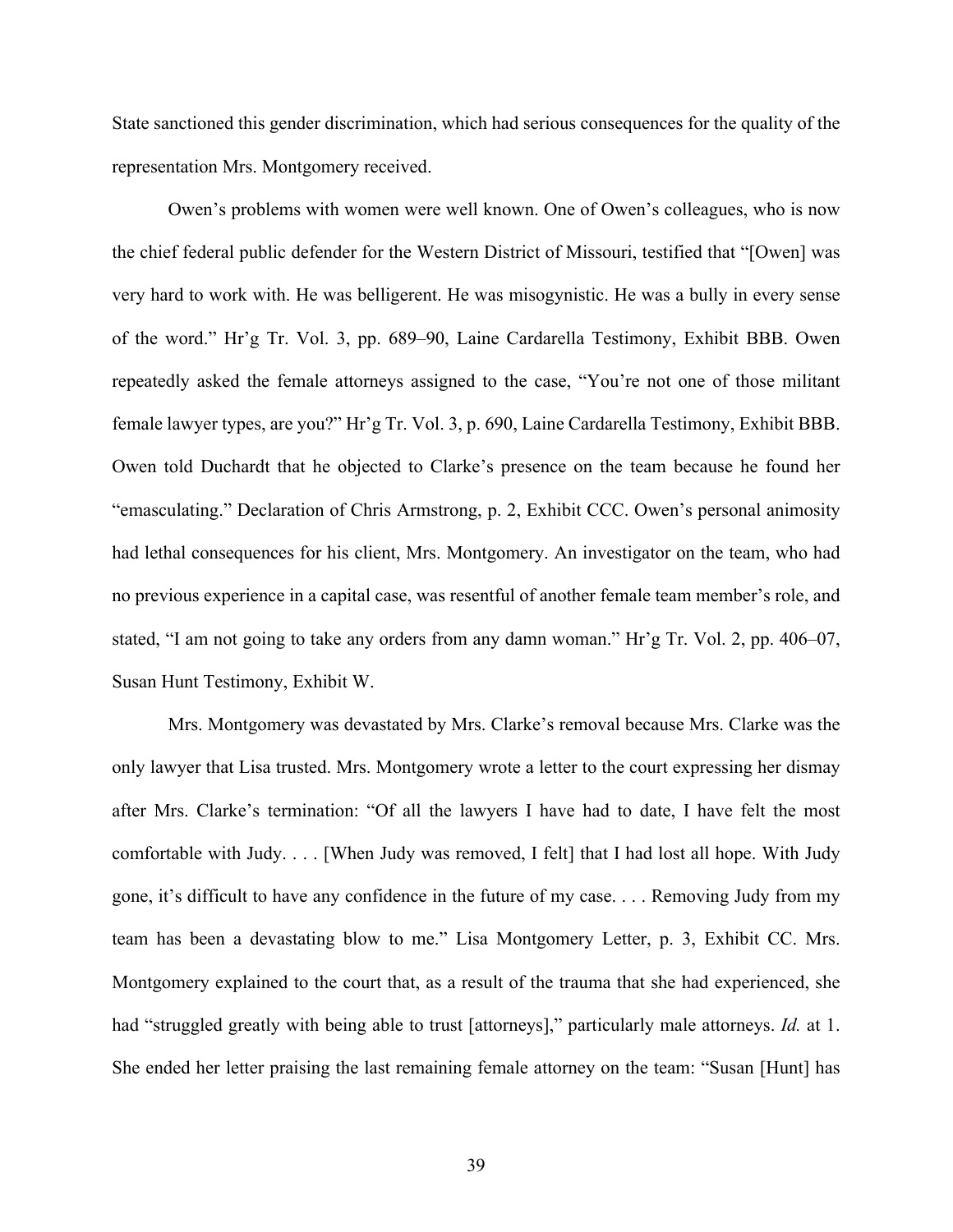shown a genuine concern for how I was feeling about [Ms. Clarke's removal] and I appreciate her effort to do so." *Id. at 3.* Judge Fenner promptly removed the remaining female attorney from the case. Hr'g Tr. Vol. 2, p. 419, Susan Hunt Testimony, Exhibit W.

The all-male trial team was unprofessional in their dealings not only with female colleagues, but also lacked the skills to build rapport with their client. In post-conviction proceedings, trial counsel admitted that they lacked cultural competence in counseling and representing a woman like Mrs. Montgomery, a survivor of gender-based torture. Duchardt conceded that he was "gender-challenged" in his dealings with Lisa. Hr'g Tr. Vol. 8, p. 2195, Frederick Duchardt Testimony, Exhibit FF.

Further, members of the defense team stated outright that they did not understand the purpose of mitigation and did not intend to pursue it, certainly not in the way that Judy Clarke had outlined. In other words, they refused to comply with professional norms. The high turnover rate of team members also made an effective mitigation investigation impossible. The female mitigation specialists on the team operated with little autonomy or support. Owen controlled the purse strings of the team and micromanaged mitigation specialists' tasks. Declaration of Susan Hunt, p. 7, Exhibit XX; Hr'g Tr. Vol. 3, pp. 699–700, Holly Jackson Testimony, Exhibit DD. This level of control was particularly problematic because the male members of the team did not "believe in" mitigation. Hr'g Tr. Vol. 2, pp. 345–46, Stephanie Elliott Testimony, Exhibit YY; Hr'g Tr. Vol. 6, p. 1558, Danielle Waller Testimony, Exhibit II. The team used, at different points, four different mitigation investigators, creating "witness fatigue" when the same witnesses were asked the same questions repeatedly by different investigators. Hr'g Tr. Vol. 1, pp. 106–07, Russell Stetler Testimony, Exhibit GG. The high turnover rate of lawyers also undermined the strength of the attorney client relationship. In addition, the defense team did not adequately prepare witnesses,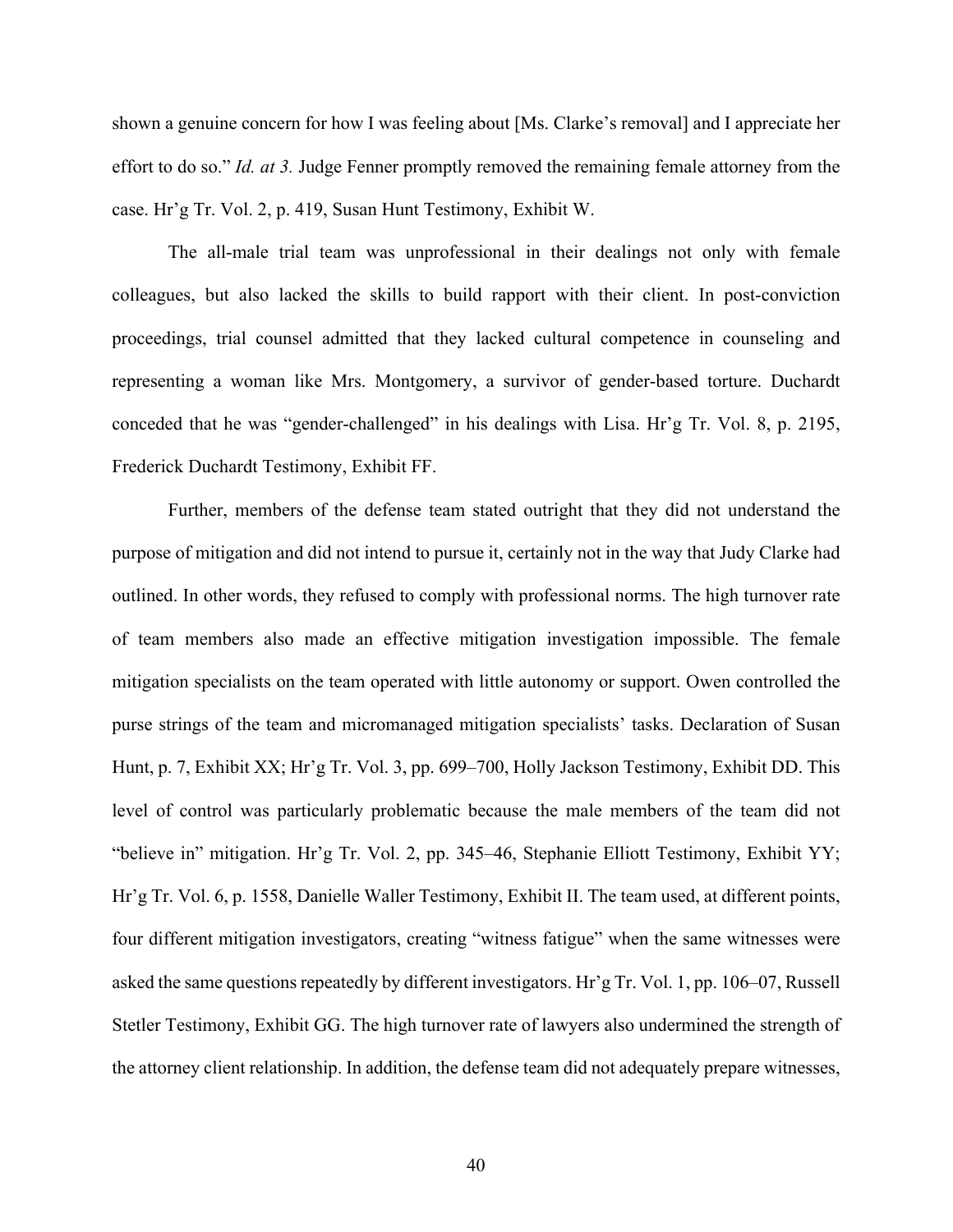meeting with many of them, including Diane Mattingly, only once on the night before they were scheduled to testify. Hr'g Tr. Vol. 6, pp. 1550–51, Diane Mattingly Testimony, Exhibit F; Declaration of Diane Mattingly p. 13, Exhibit LL.

Gender bias also animated the team's chosen defense. Outside observers noted that Mrs. Montgomery's attorneys viewed her as a "sweet" and weak woman who could not possibly have committed the crime on her own. Hr'g Tr. Vol. 8, p. 2192, Frederick Duchardt Testimony, Exhibit FF, *but see* Hr'g Tr. Vol. 3, p. 670, Judy Clarke Testimony, Exhibit ZZ (forensic pathologist determined that only one person could have committed the crime). As a result, the lawyers pursued defenses predicated upon her innocence. They disregarded her sincere expressions of remorse. It is here where the damage wrought by Ms. Clarke's removal is most apparent. Unlike Duchardt and Owen, Ms. Clarke had previously defended women charged with murdering children—as well as others accused of multiple aggravated murders—and had obtained life sentences for them. Hr'g Tr. Vol. 1, p. 213, Marc Bookman Testimony, Exhibit AAA. Despite the gravity of Mrs. Montgomery's offense, a death sentence was far from a foregone conclusion: at least a dozen other women who have committed similar crimes around the country have received life sentences.<sup>36</sup> Indeed, Mrs. Montgomery is the only woman on death row in the entire country for such a crime.

<sup>36</sup> Brooke Crews was sentenced to life in prison for killing a pregnant woman and stealing the baby, and her codefendant, William Hoehn, received a life sentence that the court later overturned as too severe. "North Dakota Court Overturns Life Term in Cut from Womb Case," Associated Press (Aug. 22, 2019), https://www.newscenter1.tv/northdakota-court-overturns-life-term-in-cut-from-womb-case/. Julie A. Corey also received a life sentence for killing a pregnant woman, retrieving the baby, and attempting to pass the baby off as her own. Brian Lee, "Family of Darlene Haynes, Killed 10 Years Ago for Her Unborn Child, Creates Memorial at the Site," Telegram (Jul. 26, 2019), https://www.telegram.com/news/20190726/family-of-darlene-haynes-killed-10-years-ago-for-her-unborn-childcreates-memorial-at-site. Similarly, Andrea Curry-Demus, who was initially found incompetent to stand trial, also received a life sentence for the same crime, even though Curry-Demus had previously served eight years in prison for stabbing another pregnant woman in an attempt to steal her baby and stealing a baby from the hospital. Edecio Martinez, "Andrea Curry-Demus Gets Life for Cutting Baby from 18-Year-Old's Womb," CBS News (May 18, 2010), https://www.cbsnews.com/news/andrea-curry-demus-gets-life-for-cutting-baby-from-18-year-olds-womb/.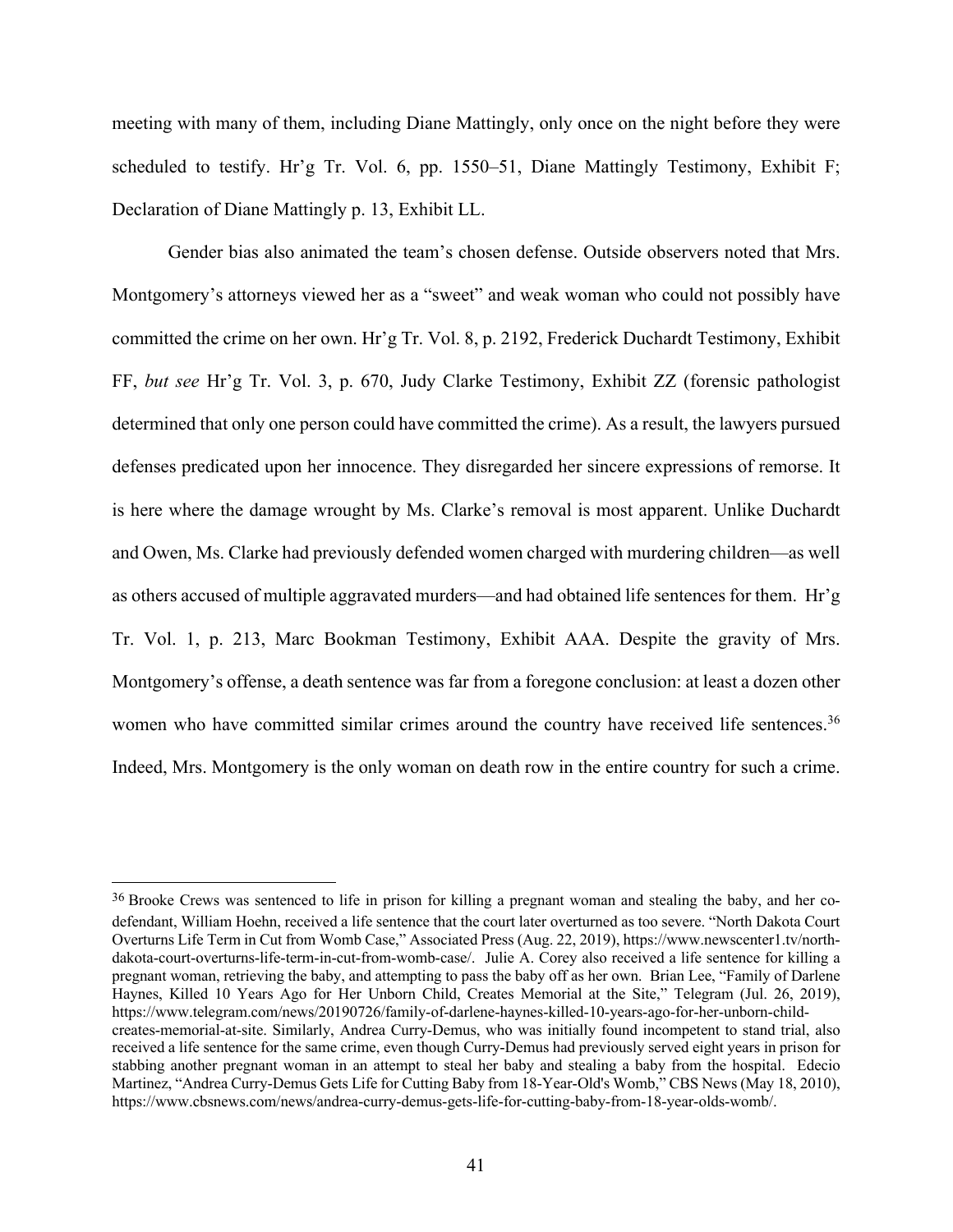Had Ms. Clarke remained on the case, Mrs. Montgomery would likely be serving a life sentence today.

Trial counsel's failure to adequately investigate and present evidence of Lisa's sexual and physical trauma and her resulting mental illness ultimately perpetuated the cycle of gender-based discrimination she had suffered her entire life.

# **III. THE UNITED STATES VIOLATED ARTICLES I, II, V, AND VII OF THE AMERICAN DECLARATION BY FAILING TO PROTECT MRS. MONTGOMERY FROM CHRONIC SEXUAL AND DOMESTIC ABUSE AS A YOUNG GIRL.**

The United States, under its own domestic and international obligations, was bound to ensure that Mrs. Montgomery enjoyed a safe childhood; instead, she was a victim of repeated sexual violence and terror at the hands of her caretakers. Local authorities could have prevented the torture she endured, but they never intervened, despite their obligation to do so under international law and despite numerous opportunities to do so. She currently suffers from a debilitating combination of mental disabilities that have been exacerbated at every turn by the United States' failure to investigate her abuse, protect her from further harm and provide her with ongoing treatment and rehabilitation.

# **A. The United States had a Heightened Due Diligence Obligation to Prevent, Investigate, and Remedy Gender-Based Violence Inflicted on Mrs. Montgomery as a Girl-Child Raised in Rural Poverty.**

International law recognizes the specific obligations States owe to young girls within their jurisdiction. Their vulnerability to violence, and to sexual violence in particular, demands proactive and aggressive governmental responses to prevent, investigate, and remedy gender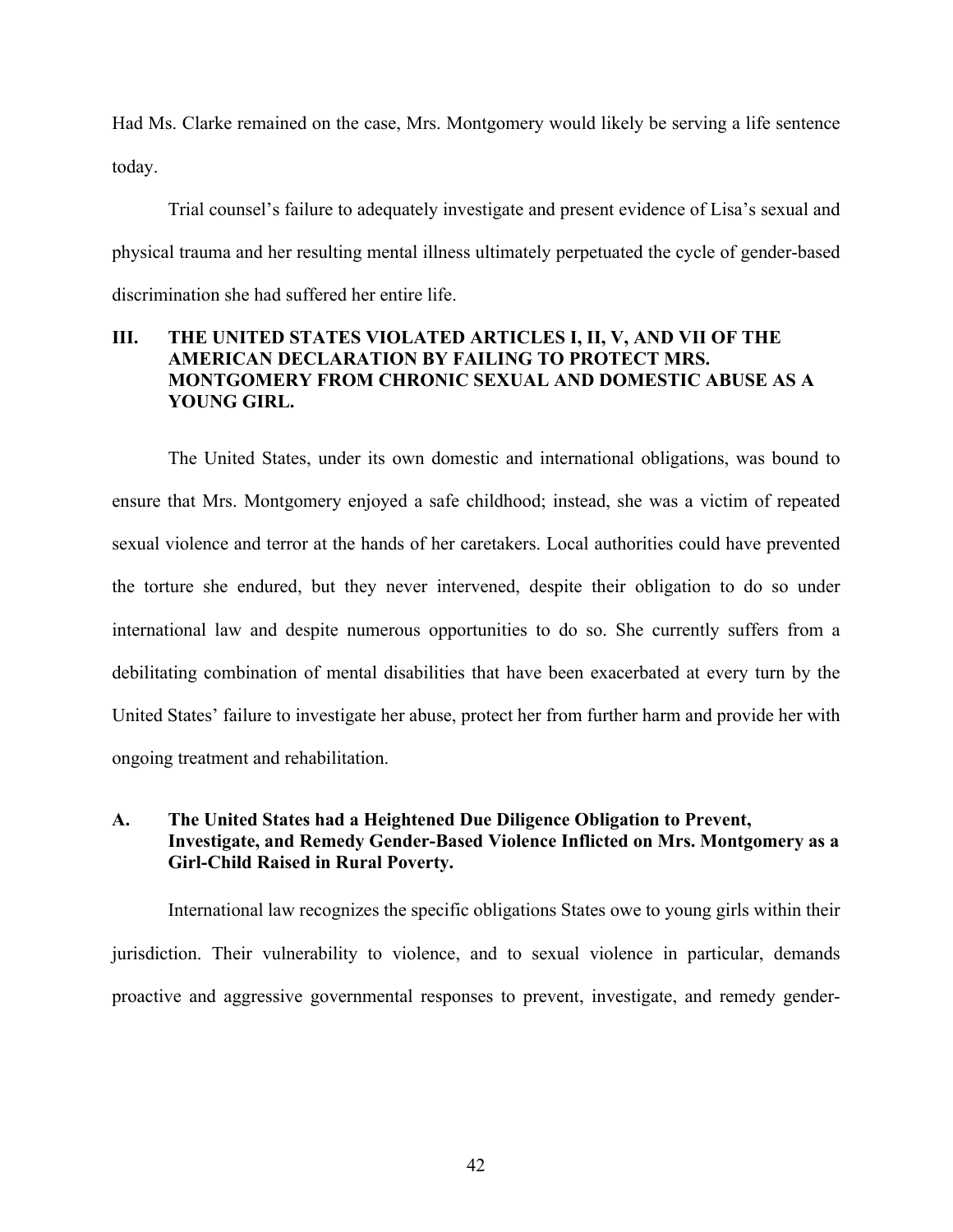based violence, including within the home.<sup>37</sup> Their gender and age make girl children more susceptible to human rights violations.<sup>38</sup> The IACHR, in recognizing that girls are "the main victims of sexual violence" and that aggressors are typically males with some family relationship or kinship with the victim, has labelled violence against women and girls as "one of the clearest manifestations of a patriarchal culture in which a woman's body and her sexuality are not hers to control,"<sup>39</sup> perpetuating generations of discrimination against woman.<sup>40</sup> A "State's failure to act with due diligence to protect women from violence is a form of discrimination and a denial of their right to equal protection of the law and of the duty to guarantee access to justice."<sup>41</sup>

States' elevated obligations to girl-children reflect a widespread concern over the devastating impact of childhood abuse. The Commission has urged States to recognize the grave physical and psychological consequences of rape, noting that child-victims face heightened

<sup>37</sup> IACHR, Report No. 80/11, Case 12,626, Merits, *Jessica Lenahan (Gonzales) et al. (United States)*, July 21, 2011, ¶¶ 122, 123, 125.

<sup>38</sup> *Id.* ¶¶ 124, 129; *See also* IACHR, *Violence and Discrimination against Women and Girls: Best Practices and Challenges in Latin America and the Carribean,* ¶ 11, OEA/Ser.L/V/II., Doc. 233, November 14, 2019 ("On this score, it must be noted that pre-teenage and teenage girls continue to be invisible inasmuch as the specific issues and vulnerabilities faced by them and their special protection needs are not recognized. Their rights and the particular challenges faced by them go unnoticed under the ageless category of "women," which does not take into consideration their special needs of protection due to their condition of growth and development; or they remain invisible under the categories of "children," "adolescents" and "young people," which do not take gender and the issues they face into account, precisely because of their condition as female and structural situations of violence and discrimination against women.").

<sup>39</sup> IACHR, Access to Justice for Women Victims of Sexual Violence in Mesoamerica, ¶ 21, OEA/Ser.L/V/II., Doc. 63, 9 December 2011, https://www.oas.org/en/iachr/women/docs/pdf/women%20mesoamerica%20eng.pdf.

<sup>40</sup> Id. ¶ 17 ("Sexual violence is not an isolated phenomenon ... It is instead a multidimensional problem that affects every country in the Americas. It is a product of a social environment in which violence is tolerated and is compounded in the case of women, as they are victims of generations of discrimination and inferior treatment owing to their sex."); *See also* United Nations, Committee on the Elimination of Discrimination against Women, General Recommendation 24, Women and Health, 20th session (02/02/1999), ¶ 29 (underscoring that States Parties should promote women's health throughout their lifespan, which includes interventions aimed at both the prevention and treatment of diseases and conditions affecting women, as well as responding to violence against women).

<sup>41</sup> IACHR, Access to Justice for Women Victims of Sexual Violence in Mesoamerica, ¶ 40, OEA/Ser.L/V/II., Doc. 63, 9 December 2011, https://www.oas.org/en/iachr/women/docs/pdf/women%20mesoamerica%20eng.pdf.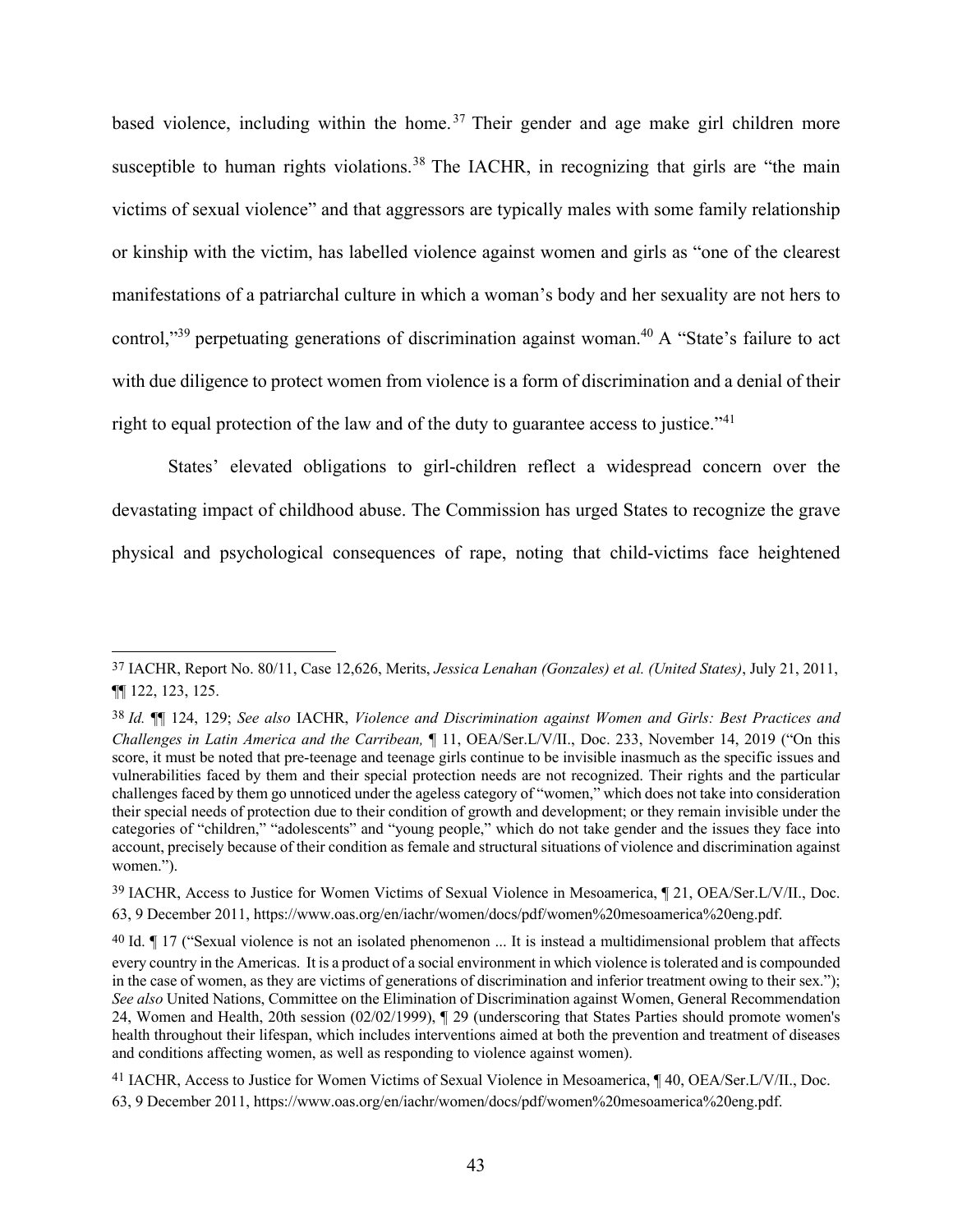trauma, particularly where an offender "maintains a bond of trust and authority" with the child.<sup>42</sup> U.N. bodies have also noted that "*exposure of victims to domestic violence generally continues for many years and often lasts an entire lifetime."*<sup>43</sup> The UN Special Rapporteur on Torture and Other Cruel, Inhuman or Degrading Treatment or Punishment has compared domestic violence to war, explaining that it is a "veritable 'scourge' of inhumanity, traumatizing countless children, women and men on a daily basis, and brutalizing human society for generations to come."<sup>44</sup> Where experiences of domestic and other gender-based violence amount to torture, States have even greater obligations to prevent, investigate, and remedy the acts.45

States' obligations to guarantee equal protection and non-discrimination to girl-children requires that all government agencies and bodies work towards "the prevention and eradication of violence against women."46 The judicial system, legislatures and their enactments, and public policies, as well as "those entrusted with safeguarding the security of the State"—such as police officers—must each individually and in coordination diligently protect girl-children from

43 United Nations Human Rights Office of the High Commissioner, Thematic Consultations of the UN Special Rapporteur on Torture and Other Cruel, Inhuman or Degrading Treatment or Punishment, https://www.ohchr.org/EN/Issues/Torture/SRTorture/Pages/DomesticViolenceProhibitionTorture.aspx (emphasis added).

<sup>42</sup> IACHR, *Violence and Discrimination against Women and Girls: Best Practices and Challenges in Latin America and the Caribbean*, ¶¶ 247, 263, OEA/Ser.L/V/II., Doc. 233, November 14, 2019.

<sup>44</sup> *Id.* 

<sup>45</sup> States bear responsibility for private conduct where the State "fail[s] to exercise due diligence to stop, sanction and provide remedies to victim of torture," particularly in the context of "gender-based violence, such as rape, domestic violence, . . . and trafficking." *See* General Comment 2, UN General Assembly, Convention Against Torture and Other Cruel, Inhuman or Degrading Treatment or Punishment, 10 December 1984.

<sup>46</sup> IACHR, Report No. 80/11, Case 12,626, Merits, *Jessica Lenahan (Gonzales) et al. (United States)*, July 21, 2011, ¶¶ 101–170. See also CEDAW Comm., General Recommendation No. 19, Violence Against Women, U.N. Doc. A/47/38 (1992) (explaining that discrimination against women involves gender-based violence, violence that disproportionately affects woman or violence directed against a woman because she is one) [hereinafter CEDAW, General Recommendation 19].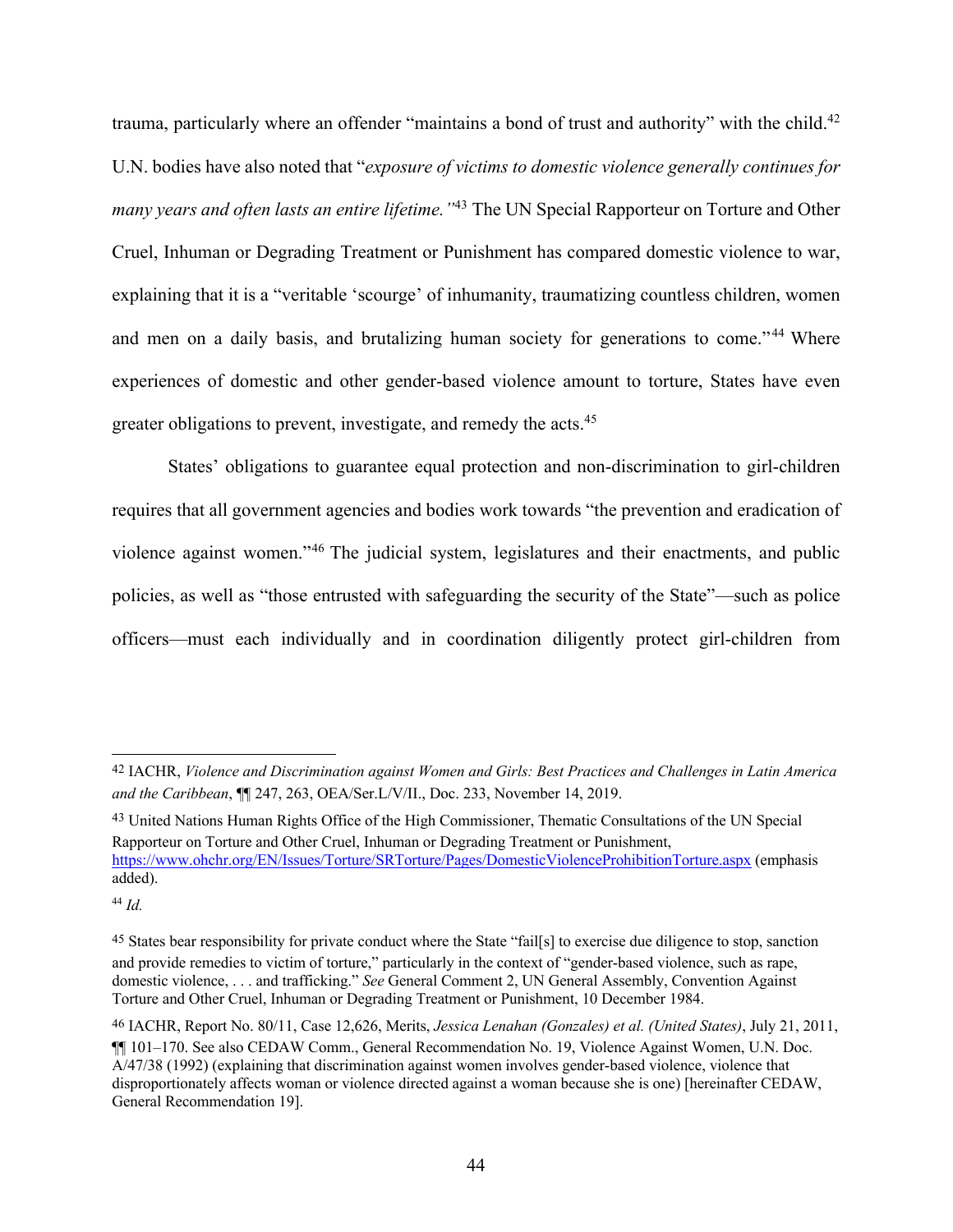discrimination and violence.<sup>47</sup> When government actors become aware of any sexual or genderbased violence, they "must conduct the investigation with a sense of resolve and in an effective manner, taking into account society's obligation to reject violence against women and the States' obligations to eliminate it and to give victims confidence in the State agencies charged with protecting them." <sup>48</sup> States must also offer a remedy, not simply in the form of judicial accountability but by facilitating access to health, education, and other services in order to make victims whole. Critical to the safety of girl children is their access to adequate standard of living for themselves and their family, including adequate food, clothing and housing, and to the continuous improvement of living conditions.<sup>49</sup> Where the State cannot restore the victim to her prior situation because of irreversible harms to her physical, sexual, or psychological integrity, it should consider compensation, rehabilitation, guarantees of non-repetition, and a measure of satisfaction.<sup>50</sup>

The United States claims to recognize and embrace its obligation to protect girl children from sexual exploitation. The preamble of the Optional Protocol to the Convention on the Rights of the Child on the Sale of Children, Child Prostitution and Child Pornography ("Optional Protocol"), ratified by the United States on June 18, 2002, observes that "girl children . . . are at greater risk of sexual exploitation and that girl children are disproportionately represented among

<sup>47</sup> IACHR, Report No. 80/11, Case 12,626, Merits, *Jessica Lenahan (Gonzales) et al. (United States)*, July 21, 2011, ¶¶ 123, 125, 128.

<sup>48</sup> IACHR, Access to Justice for Women Victims of Sexual Violence in Mesoamerica, ¶ 16, OEA/Ser.L/V/II., Doc. 63, December 9, 2011, https://www.oas.org/en/iachr/women/docs/pdf/women%20mesoamerica%20eng.pdf; See IA Court of H.R., *Fernández Ortega et al. v. Mexico*, Preliminary Objection, Merits, Reparations and Costs, Judgment of August 30, 2010, Series C No. 215; IA Court of H.R., *Rosendo Cantú et al. v. Mexico,* Preliminary Objection, Merits, Reparations and Costs, Judgment of August 31, 2010, Series C No. 216.

<sup>49</sup> IA Court of H.R., *"Street Children" (Villagrán Morales et al.) v. Guatemala*, Judgment of November 19, 1999, Series C No. 63.

<sup>50</sup>IACHR, Access to Justice for Women Victims of Sexual Violence in Mesoamerica, ¶ 108, OEA/Ser.L/V/II., Doc. 63, 9 December 2011, https://www.oas.org/en/iachr/women/docs/pdf/women%20mesoamerica%20eng.pdf.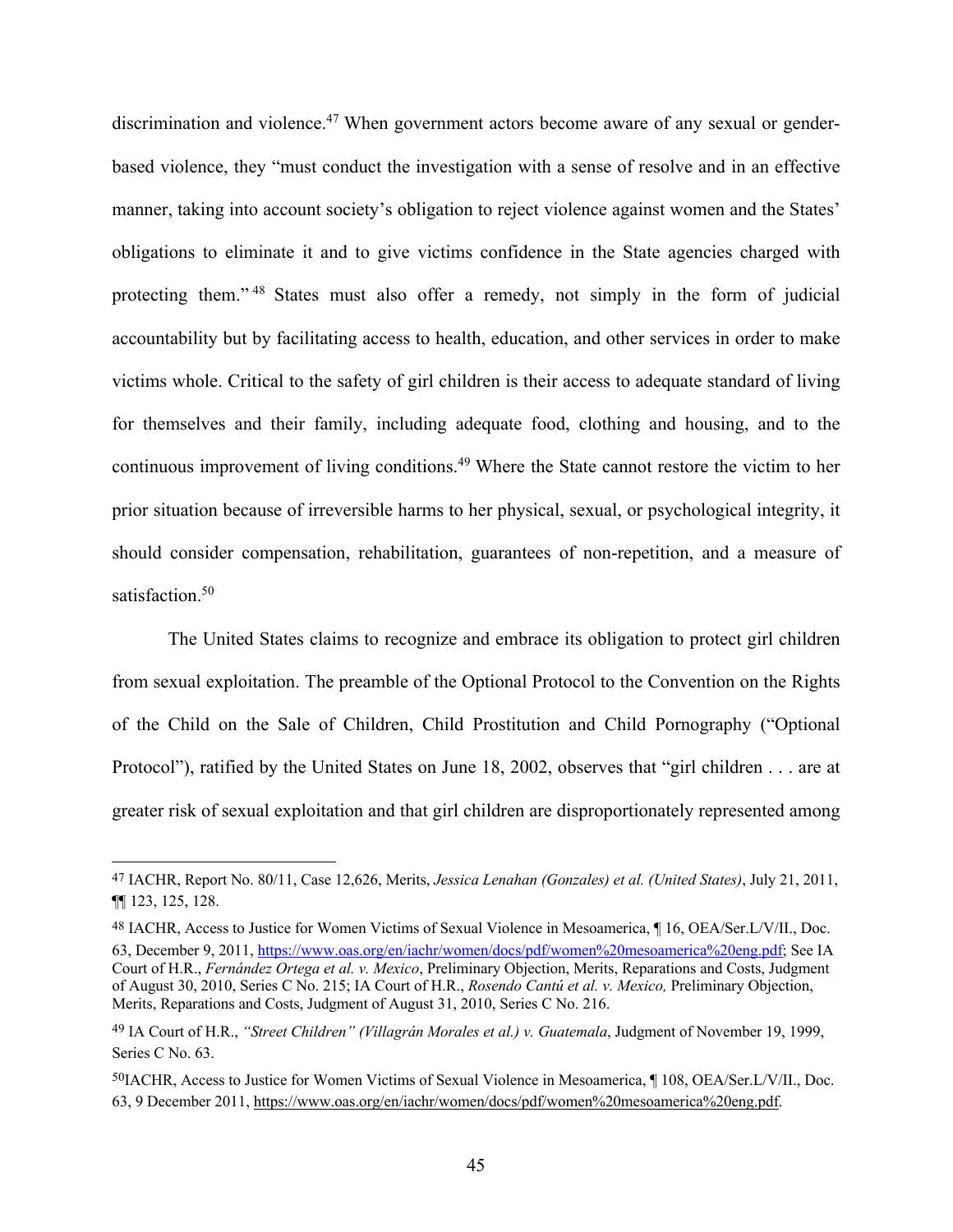the sexually exploited." The Optional Protocol further requires states parties to "adopt appropriate measures to protect the rights and interests of child victims . . . at all stages of the criminal justice process," "adopt or strengthen, implement and disseminate laws, administrative measures, social policies and programmes to prevent the offences referred to in the present Protocol," and "take all feasible measures with the aim of ensuring all appropriate assistance to victims of such offenses, including their full social reintegration and full physical and psychological recovery."51

## **B. Despite Clear Evidence that Lisa Was Being Abused, State Authorities Repeatedly Failed to Investigate and Prevent her Sexual, Physical and Psychological Abuse.**

Various State actors, including social service workers, a police officer, a state judge, a school teacher and an administrator, knew or had reason to know that Lisa faced an imminent risk of physical and sexual violence. But they failed to "conduct [an] investigation with a sense of resolve and in an effective manner," and consequently failed to protect Lisa from harm, contrary to this Commission's mandate.

In determining whether a State has failed to meet its due diligence obligations, the Inter-American Commission considers: "(i) whether the state authorities at issue should have known that the victims were in a situation of imminent risk of domestic violence; and (ii) whether the authorities undertook reasonable measures to protect them from these acts."<sup>52</sup> Knowledge is imputed to the State where authorities "had already recognized a risk of harm to the victim and/or her family members, but had failed to act diligently to protect them."53 The Commission has

<sup>51</sup> Optional Protocol No. 2 to the Convention on the Rights of the Child on the Sale of Children, Child Prostitution and Child Pornography, adopted at New York, May 25, 2000, signed on July 5, 2000, art. 8, 9.

<sup>52</sup> IACHR, Report No. 80/11, Case 12,626, Merits, *Jessica Lenahan (Gonzales) et al. (United States)*, July 21, 2011, ¶ 137.

<sup>53</sup> *Id.* ¶ 132 (citing European Court of Human Rights, *E. and Others v. the United Kingdom*, Application No. 33218/96; *Z and Others v. the United Kingdom* [GC], Application No. 29392/95 ECHR 2001-V).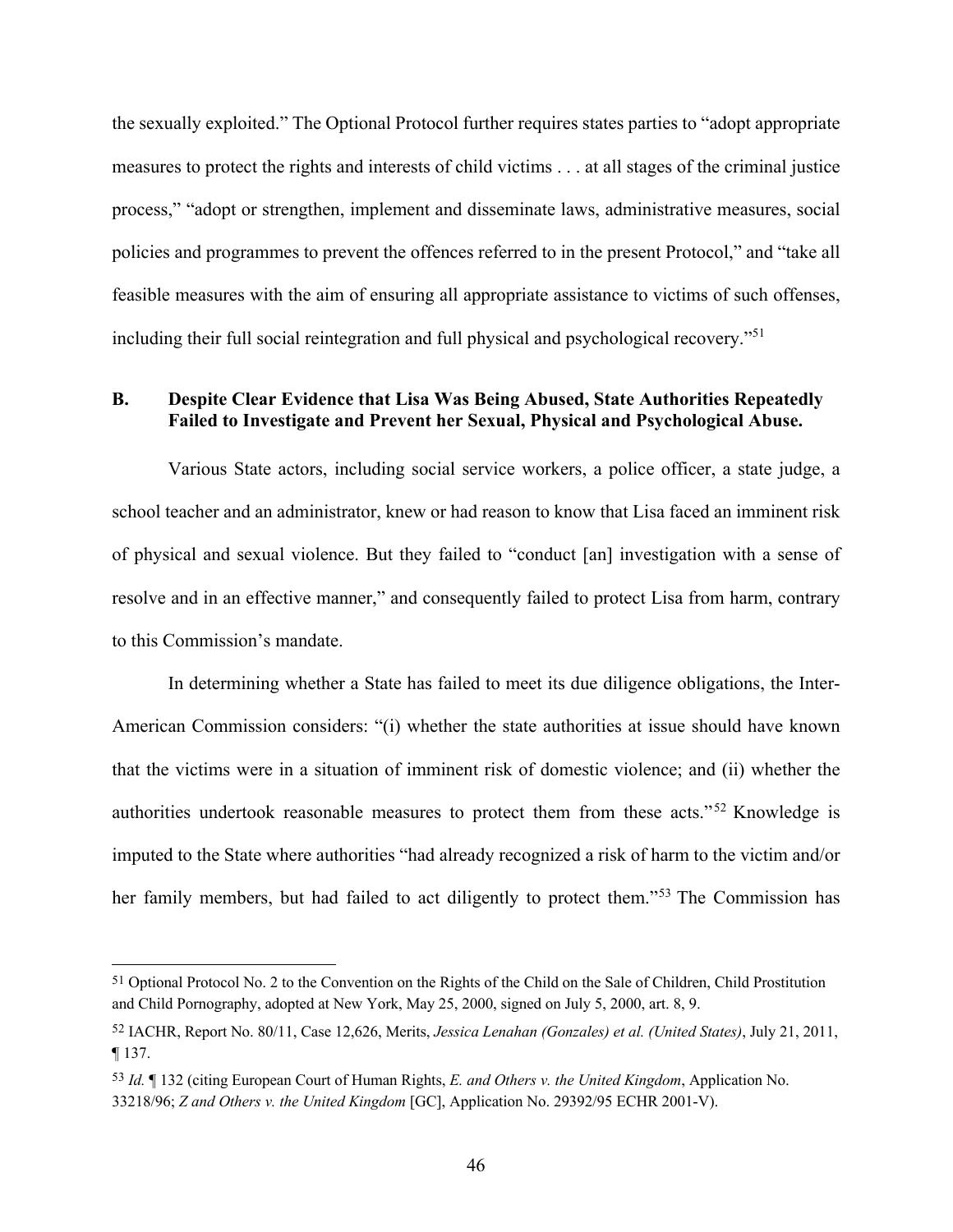imputed knowledge to the State in "cases where social services had already recognized a risk of harm to children who were abused in the home setting, and failed to adopt positive measures to prevent further abuse from taking place."<sup>54</sup> The obligation to protect is "one of reasonable means, and not results;" States bear responsibility where they fail to "take reasonable measures that ha[ve] a real prospect of altering the outcome or mitigating the harm."55

The State was first put on notice of Lisa's risk of abuse when she was only four years old. Declaration of Janet Vogelsang, p. 53, Exhibit G.<sup>56</sup> Diane Mattingly, her half-sister, testified that in February 1972, when Diane was eight years old, two social workers visited Lisa's home and took Diane away. Before the Department of Human Services removed her, Diane had been raped by one of her mother's male friends while she lay in bed next to her younger sister. Diane had also been punched, beaten, and forced to strip naked and sit outside the house as punishment. When the Department of Human Services removed Diane from the home, Diane clung to Lisa, fearing that the sexual abuse she endured would be redirected to young Lisa.

Although the Department of Human Services removed Diane from the home, it failed to take adequate measures to investigate whether her sister was being abused or neglected. Oklahoma law requires the Department of Human Services to conduct a safety investigation or assessment upon a report of abuse or neglect.<sup>57</sup> These investigations must include "a visit to the home of the child, an interview with and examination of the subject child," and may include interviews with

<sup>54</sup> *Id.*

<sup>55</sup> *Id.* ¶ 134 (citing European Court of Human Rights, *Opuz v. Turkey*, Application No. 33401/02, 9 June 2009, ¶ 136; *E. and Others v. the United Kingdom*, no. 33218/96, ¶ 99.).

<sup>56</sup> Social services noted that "this child's needs have been totally ignored by the adults who have charge of her and it is felt that she is in need of protection." Declaration of Janet Vogelsang, p. 53, Exhibit G.

<sup>57</sup> 10A OK Stat § 10A-1-2-102 (2014); 10A OK Stat § 10A-1-2-105 (2014); Okla. Admin. Code § 340:75-3-200.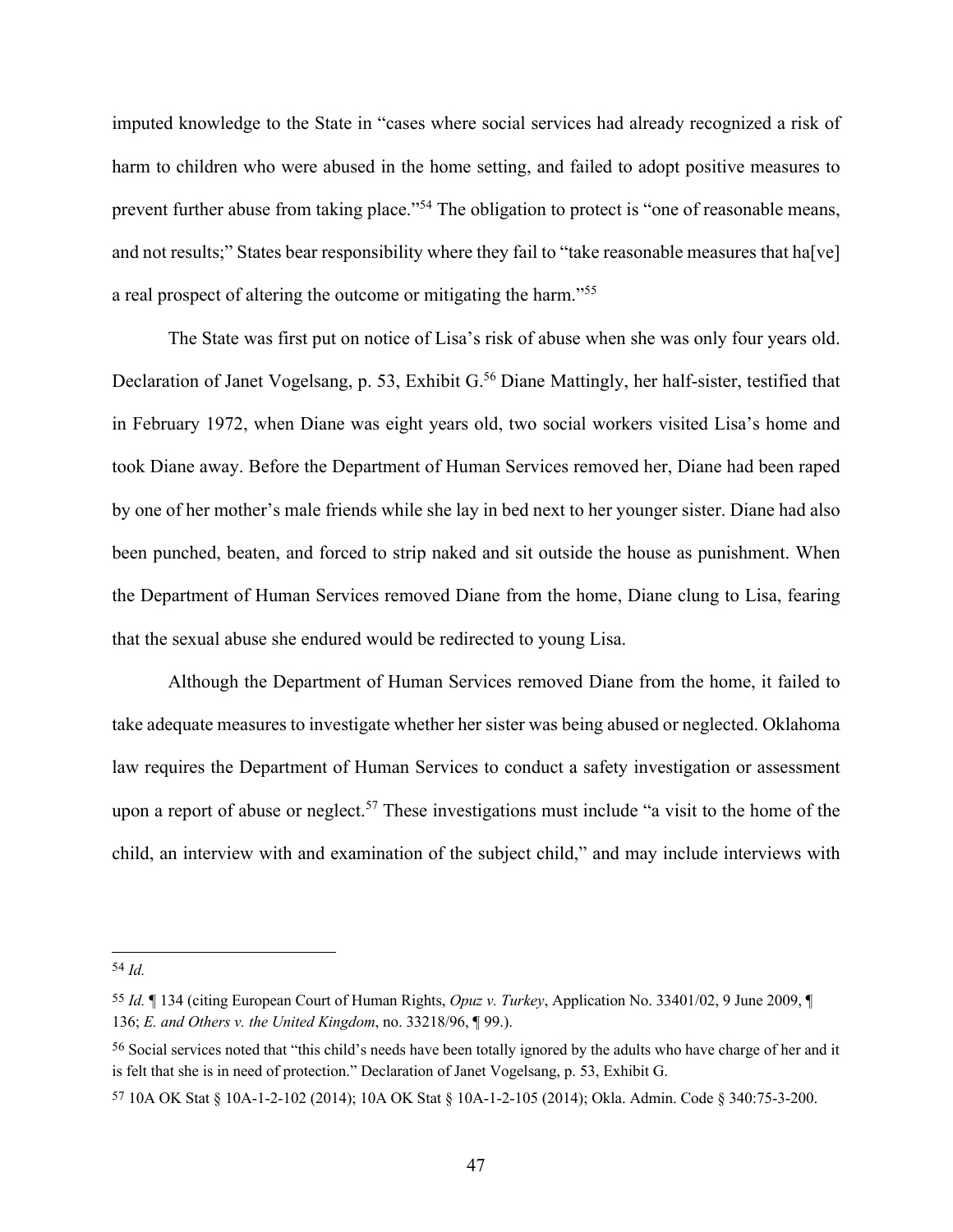parents and a medical, psychiatric, or psychological examination of "any child in the home."58 Where the Department receives reports of sexual abuse or extreme physical abuse, it must, where possible, employ a multidisciplinary team to investigate the allegations and provide investigation information to law enforcement; the Department Director may also request that law enforcement directly conduct such investigations directly.<sup>59</sup> During these investigations, the Department should give "special consideration to the risks of any minor, including a child with a disability, who is unable to communicate effectively about abuse, neglect or other safety threat or who is in a vulnerable position due to the inability to communicate effectively."60 Oklahoma law further mandates the Department of Human Services to forward the results of the assessment to a district attorney's office with proper jurisdiction.<sup>61</sup> The Department of Human Services has the discretion to identify services in the community and "refer the family or arrange for such services" when an assessment suggests the family might benefit from them. It must also record attempts to "provide, refer, or arrange" for the services, and determine whether a recommendation should be made to remove the child if the family refuses such services.<sup>62</sup>

The Department failed to execute any of these obligations in Lisa's case. During the visit, the two social services workers failed to interview Diane, Lisa, or Judy; failed to involve law enforcement or other multidisciplinary team members; failed to consider the filth and unsuitability of the home environment; failed to investigate Diane's emotional response to her own removal;

- 59 *Id.*
- 60 *Id.*

62 10A OK Stat § 10A-1-2-105 (2014).

<sup>58</sup> 10A OK Stat § 10A-1-2-105 (2014).

<sup>61</sup> 10A OK Stat § 10A-1-2-102 (2014).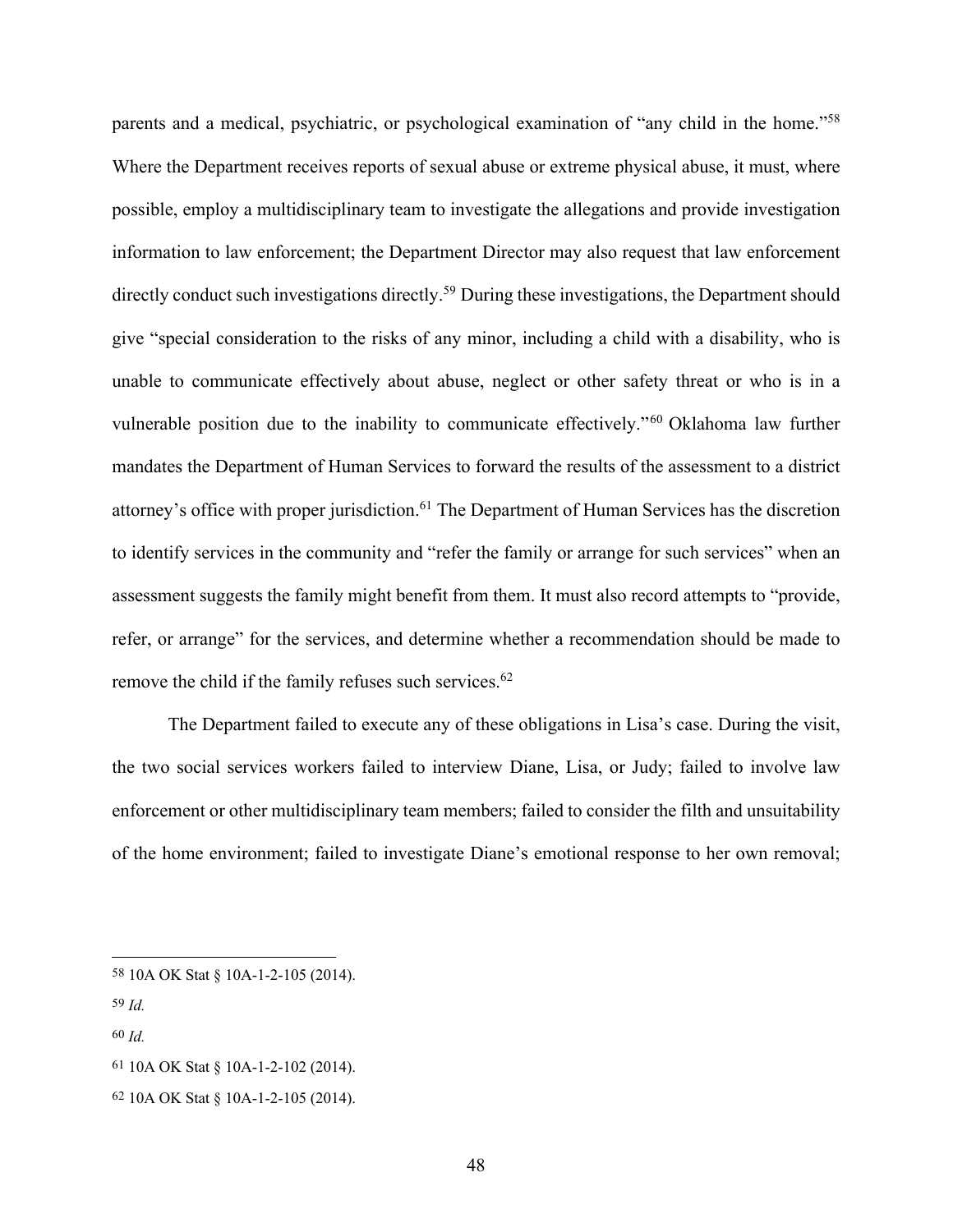and failed to refer or arrange for any social services for the family she left behind, ultimately violating due diligence obligations to Lisa.

At another point, social services conducted an investigation into abuse at the Kleiner house, but they announced their visit beforehand. Jack took full "advantage of the notice and threatened to beat Lisa and Patty if they told the truth." Declaration of Janet Vogelsang, p. 86, Exhibit G. No further action was taken after that single visit.

A decade later, the State failed to meaningfully intervene when it was put on notice that Jack had raped Lisa. Judy reported that she had discovered Jack raping 16-year-old Lisa to the Child Welfare Office in November 1984. She had waited nine months to report the incident. The agency refused to recommend juvenile court action, explaining that "Lisa is on the waiting list for counseling and Mrs. Kleiner has filed for divorce from her husband." Report to the District Attorney, Exhibit DDD. The agency opined that Lisa would be adequately protected by Judy, despite acknowledging in the same report that Judy had welcomed Jack back into home in the months after Lisa's rape. *Id.* Although this time the Child Welfare Office filled out a form referring the matter to the district attorney's office, prosecutors took no action. *Id.* Where a State fails to translate its legislation and state policies into "effective measures" to investigate, prosecute, and punish such acts of violence, it fails to ensure the rights of girl-children.<sup>63</sup> The district attorney's office and the Child Welfare Office both fell short of their due diligence obligations towards Lisa.

In 1985, the State had another opportunity to intervene during Judy and Jack's divorce proceedings. There, Judy testified in court that she saw Jack raping Lisa: "He was in her. He was pumping her." The Court learned that Judy allowed Jack back into the trailer only two days after she discovered him raping her daughter, and waited three months to leave him. The Court found

<sup>63</sup> IACHR, Report No. 80/11, Case 12,626, Merits, Jessica Lenahan (Gonzales) et al. (United States), July 21, 2011, ¶ 410.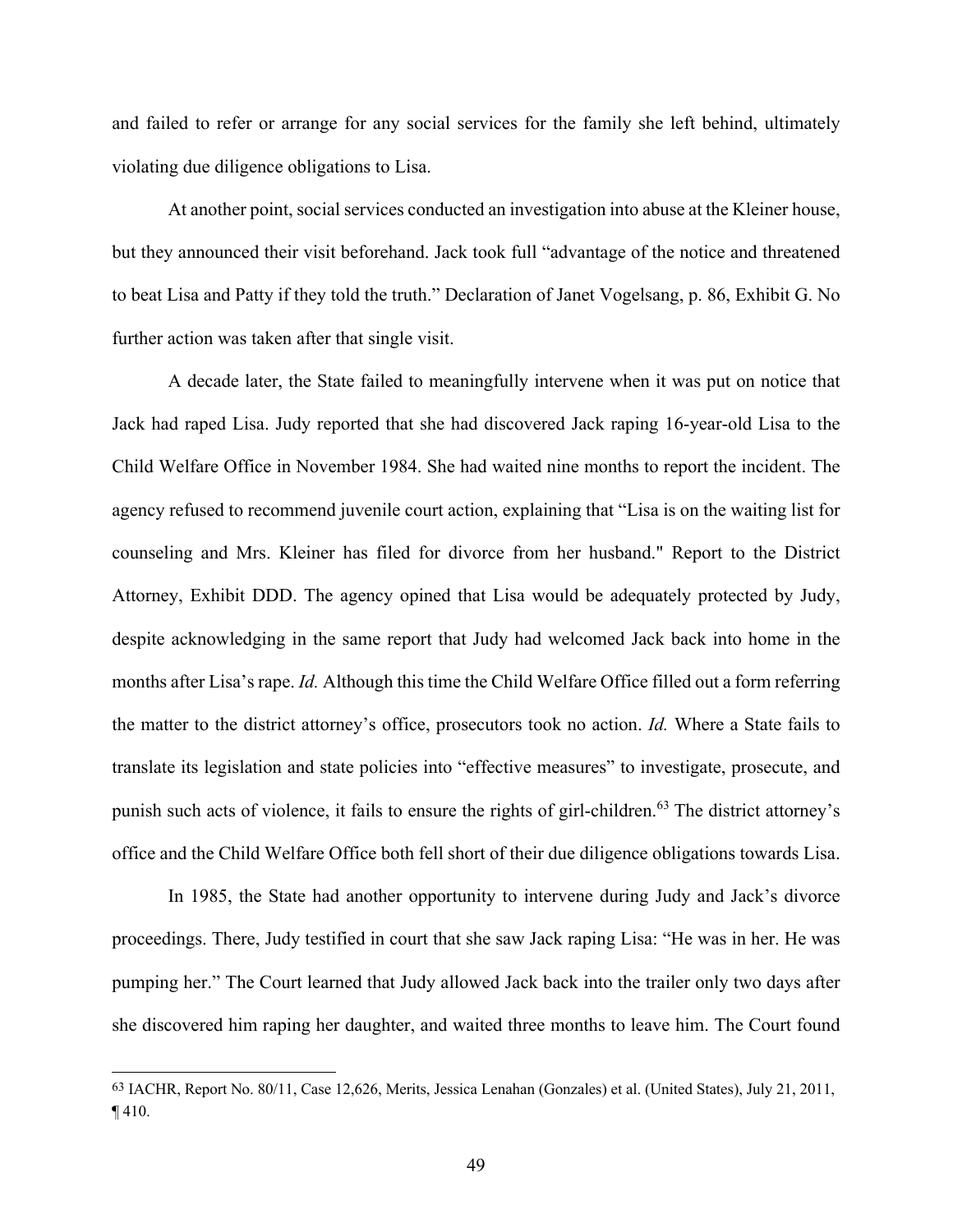Judy's failure to report the abuse to authorities and immediately obtain counseling as "inexcusable." The Court noted that Judy sat emotionless during the testimony regarding Lisa's sexual abuse. *Kleiner v. Kleiner* Divorce Tr., p. 306, Exhibit H.

Yet, although the judge recognized that Lisa was at risk of harm, he failed to take reasonable steps to prevent, investigate, and remedy her abuse. Under Oklahoma law, where evidence in a court proceeding regarding child custody suggests a child is a victim of neglect or abuse, the court must remit the allegations to the Department of Human Services for an investigation and appoint an attorney for the child for that proceeding and any related ones.<sup>64</sup> Oklahoma law further empowers district court judges to request investigations by law enforcement agencies "where the court reasonably believes that . . . physical or sexual abuse of a child has occurred."65 At the time Lisa testified, the statute of limitations for rape had not yet run, and Jack could have been prosecuted. Yet while the judge conveyed disapproval, there was no accountability. There is nothing to suggest the judge reported the abuse to the Department of Human Services or any law enforcement agency for investigation. Finally, Lisa did not receive legal counsel to advise and defend her rights.<sup>66</sup>

Despite the State's knowledge of Lisa's sexual and physical abuse, it failed to take adequate steps to investigate the circumstances surrounding her abuse, to prevent further harm, and to tame measures to ensure her recovery. Her abusers enjoyed complete impunity. The counselor noted Lisa's ongoing psychological and physical mistreatment, documenting Judy's "lack of empathy for her daughter," her verbal abuse of Lisa, and Lisa's inability to express her feelings. The

<sup>64</sup> 10A OK Stat § 10A-1-4-102 (2014).

<sup>65</sup> 10A OK Stat § 10A-1-2-103 (2014).

<sup>66</sup> Judy's private attorney eventually referred Lisa to the Department of Human Services and Central Family and Children's Services in Tulsa, Oklahoma for family counseling, ten months after one of Lisa's rapes. The attorney's referral was a private recommendation, not a State order.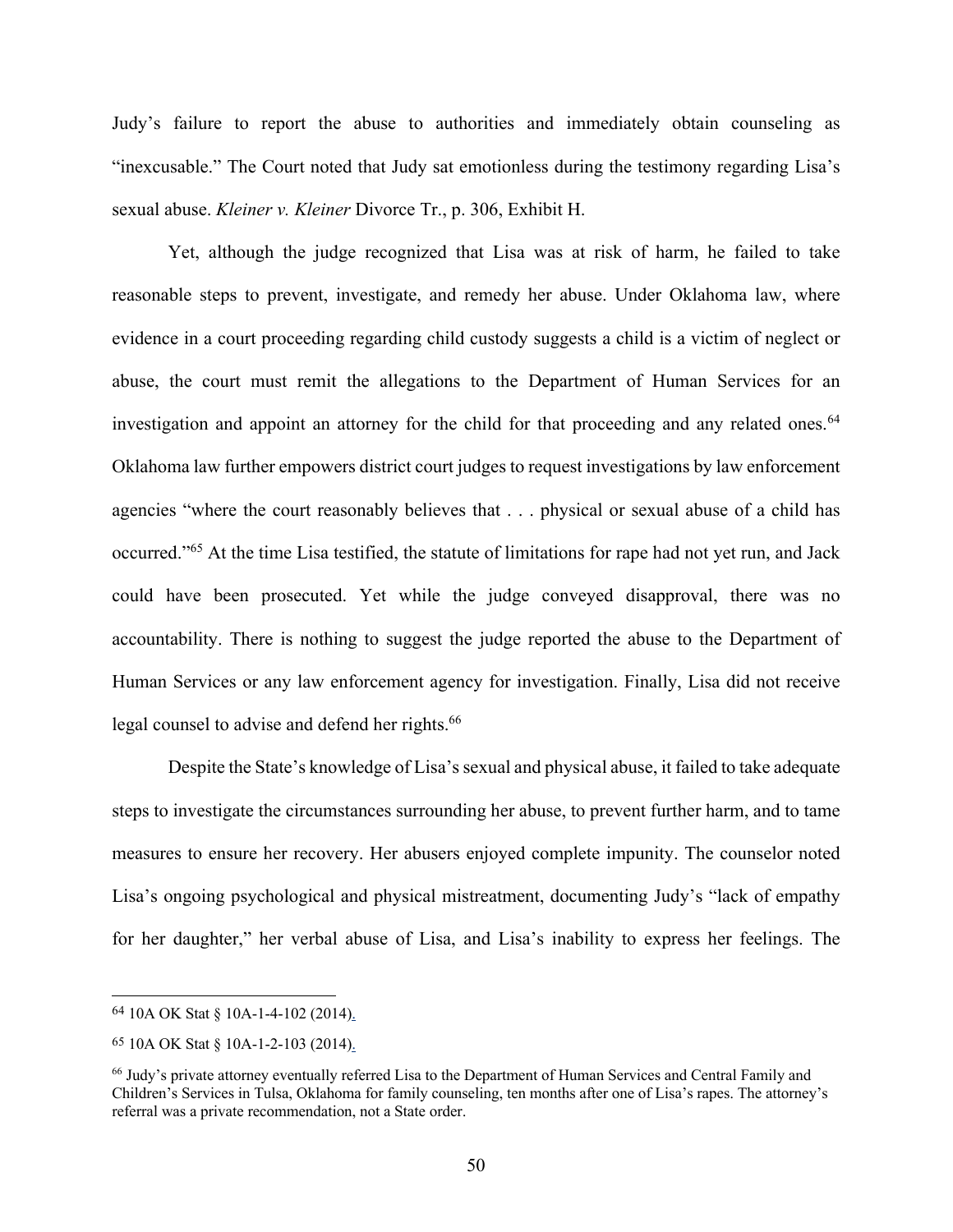counselor recorded an incident where Jack broke a broom beating Lisa. But the counselor also failed to respond. Authorities were never once called to prevent, investigate or remedy this abuse or to investigate and prosecute Jack, despite knowledge by multiple actors. When Judy gained custody of Lisa, she immediately pulled Lisa from treatment in April 1985, and the State took no further action to save Lisa.

Still, Lisa desperately continued to seek help, reporting her physical and sexual abuse to her cousin, David Kidwell, a Deputy Sheriff in Oklahoma. Declaration of Janet Vogelsang, p. 80, Exhibit G. She broke down, explaining to him that she had been raped by multiple men brought into her home; they brutally raped her orally, vaginally, and anally on numerous occasions, tying her up and urinating on her. International law requires that all law enforcement agents—including those at local level—combat domestic violence.<sup>67</sup> The Special Rapporteur on Violence Against Women has also identified the vital role that law enforcement plays in discharging States' due diligence obligations. Law enforcement agents need to be sensitive to and aggressive in tackling domestic violence, by, for example, implementing support services for victims.<sup>68</sup> David Kidwell, as a law enforcement official, had a duty as a state actor to report, prevent, and investigate this abuse. He did not. Instead, Lisa's torture continued.

In the absence of any help, Lisa kept quiet about her abuse. Lisa lamented years later to a defense expert: "Whenever I told, nobody did anything."69 Various persons took notice of her declining condition, psychological and physical. Lisa's grades suffered. Although school officials

<sup>67</sup> *See X. v. Timor-Leste*, CEDAW Committee, Comm'n No. 88/2015, §§ 6.3, 6.4, U.N. Doc

CEDAW/C/69/D/88/2015 (2015) (declaring local authorities, as State authorities, have a duty to prevent violence against women); General Recommendation 35, § 24(2)(b)).

<sup>68</sup> *See* Report of the Special Rapporteur on Violence Against Women, its causes and consequences, Rashida Manjoo, U.N. Doc. A/HRC/23/49, § 71 (2013); Report of the Special Rapporteur on Violence Against Women, its causes and consequences, Radhika Coomaraswamy, U.N. Doc. E/EN.4/1999/68, § 25 (1999).

<sup>69</sup> Hr'g Tr. Vol. 7, pp. 1697–98, Dr. Katherine Porterfield Testimony, Exhibit C.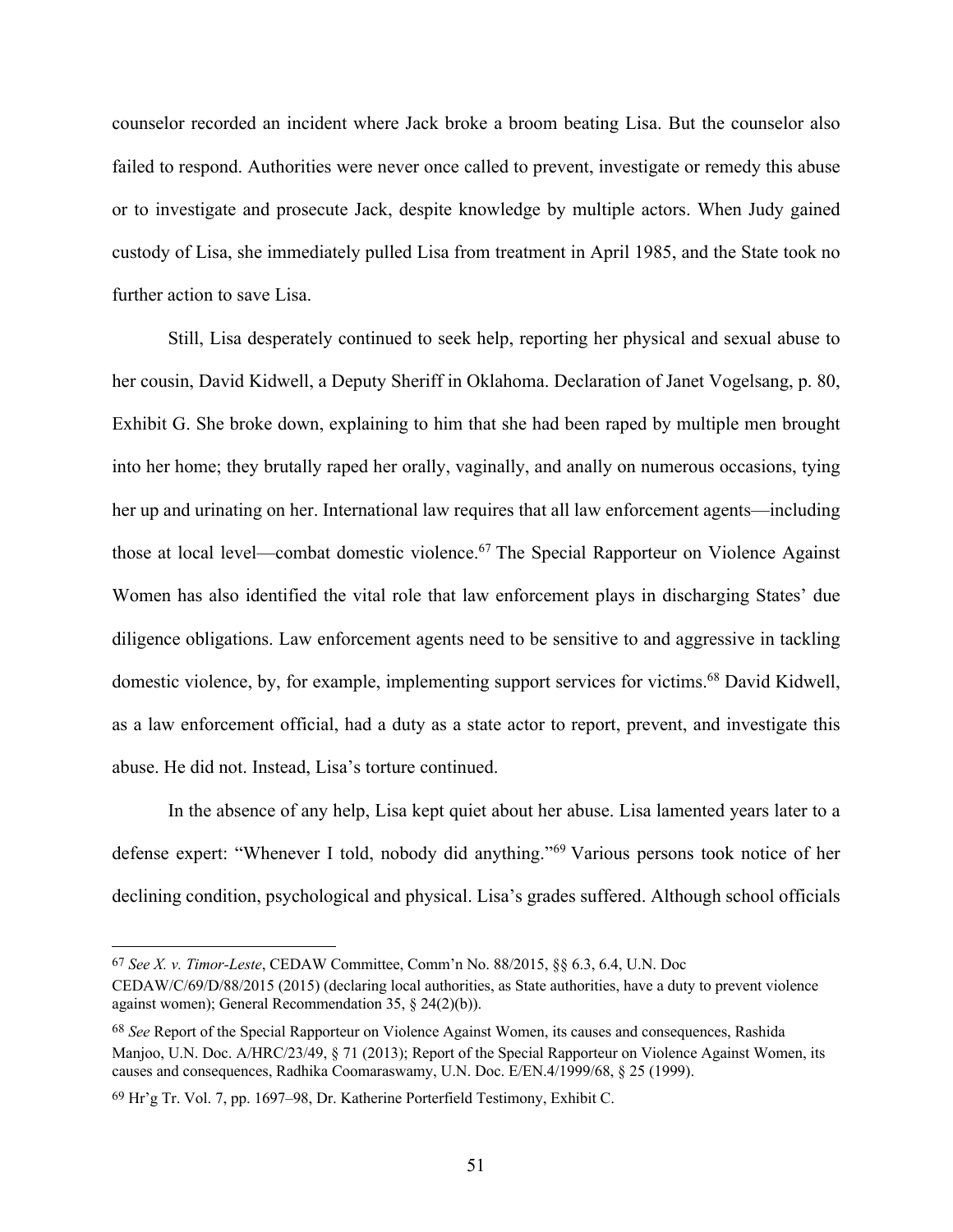had reason to know that her needs were not being met, they acted only to place her in special needs classes. Lisa persevered and attended community college through Upward Bound, a federally funded program to help "the most deprived and underprivileged in the country." Declaration of Nita Milburn Montgomery, p. 1, Exhibit J. Again, administrators at the program noted Lisa's disheveled appearance and improper hygiene. *Id. at 1–2.* The school officials joined the ranks of passive witnesses to Lisa's deterioration. Oklahoma law requires teachers, doctors, and "every person having reason to believe that a child . . . is a victim of abuse or neglect" to promptly report the suspected abuse to the Department of Human Services.<sup>70</sup> "Any person who knowingly and willfully fails to promptly report suspected child abuse or neglect . . . may be reported to local law enforcement for criminal investigation . . . ."<sup>71</sup> Despite these clear statutory mandates, no one took seriously their obligations to protect Lisa from gender-based violence.

Their inaction tacitly condoned Lisa's abuse. Neither the State nor any relevant actors condemned Judy or Jack's behavior. United States' authorities failed to detain or even question Jack or Judy regarding their abuse, despite the court learning about Lisa's rape during the civil divorce proceedings. The therapy that Lisa received was a pittance for the security she deserved. Despite myriad opportunities to prevent and investigate Lisa's abuse, the State failed to intervene, violating its due diligence obligations.

<sup>70</sup> 10A OK Stat § 10A-1-2-101 (2014).

<sup>71</sup> *Id.*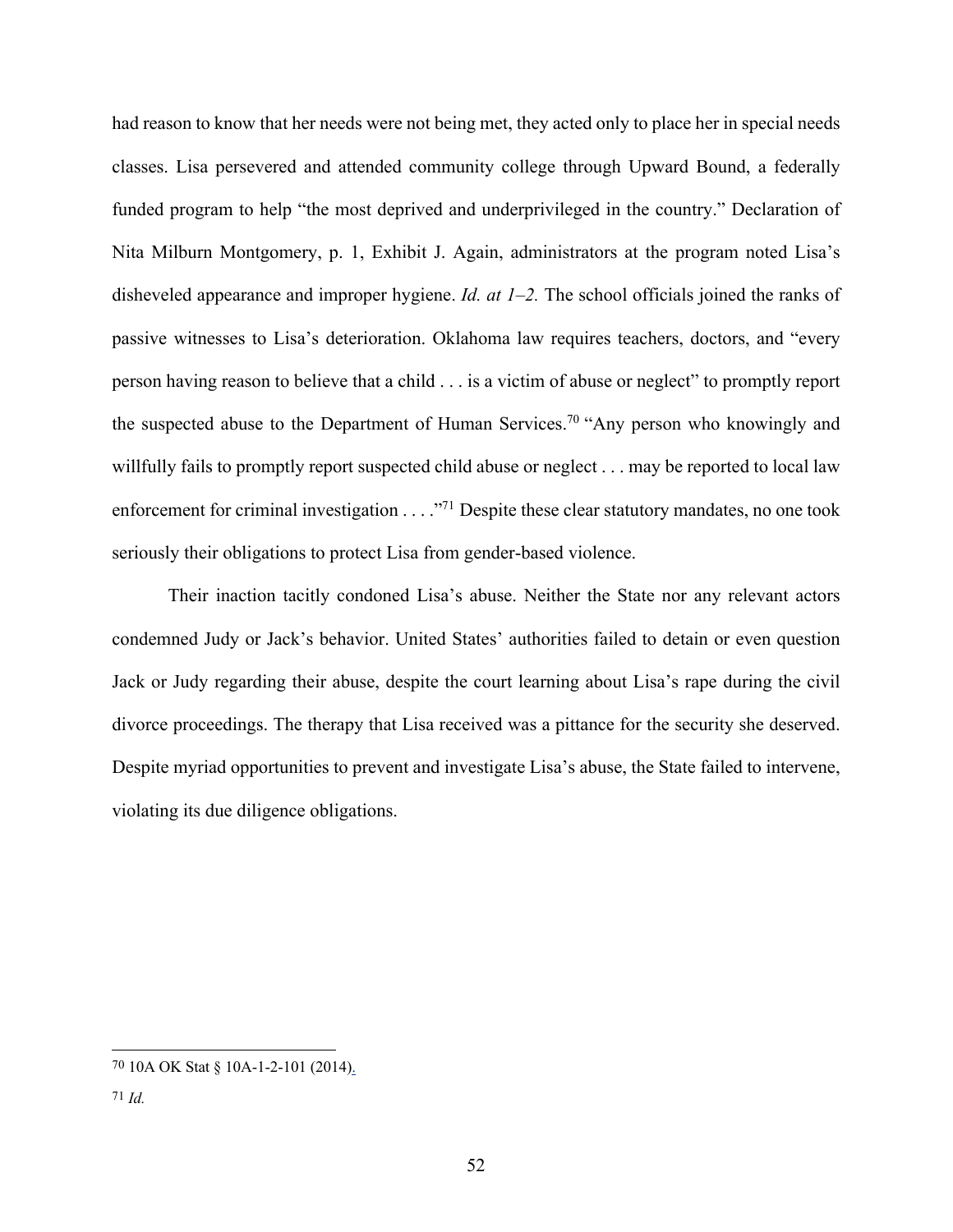### **C. State Authorities Never Offered Any Meaningful Remedy to Mrs. Montgomery.**

The United States' due diligence obligations require the State to provide remedies to victims of GBV.72 These remedies must include providing thorough and effective investigations of domestic violence complaints, establishing domestic violence shelters throughout the State's territory for women who are abused at home, and developing and ensuring the availability of psychosocial rehabilitation programs for women, such as therapy and community reintegration programs.73 Lisa never received appropriate and effective remedies as a victim of torture, sexual abuse, and domestic violence.

Although Lisa was treated for her injuries at the hospital and received counselling services, she received no medical care for the long-term effects of domestic violence and gang rapes, whether physical, sexual, or psychological. *See* Declaration of Janet Vogelsang, Exhibit G; Supplemental Declaration of Janet Vogelsang, Exhibit P; *Kleiner v. Kleiner* Divorce Tr., p. 306, Exhibit H. She never had the opportunity to recover from the trauma of the repeated attacks. Lisa was forced to cope alone with severe depression and psychological distress without professional assistance. There were also no precautions taken to ensure her physical safety. The judicial authorities, teachers, school administrators, neighbors, medical and counseling staff, all let her return home. She remained in captivity and a slave to Judy's whims.

Lisa was also denied reparations. The State offered her no support, no way out of her increasingly desperate domestic situation. She never had the opportunity to recover from the endless cycle of abuse. The State has remained indifferent to her suffering, which has compounded Mrs. Montgomery's sense of vulnerability and has further diminished her sense of self-worth. She

<sup>72</sup> IACHR, Report No. 80/11, Case 12,626, Merits, *Jessica Lenahan (Gonzales) et al. (United States)*, July 21, 2011, ¶ 130; CEDAW Article 2(e).

<sup>73</sup> CEDAW, GR 35, § 26(b); CEDAW, 2016 Concluding Obs., § 22.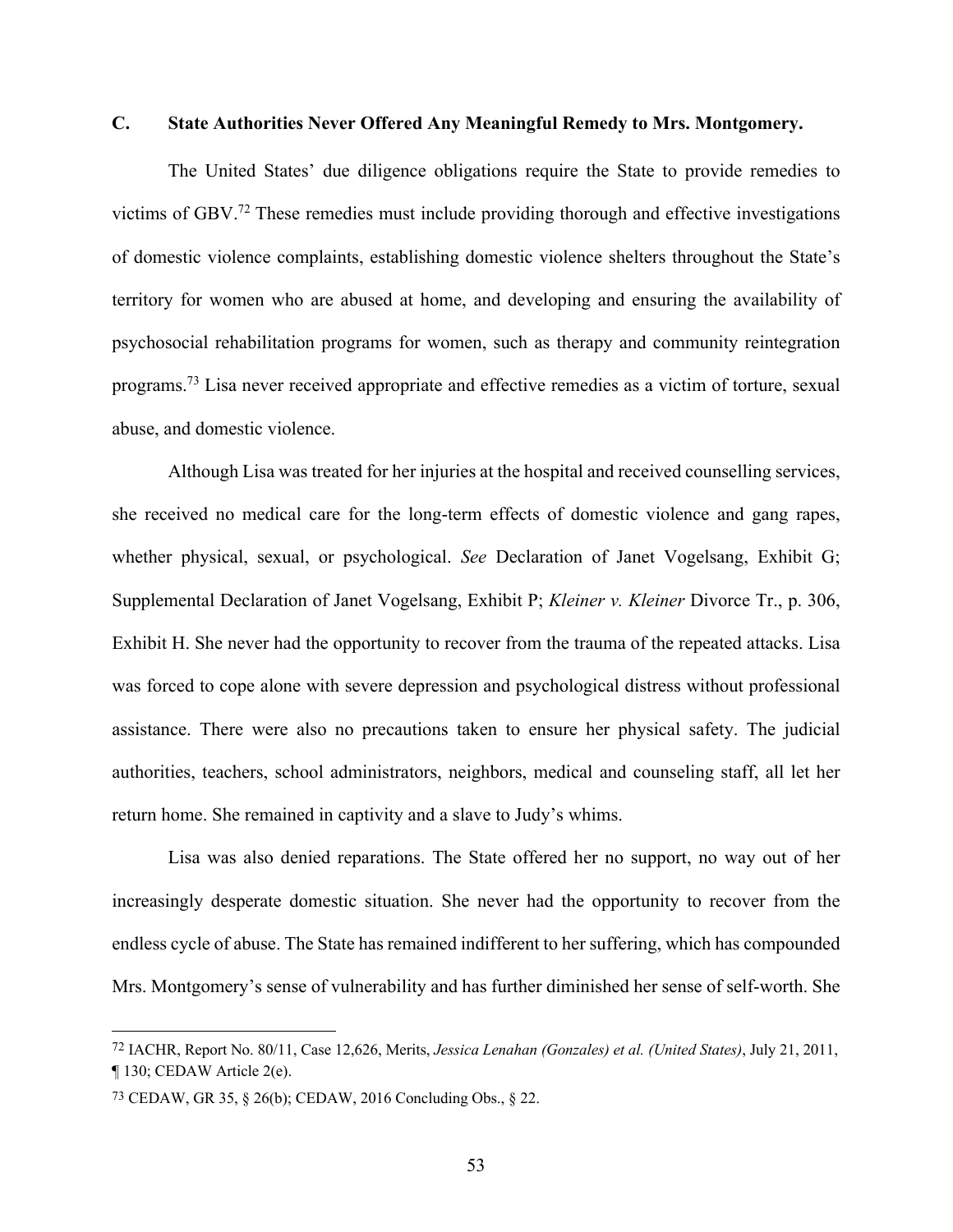endured catastrophic levels of violence on a daily basis, uninterrupted. It eventually took its toll, indelibly impairing her daily functioning and cognition. If Lisa had been removed from the home with Diane, she, like Diane, might have enjoyed a safer life. If Lisa had been removed from the home after Judy divorced Jack, she could have had the chance to recuperate, and eventually, enroll in the military and live out her dream of escaping her home for good. But State authorities missed repeated opportunities to grant her safety. As a result of their inaction, she has suffered lifelong disabilities.

Mrs. Montgomery's crime is a product of cognitive impairments and mental illness she developed as a result of the gender-based violence the State failed to prevent or remedy. The United States bears partial responsibility for Lisa's mental condition at the time of this crime; had it complied with its obligations to protect her rights as a girl-child in the first place, her act might have been avoided.

## **IV. MRS. MONTGOMERY'S CURRENT CONDITIONS OF CONFINEMENT VIOLATE HER RIGHT TO HUMANE TREATMENT UNDER ARTICLE XXVAND HAVE SUBJECTED HER TO CRUEL AND INFAMOUS PUNISHMENT UNDER ARTICLE XXVI.74**

Mrs. Montgomery's conditions of confinement violate her rights to humane treatment and her right to be free from cruel, infamous and degrading treatment under the American Declaration. She is currently held in solitary confinement in a freezing cell, under twenty-four hour video surveillance. She is only allowed to wear a gown. She is not allowed underwear. Although her execution date is less than two months away, this does not excuse the United States' failure to treat her humanely and to respect her dignity.

<sup>74</sup> The facts set forth here are drawn from Defense Counsel's letter to Mrs. Kacie Inman, Senior CLC Attorney, Federal Bureau of Prisons dated October 27, 2020, Exhibit EEE.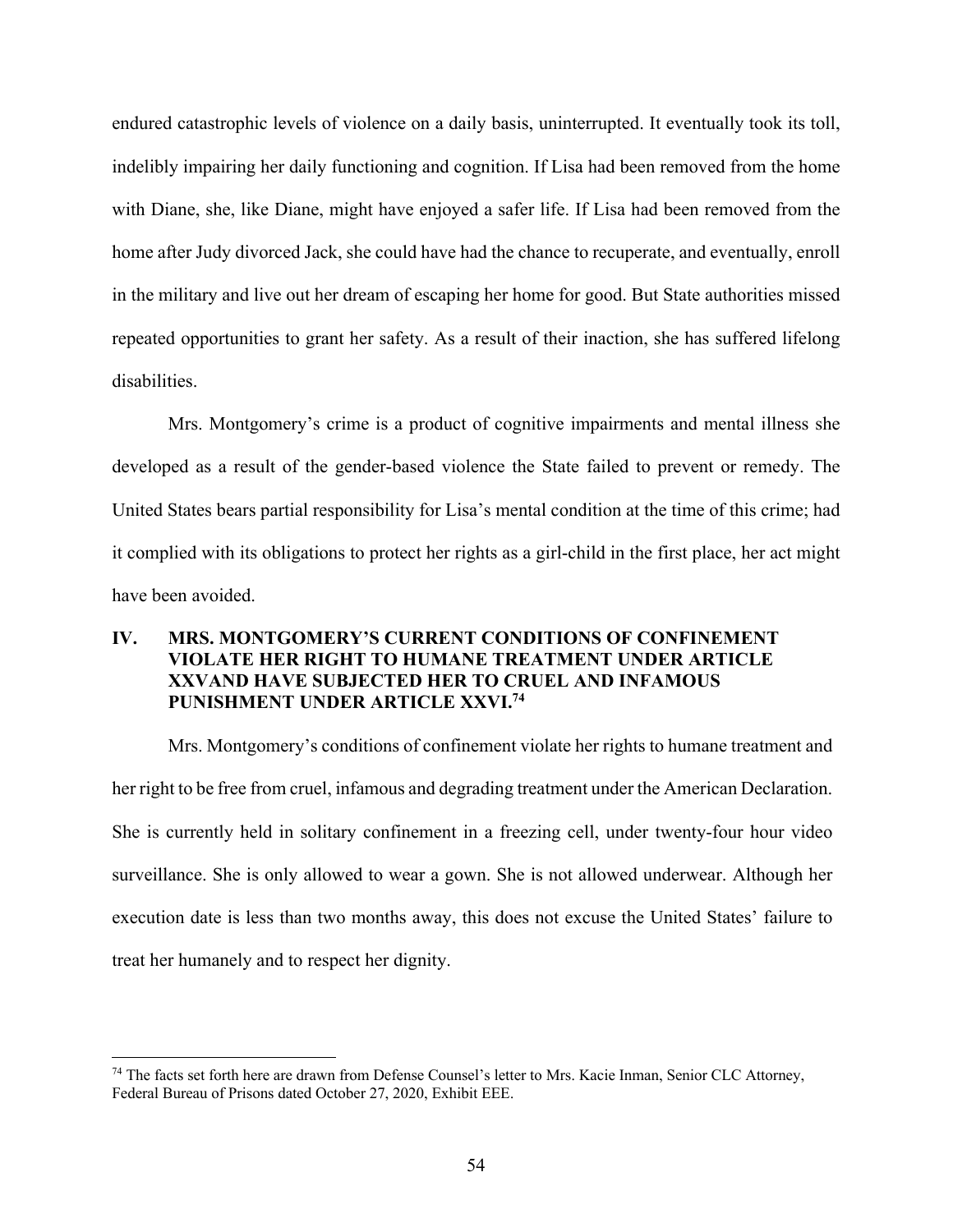Since October 16, 2020, Mrs. Montgomery has been placed in single cell by herself, without access to any other prisoners. Her cell is guarded twenty-four hours a day seven days a week. She does not leave her cell, except to shower three times a week or for legal visits. She is currently held in a suicide precautions cell that includes only a cement bunk, a rubber mattress, a sink and toilet. The lights in the cell remain illuminated twenty-four hours a day. The lighting also does not vary with normal circadian rhythms—or at all. Since being placed in solitary confinement, Mrs. Montgomery has fainted twice. The first time, as she fell to the floor, she hit her head on the cement wall.

She is dressed only in what is known as a suicide prevention smock and is not permitted any undergarments. Given her history of trauma, the sensation of being without basic undergarments is deeply distressing. She is not allowed shoes or socks while in her cell. Her cell is extremely cold. Mrs. Montgomery shivers in her gown under the two blankets that the prison has allotted her. She needs to be wrapped in blankets in order to feel comfortable, which is not possible when standing at her door to converse with the assessors and psychologists, or when in an attorney visit. Mrs. Montgomery requires prescription glasses to correct her vision, but she does not have access to the glasses that were prescribed to her by the Bureau of Prisons approved eyedoctor. She does not have access to her CPAP (Continuous Positive Airways Pressure) machine to treat her sleep apnea. Without this machine, her breathing at night is irregular. Her access to basic hygiene is also strictly controlled. She only receives four squares of toilet paper at a time. Prison authorities have also restricted her access to books and media. Although the Bureau of Prisons has explained the changes in her conditions of confinement as ones necessary to protect her from suicide, they are not therapeutic but instead are precipitating a further decline in her mental health.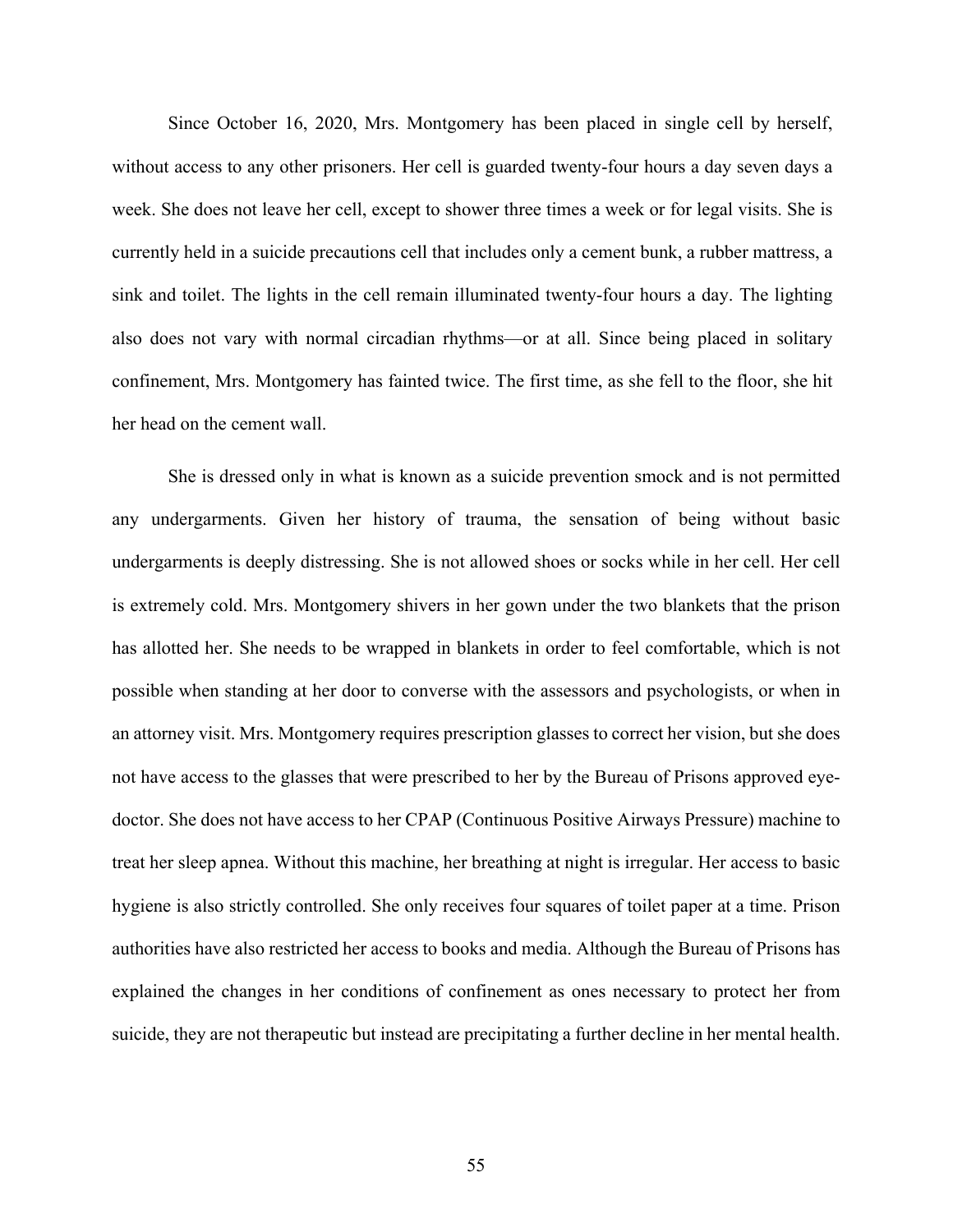These conditions also violate international human rights law. First, Mrs. Montgomery's conditions meet the international definition for solitary confinement. Solitary confinement is defined as the "confinement of prisoners for 22 hours or more a day without meaningful human contact."<sup>75</sup> Solitary confinement becomes prolonged when in excess of 15 consecutive days.<sup>76</sup> This Commission has held that prolonged solitary confinement amounts to cruel, infamous or unusual punishment. <sup>77</sup> Solitary confinement can also rise to the level of torture. For example, the Inter-American Court in *Cantoral-Benavides* has clarified that detaining someone in a "small cell with no ventilation or natural light...for twenty-three and a half hours a day," may constitute physical and psychological torture.78 By October 30, Mrs. Montgomery's solitary confinement will be "prolonged" under the Mandela Rules, which specify that solitary confinement should only ever be used "in exceptional cases as a last resort, for as short a time as possible…It shall not be imposed by virtue of a prisoner's sentence."<sup>79</sup> The State has not established why solitary confinement is necessary for Mrs. Montgomery's safety, and has failed to mitigate its devastating impacts.

The harmful effects from solitary confinement are well-established both in law and in psychology. The Special Rapporteur on torture and other cruel, inhuman or degrading treatment noted the "severe adverse health effects" of prolonged solitary confinement.<sup>80</sup> Psychologists have

<sup>75</sup> Standard Minimum Rules for the Treatment of Prisoners (The Nelson Mandela Rules), G.A. Res. 70/174 (the Nelson Mandela Rules) Rule 44 at 17/33 (Dec. 17, 2015).

<sup>76</sup> *Id.*

<sup>77</sup> Inter-American Commission on Human Rights (IACHR), *Report on the Human Rights of Persons Deprived of Liberty in the Americas*, 31 December 2011, OEA/Ser.L/V/II. Doc 64, at ¶ 413.

<sup>78</sup> *Cantoral-Benavides v. Peru*, Merits, Judgment, Inter-Am. Ct. H.R. (ser. C) No. 69, ¶¶ 63(k), 104 (Aug. 18, 2000).

<sup>79</sup> The Nelson Mandela Rules, G.A. Res. 70/174, Rule 55 at 17/33 (Dec. 17, 2015).

<sup>80</sup> U.N. Secretary-General, *Interim Report of the Special Rapporteur of the Human Rights Council on Torture and Other Cruel, Inhuman or Degrading Treatment or Punishment*, at ¶ 70, U.N. Doc. A/66/28 (Aug. 5, 2011). This is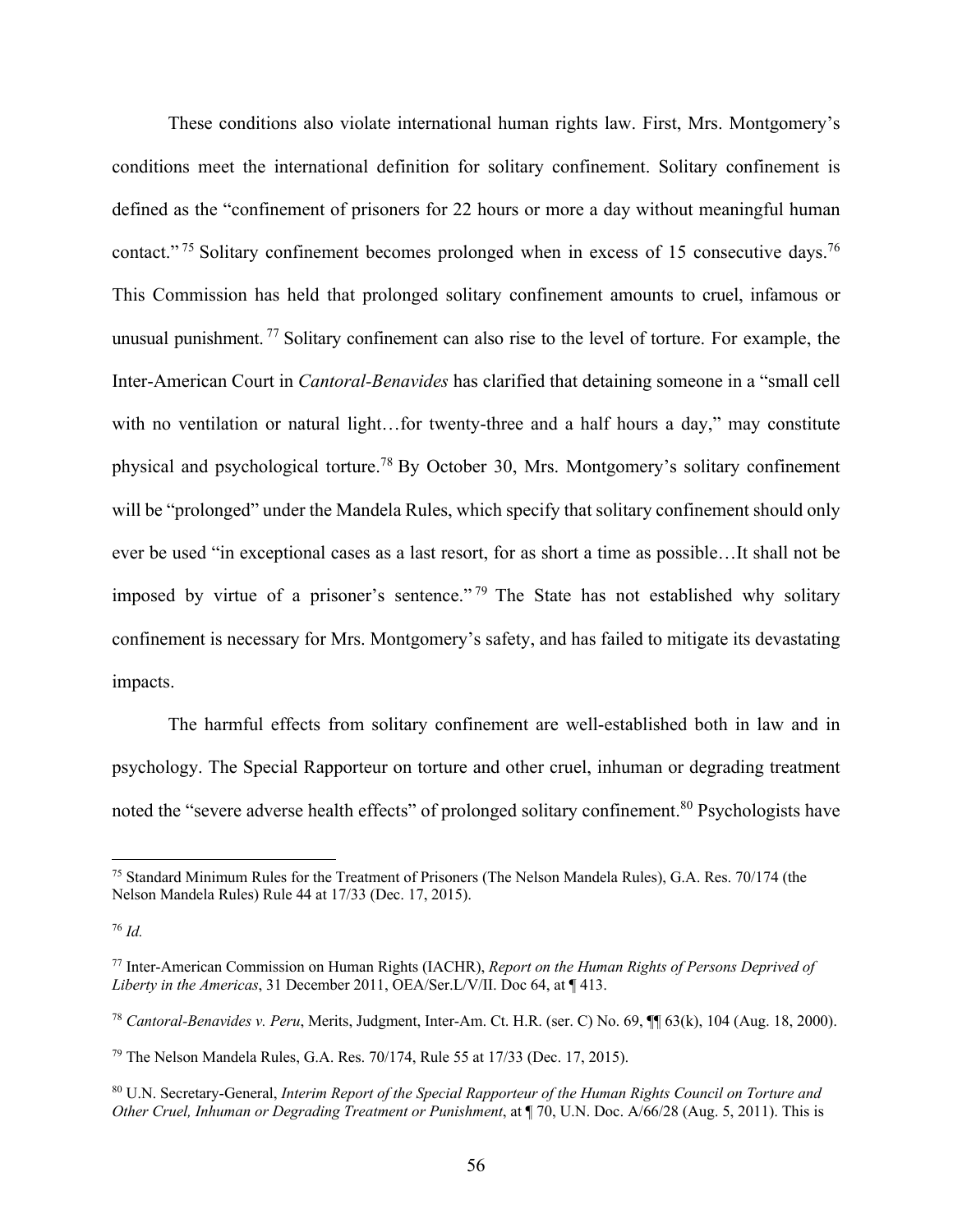also documented the harm caused by solitary confinement: "all of the individuals will still experience a degree of stupor, difficulties with thinking and concentration, obsessional thinking, agitation, irritability, and difficulty tolerating external stimuli."<sup>81</sup> Inmates may experience hyperresponsivity to external stimuli; perceptual distortions, delusions, and hallucinations; panic attacks; difficulties with thinking, concentration, and memory; intrusive obsessional thoughts about violence; overt paranoia; and problems with impulse control.<sup>82</sup> Subjecting someone to solitary confinement means placing them in an environment that exposes them to these psychological harms. This risk of permanent psychological damage increases when an inmate suffers from pre-existing mental illness. 83 Given Mrs. Montgomery's complex psychiatric disabilities, her extreme isolation only serves to deepen her distress.

Furthermore, current conditions are not humane, because they fail to meet her most basic needs. This Commission has affirmed that "international human rights law demands that the State guarantee the rights of the persons under their custody."84 States must exercise "care for the life and physical and psychological integrity of persons deprived of liberty." <sup>85</sup> These principles are anchored in Article XXV of the American Declaration, which provides: "[e]very individual who

consistent with the conclusions of the Human Rights Committee, which noted in General Comment No. 20 that prolonged solitary confinement of a detainee may amount to acts prohibited by article 7. Human Rights Committee, , *CCPR General Comment No. 20: Article 7 (Prohibition of Torture, or Other Cruel, Inhuman or Degrading Treatment or Punishment*), at ¶ 6 (Mar. 10, 1992).

<sup>81</sup> *See, e.g,* Stuart Grassian, *Psychiatric Effects of Solitary Confinement*, 22 Wash. Univ. J.L. & Pub. Pol'y 325, 332 (2006).

<sup>82</sup> *Id.* at 335-35.

<sup>83</sup> *See* Craig Haney, *Mental Health Issues in Long-Term Solitary and "Supermax" Confinement*, 49 Crime & Delinquency 124, 142 (2003).

<sup>84</sup> Inter-American Commission on Human Rights (IACHR), *Report on the Human Rights of Persons Deprived of Liberty in the Americas*, 31 December 2011, OEA/Ser.L/V/II. Doc 64, ¶ 30.

<sup>85</sup> Inter-American Commission on Human Rights (IACHR), *Report on the Human Rights of Persons Deprived of Liberty in the Americas*, 31 December 2011, OEA/Ser.L/V/II. Doc 64, ¶ 20.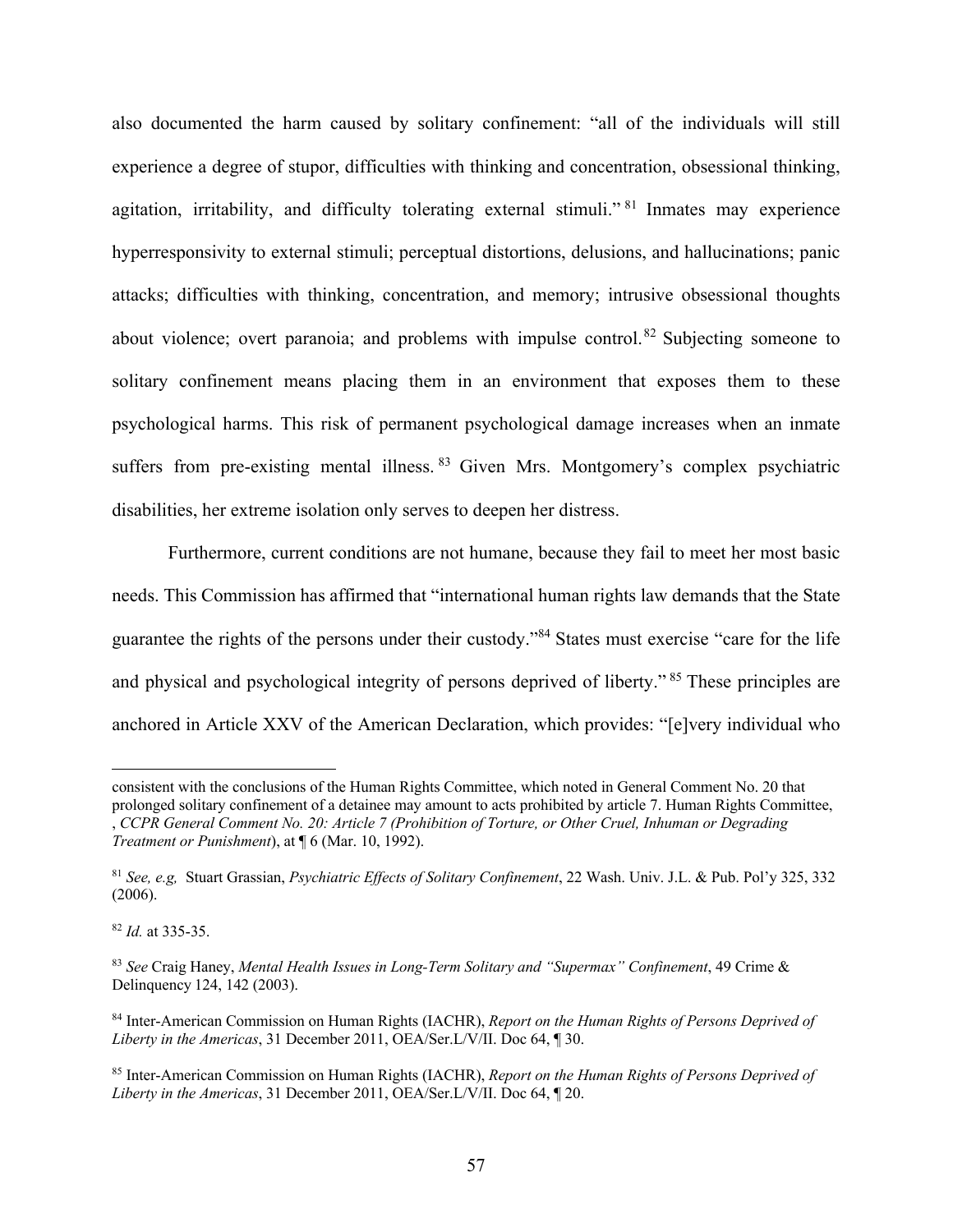has been deprived of his liberty [...] has the right to humane treatment during the time he is in custody."

The Nelson Mandela Rules provides specific guidance for states to ensure conditions of confinement meet international human rights standards. The United States has systematically failed to comport with the Mandela Rules in its treatment of Mrs. Montgomery. Rule 13 requires that conditions of confinement meet prisoners' requirements for health. It asks states to consider the "climatic conditions and particularly to cubic content of air, minimum floor space, lighting, heating and ventilation."<sup>86</sup> Mrs. Montgomery is constantly cold in her cell. The light is on all the time, disturbing her sleep and disorienting her. Her lawyers have sought to remedy these conditions with prison administration, but there has been so significant improvement in her conditions. Rule 16 mandates that prisoners have access to adequate bathing, but Mrs. Montgomery is only allowed to shower a few times a week rather than daily. As a result, she is uncomfortable in the stench of her own body odor. Rule 23 requires that individuals have access to exercise in the open air daily, weather permitting, yet she has not been allowed to go outside for fresh air. Rule 24 guarantees health care for prisoners that meets the same standards of the kind of care available in the community. Mrs. Montgomery, however, has been denied access to the medical equipment necessary for her sleep apnea. She is without her glasses and cannot see, only heightening her sense of isolation in solitary confinement.

In a distressing development, Mrs. Montgomery has also been forced to live without undergarments, which violates her rights under Rule 19.1. She is entitled to clothes that are suitable for the weather and that preserve her good health, including her mental health. Without underwear, she is reminded of the trauma of her sexual assaults, and of being forcibly unclothed. The State

<sup>86</sup> The Nelson Mandela Rules, G.A. Res. 70/174, Rule 44 at 13/33 (Dec. 17, 2015).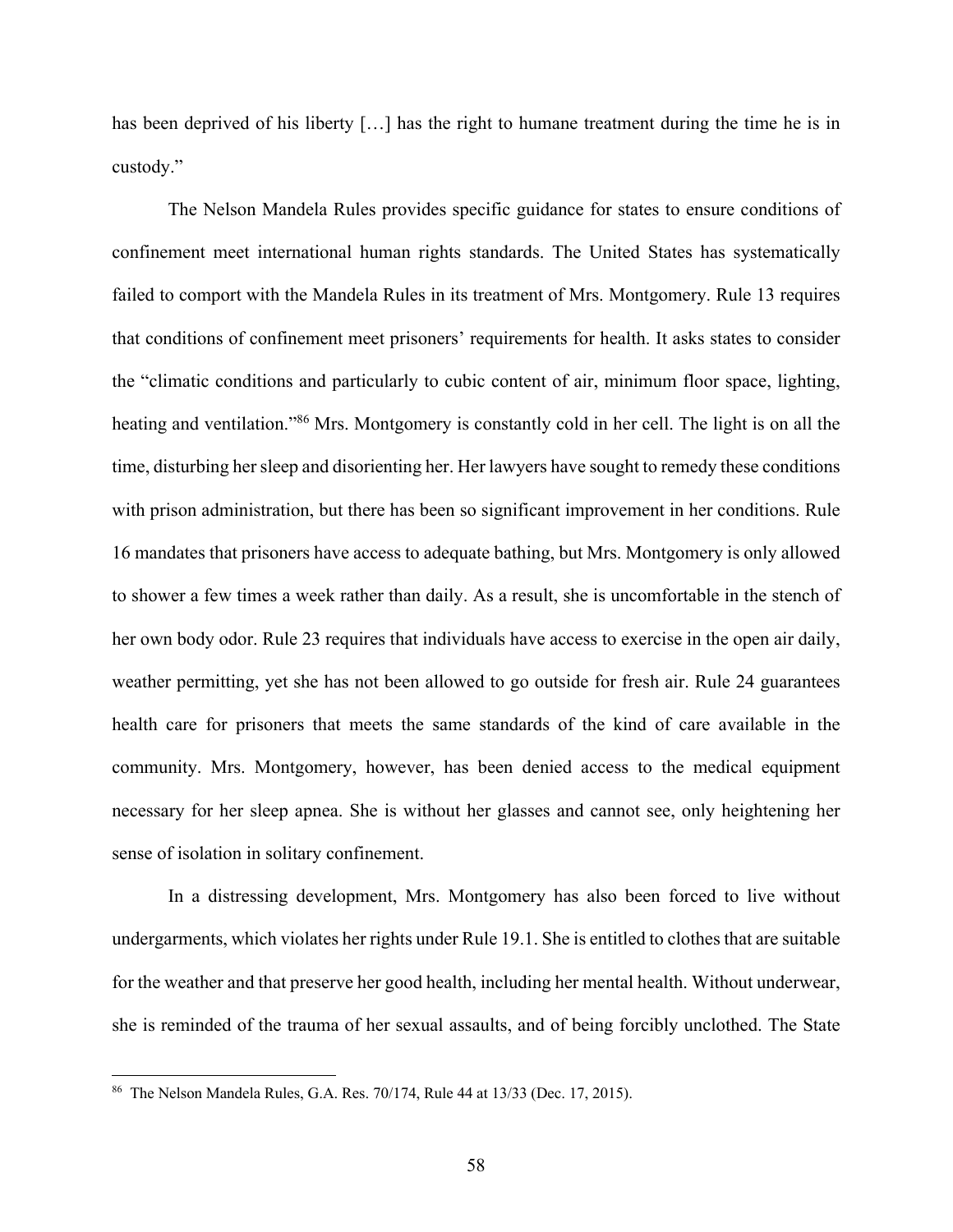justifies this deprivation to prevent suicide, but it must find alternatives that do not entail Mrs. Montgomery's humiliation.

Furthermore, Mrs. Montgomery is being monitored twenty-four hours per day, including while she sleeps and uses the toilet. Mrs. Montgomery advised counsel that she overheard a male guard commenting that he could see the monitor from the guard's area. Given Mrs. Montgomery's history of repeated violent sexual trauma by men, the thought of male guards viewing her during vulnerable and exposed moments any time of day is psychologically harmful to her. Mrs. Montgomery retains a right to dignity under Rule 1, and privacy under Rule 50. State authorities have failed to respect these rights.

Under Rule 22.1, Mrs. Montgomery is entitled to potable water and food that is wholesome in quality, but the water available at the prison is foul-tasting. Mrs. Montgomery is now severely dehydrated. The prison at Carswell routinely provides a powdered drink mixture to flavor the water with daily meal trays, but those have been removed from Mrs. Montgomery's trays. Under Rule 64, prisoners are also entitled to be able to access both recreational and instructional books. Mrs. Montgomery's reading and access to media has been restricted, which heightens the symptoms of her mental illness.

Mrs. Montgomery is entitled to be treated with the respect even as someone sentenced to death. Her conditions of confinement, however, constitute cruel, infamous or unusual punishment under Article XXVI of the ADMR. They also violate her right to humane treatment while in custody under Article XXV of the ADRM.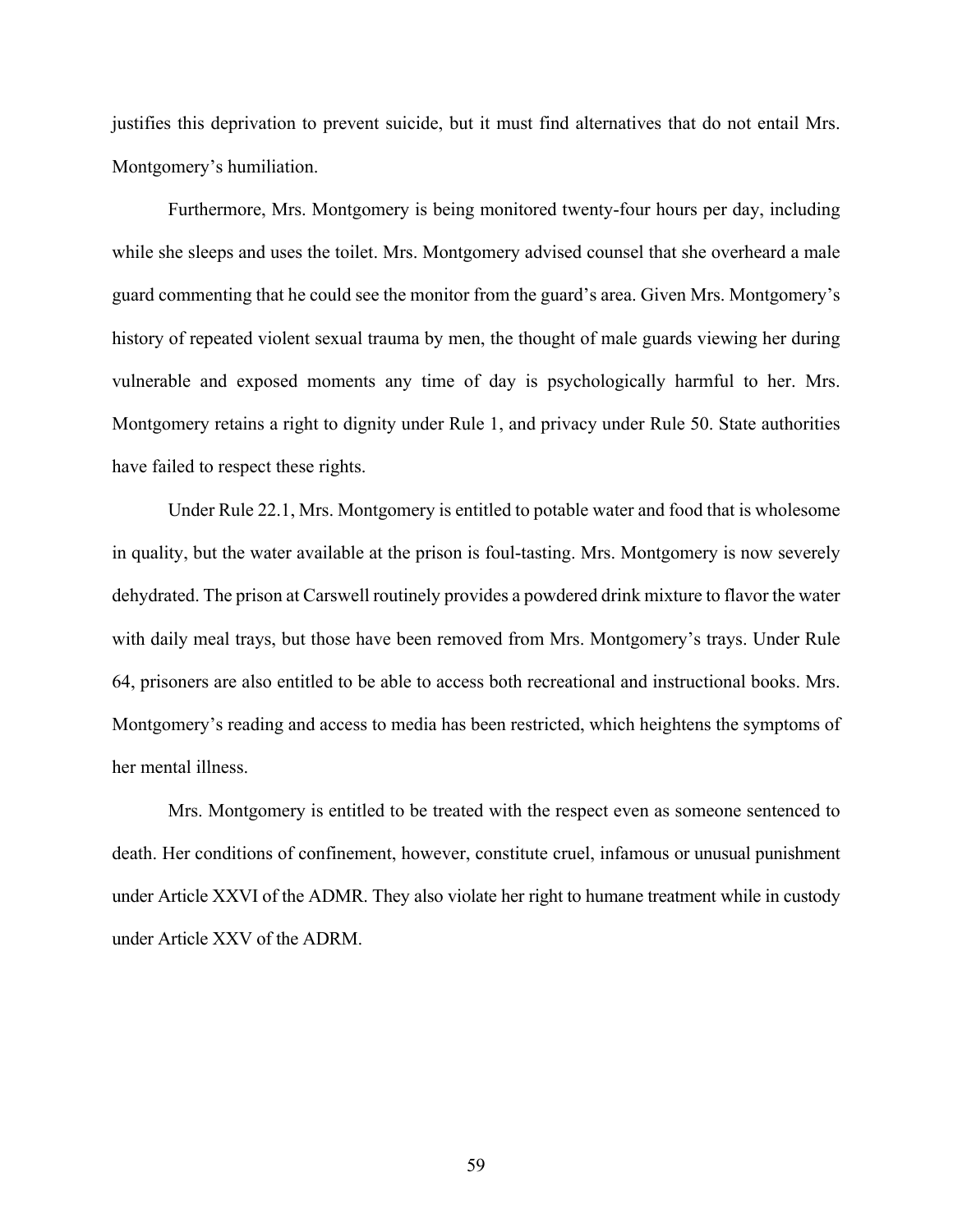# **V. BY SCHEDULING MRS. MONTGOMERY'S EXECUTION IN THE MIDST OF A GLOBAL PANDEMIC, THE UNITED STATES HAS VIOLATED HER RIGHT OF ACCESS TO THE COURTS, HER RIGHT OF PETITION, AND HER RIGHT TO A MEANINGFUL CLEMENCY PROCESS.**

On October 16, 2020, the United States announced that it had scheduled Mrs. Montgomery's execution for December 8, 2020—less than eight weeks later. The announcement was made without prior notice to Mrs. Montgomery's attorneys. By scheduling Mrs. Montgomery's execution date in the midst of a global pandemic, the United States has created insurmountable impediments for her legal representatives to access the courts and participate fully in the clemency process. These circumstances give rise to a violation of Mrs. Montgomery's rights to access the courts, to petition the authorities, and to due process of law under Articles XVIII, XXIV and XXVI of the American Declaration.

As outlined above, Mrs. Montgomery is severely mentally ill, and the news of her execution date has been profoundly destabilizing for her mental health. Her attorneys have traveled to Texas to visit her at the Carswell Unit, where, as the only woman on federal death row, she has been detained since her death sentence was imposed. They have done so at considerable risk to their own health, flying from Nashville, Tennessee to Dallas-Forth Worth International Airport to make the trip to the prison.

While the attorneys have opted to put their own health at risk to satisfy their ethical obligations to their client, they cannot require any of their mental health experts to do the same. The Covid-19 pandemic is accelerating daily in the United States; on October 23, 2020, the United States recorded the highest number of Covid-19 infections in a single day since the start of the pandemic. Cases are mounting rapidly, as are deaths. One of Mrs. Montgomery's mental health experts, Dr. George Woods, is elderly and has pre-existing health conditions. He lives in Oakland, California, and is unable to travel during the pandemic for risk of exposure. Yet the assistance of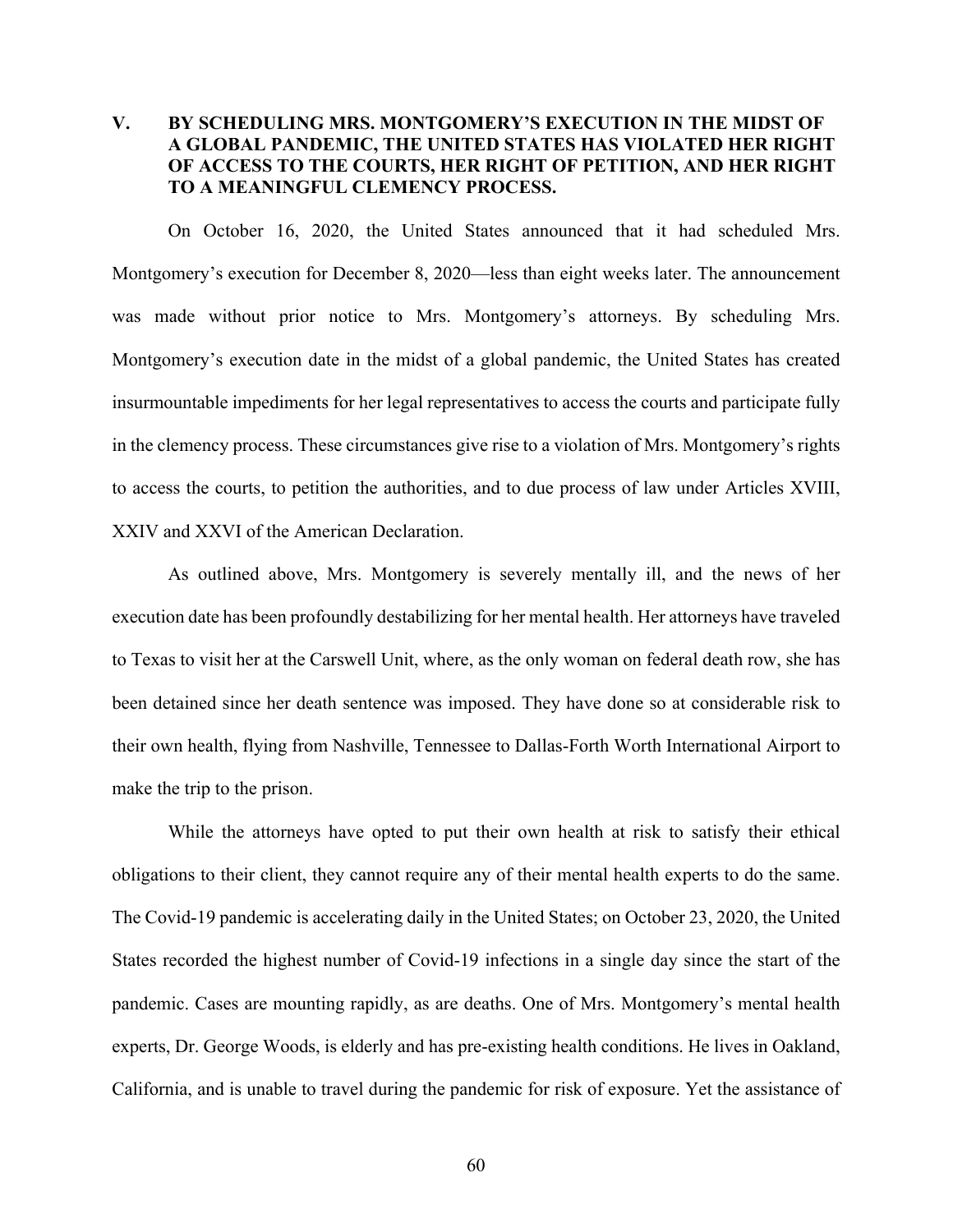Dr. Woods and other experts is critical for Mrs. Montgomery to support her claim that she is currently incompetent to be executed under *Ford v. Wainwright.87*

Mrs. Montgomery has multiple mental disorders that distort her ability to distinguish what is real and what is not; that cause her to dissociate; that have precipitated full-blown psychosis. The Supreme Court observed in *Panetti v. Quarterman* that "gross delusions stemming from a severe mental disorder may put an awareness of a link between a crime and its punishment in a context so far removed from reality that the punishment can serve no proper purpose."<sup>88</sup> Under *Ford* and *Panetti*, therefore, there is little doubt that Mrs. Montgomery can make "a substantial threshold showing of insanity<sup>"89</sup> that entitles her to a judicial process to determine whether she is competent to be executed. The judicial process must provide guarantees consistent with a fair process, including the opportunity for Mrs. Montgomery's lawyers to "submit evidence and argument. . . including expert psychiatric evidence that may differ from the State's own psychiatric examination."90

This Commission has held that the State also has a "special duty to protect persons with mental disabilities."91 These combined obligations require states to take a broad view of mental illness and to "survey all records and information in their possession concerning the mental health of a person accused of a capital offense."92 Yet the current pandemic prevents Mrs. Montgomery's legal team from presenting evidence that is essential to a fair determination of her competency to

<sup>87</sup> 477 U.S. 399 (1986).

<sup>88</sup> *Panetti v. Quarterman,* 551 U.S. 930 (2007).

<sup>89</sup> *Id.* at 426 (Powell, J., concurring).

<sup>90</sup> *Id.* at 427.

<sup>91</sup> *Lackey v. United States*, No. 52/13, Case 11.575, 12.333 and 12.341 (IACmHR, Jul. 15, 2013), ¶ 219. 92 *Id.*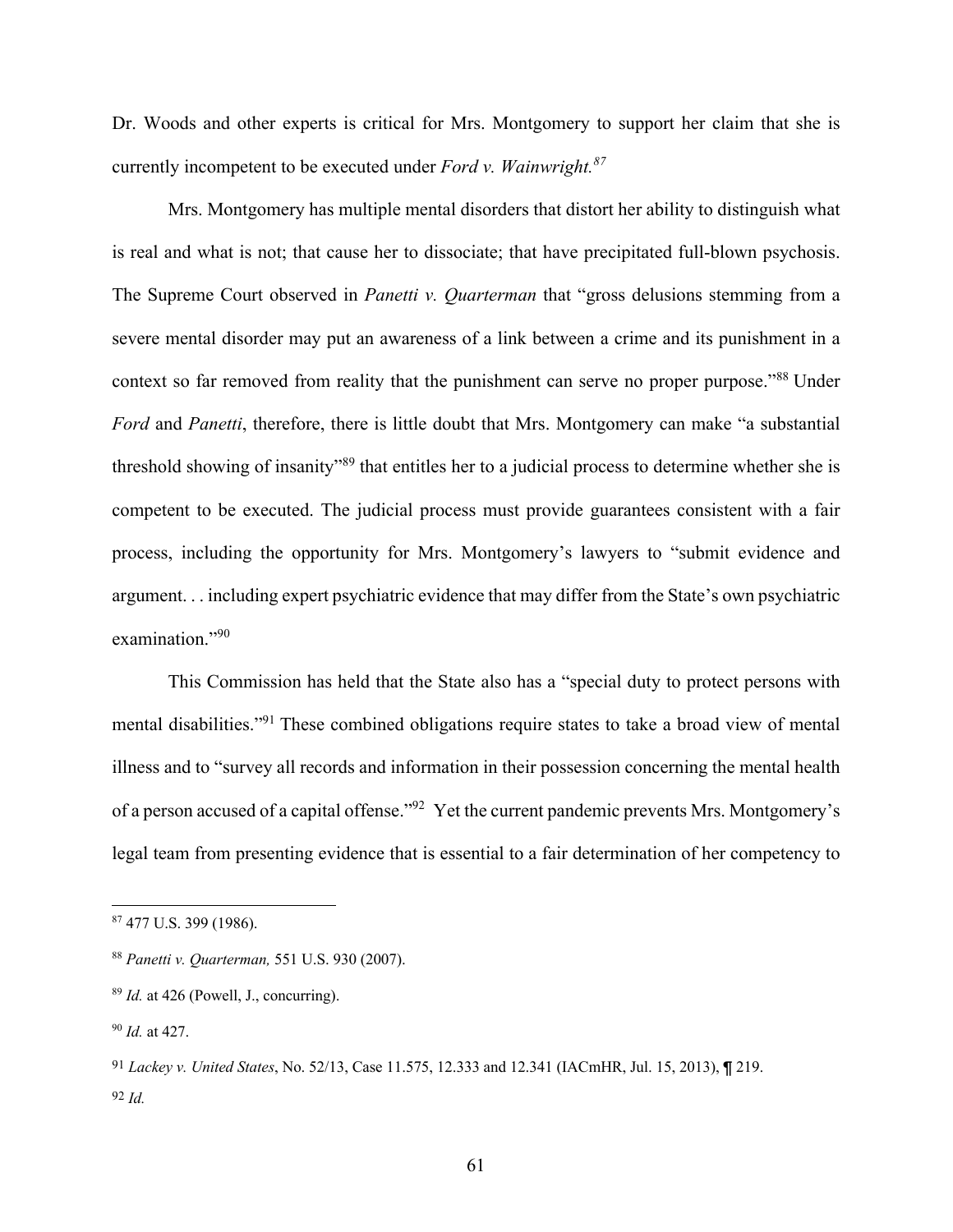be executed. An accurate determination of an individual's mental functioning requires longitudinal information about the person's functioning over time; for this reason, it is not a simple matter of finding any mental health expert who is willing to risk her health to visit Mrs. Montgomery in prison. Moreover, Mrs. Montgomery has enormous difficulty interacting with male professionals unless they have extensive experience working with traumatized women. For all of these reasons, it is imperative for the defense to obtain assessments of Mrs. Montgomery by experts who have worked with her before, who know her history, and who have seen her on several occasions in the past. But by virtue of the pandemic, a public health crisis exacerbated by the policies of the U.S. Government, those experts are unable to travel to the prison—one of the highest risk environments in the Covid-19 pandemic—to conduct the assessments.

The Inter-American Court on Human Rights has emphasized that the right to effective recourse to a competent court "constitutes one of the basic pillars. .. .of the very rule of law in a democratic society," and *must be more than a mere formality*. <sup>93</sup> Moreover, while a country may impose reasonable limitations on the right of access to the courts, "the limitations applied must not restrict or reduce the access left to the individual in such a way or to such an extent that the very essence of the right is impaired."94 There can be little doubt that by scheduling Mrs. Montgomery's execution during the pandemic, the United States has made it impossible for her to have meaningful judicial review of her competency claims in violation of Articles XVIII, XXIV, and XXVI.

For all of these same reasons, the United States' decision to set Mrs. Montgomery's execution date on December 8, 2020 violates her right to meaningfully participate in the clemency

<sup>93</sup> *Rosero v. Ecuador*, Case No. 44, Inter-Am. Ct. H.R. (ser. C) (Nov. 12, 1997) (emphasis added).

<sup>94</sup> *Ashingdane v. United Kingdom*, 93 Eur. Ct. H.R. (ser. A), ⁋57 (1985).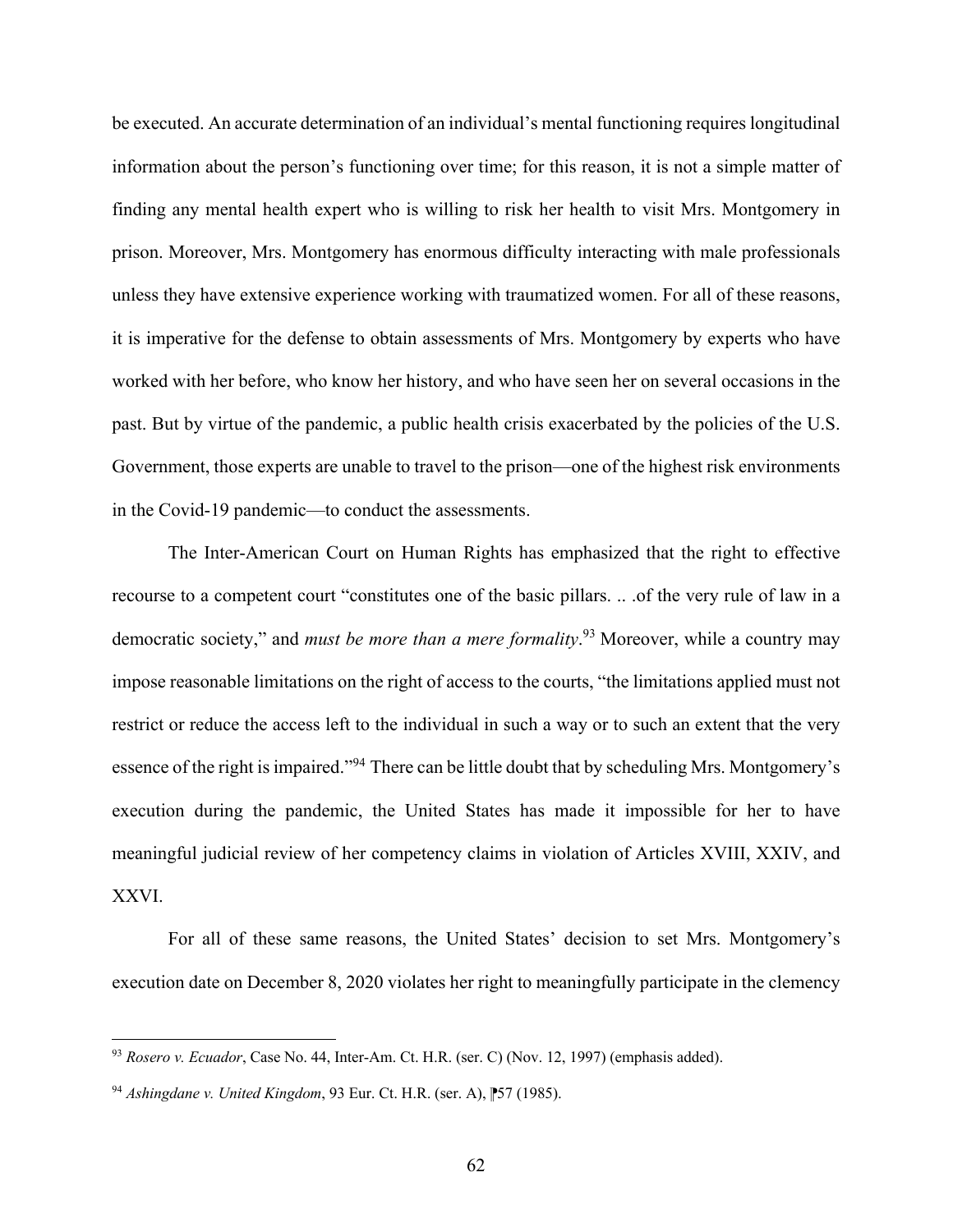process. It is well established that the procedures for considering amnesty, pardon or clemency in death penalty cases must "guarantee condemned prisoners with an effective or adequate opportunity to participate in the mercy process."95 These minimum due process safeguards must include the right "to present, receive or challenge evidence considered" by the clemency authority and "to receive a decision from that authority within a reasonable period of time prior to his or her execution." *Id.* at paras. 118, 121. "In other words," the Inter-American Court has instructed, "it is not enough merely to be able to submit a petition; rather, the petition must be treated in accordance with procedural standards that make this right effective. . . . the State has a duty to implement a fair and transparent procedure by which an offender sentenced to death may make use of all favorable evidence deemed relevant to the granting of mercy."96

None of these requirements can be met in the current pandemic. The haste with which the United States has scheduled Mrs. Montgomery's execution effectively precludes her from engaging and participating in the clemency process.

#### **REQUEST FOR PRECAUTIONARY MEASURES**

In light of her imminent execution date, the Petitioner respectfully requests that the Commission exercise its authority under Article 25 of its Rules of Procedure and request precautionary measures on her behalf from the United States.

<sup>95</sup> *Rudolph Baptiste v. Grenada*, Case 11.743, Report Nº 38/00 (April 13, 2000), ANNUAL REPORT OF THE IACHR 1999, para. 120.<br><sup>96</sup> I/A Ct. H.R., *Hilaire, Constantine and Benjamin et al. v. Trinidad and Tobago*, (Judgment of June 21, 2002),

paras. 186-188.

Rudolph Baptiste v. Grenada, Case 11.743, Report Nº 38/00, OEA/Ser.L/V/II.106 Doc. 3 rev. at 721 (1999).